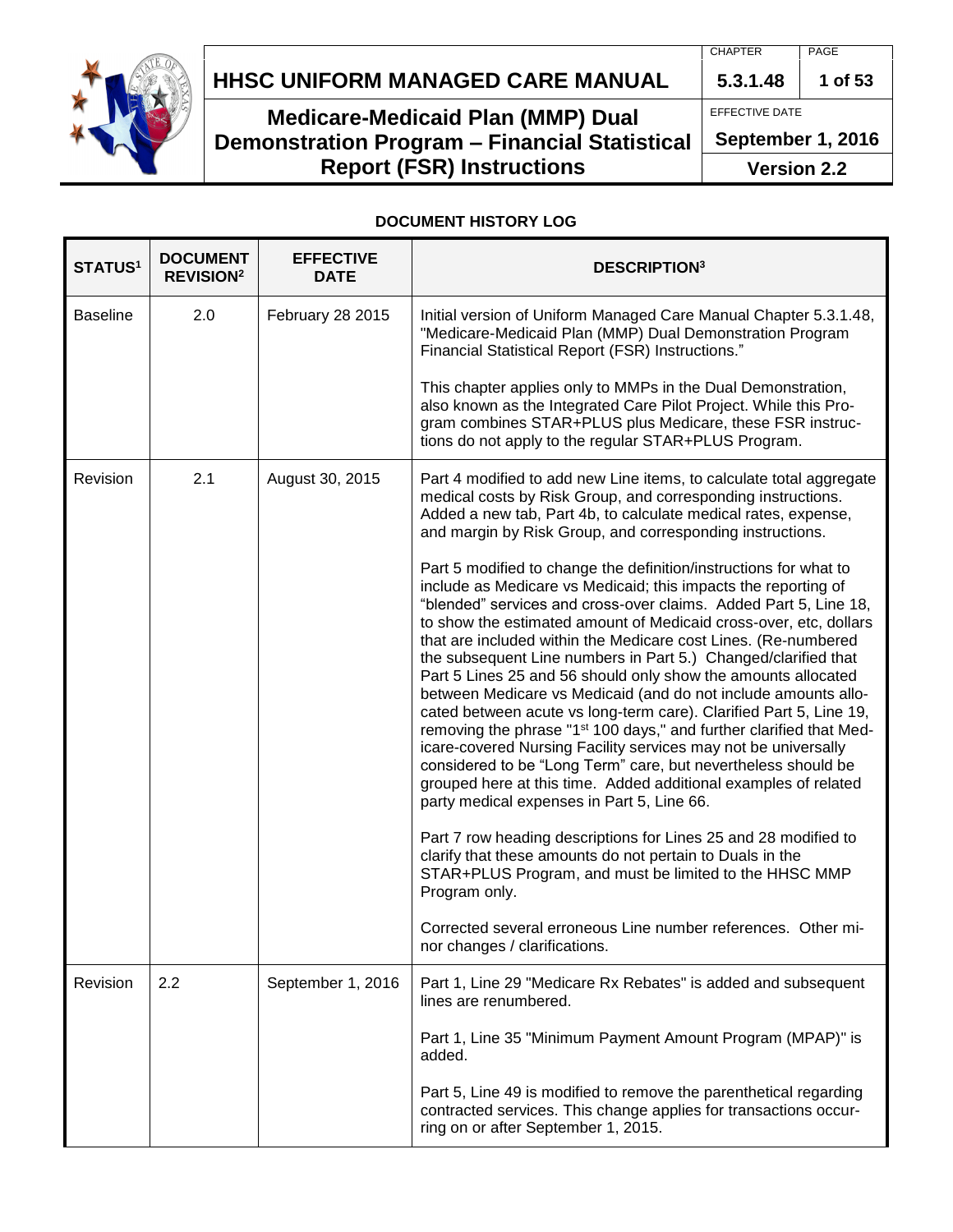

## **HHSC UNIFORM MANAGED CARE MANUAL 5.3.1.48 2 of 53**

## **Medicare-Medicaid Plan (MMP) Dual Demonstration Program – Financial Statistical Report (FSR) Instructions**

EFFECTIVE DATE

**September 1, 2016**

**Version 2.2**

#### **DOCUMENT HISTORY LOG**

| <b>STATUS1</b>                                                                                                                                                                                                                                                                                                                                                                       | <b>DOCUMENT</b><br><b>REVISION<sup>2</sup></b> | <b>EFFECTIVE</b><br><b>DATE</b> | <b>DESCRIPTION3</b>                                                                                                                                                                  |
|--------------------------------------------------------------------------------------------------------------------------------------------------------------------------------------------------------------------------------------------------------------------------------------------------------------------------------------------------------------------------------------|------------------------------------------------|---------------------------------|--------------------------------------------------------------------------------------------------------------------------------------------------------------------------------------|
|                                                                                                                                                                                                                                                                                                                                                                                      |                                                |                                 | Version 2.2 applies only to MMPs in the Dual Demonstration, also<br>known as the Integrated Care Pilot Project for reporting transac-<br>tions occurring prior to September 1, 2016. |
|                                                                                                                                                                                                                                                                                                                                                                                      |                                                |                                 |                                                                                                                                                                                      |
| Status should be represented as "Baseline" for initial issuances, "Revision" for changes to the Baseline version, and "Cancellation" for with-<br>drawn versions.<br><sup>2</sup> Revisions should be numbered according to the version of the issuance and sequential numbering of the revision—e.g., "1.2" refers to the first<br>version of the document and the second revision. |                                                |                                 |                                                                                                                                                                                      |

 $3$  Brief description of the changes to the document made in the revision.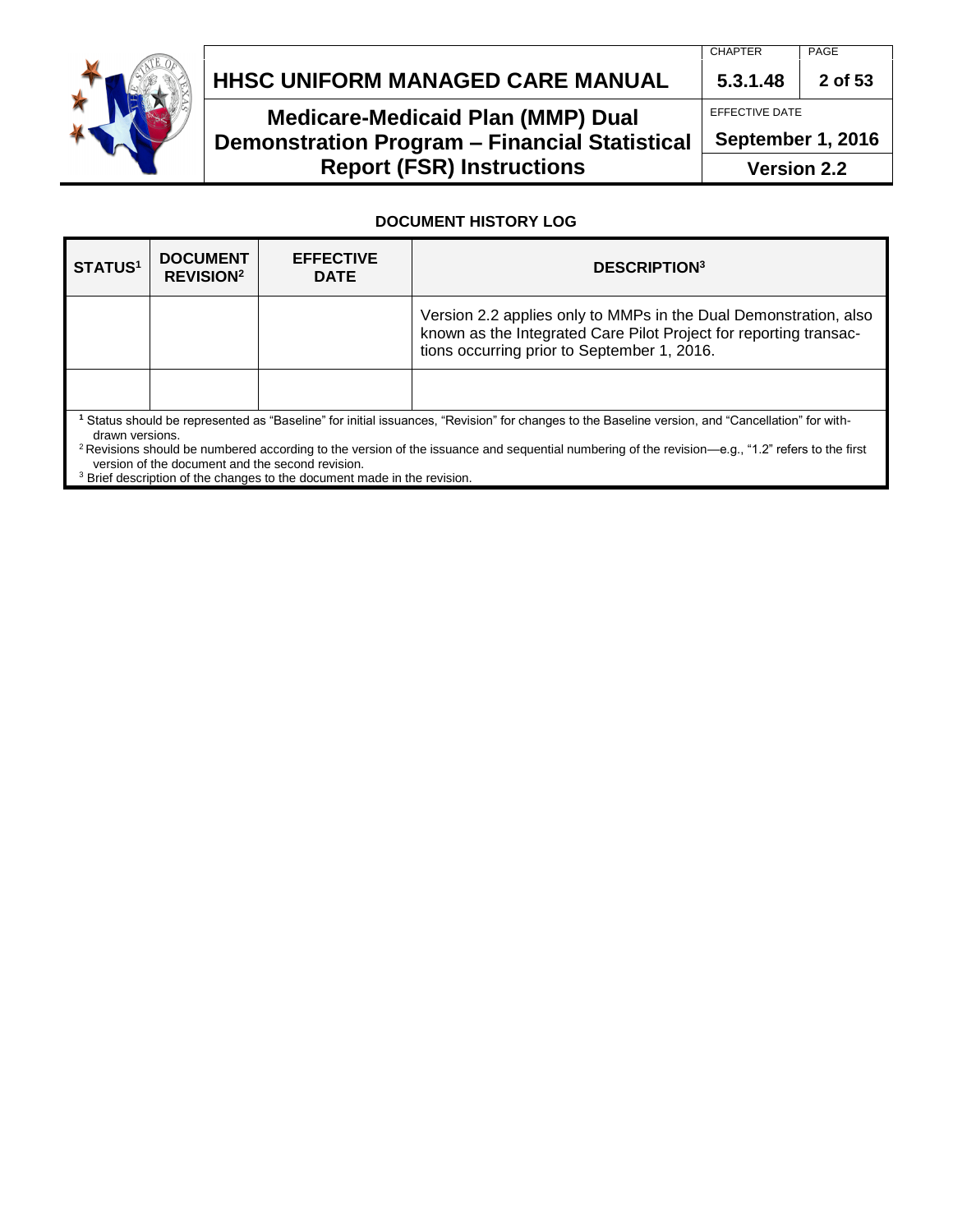





## **Medicare-Medicaid Plan (MMP) Dual Demonstration Program – Financial Statistical Report (FSR) Instructions**

**Version 2.2**

### **Objective**

All MMPs contracting with the State of Texas to arrange for or to provide healthcare to enrollees in the Medicare-Medicaid Dual Demonstration Program (herein, the "Dual Program," and also known as the Integrated Care Pilot Project, and as the Texas Financial Alignment Demonstration) must submit STAR+PLUS MMP FSRs ("Dual FSRs") for each Service Area (SA) in accordance with the three-way Contract between HHSC, CMS, and the MCO referred to as a Medicare-Medicaid Plan (MMP), and in accordance with the instructions below. Service Areas are, at least initially, limited to a single county.

## **General**

MMPs must complete all Dual FSRs using the locked Microsoft Excel template provided by HHSC. Data integrity is critical to the automated compilation of the data. Do not alter the file name, sheet names, existing cell locations, or formatting of the data in the file and sheets. Do not add or delete any columns or rows. **Any deviations from the locked template will render the FSR unreadable by the software application and therefore unacceptable to HHSC. If it appears that the FSR xls file has been unprotected or had the password or protection defeated, the MMP may be subject to Liquidated Damages.**

All gray-shaded data fields in the FSR represent fields where data input is required. In order to maintain consistency, please ensure that the data input is in black. All data fields not shaded represents referenced data or calculations. All line numbers in these instructions refer to the line numbers in column A on each worksheet (not to the row numbers of the spreadsheet).

**Cells can be linked within the template, but there can be no outside links to the MMP's accounting systems or other sources.** (See the "free tab" at the end for a place to dump data which can then be linked to.)

The following note is included on all FSR pages **"Note: Except where stated otherwise, reporting is on an incurred basis (that is, reported in the period corresponding to dates of service, rather than to date paid). With each new FSR submission, all prior quarters' data must be updated to reflect, in the column pertaining to the appropriate past month, the most recent revised IBNR estimates, the most recent Medicare capitation premium adjustments, and the most recent Medicare and Medicaid payment file data."** The MMP must update member months' data in accordance with information provided by the enrollment broker.

#### **All costs and amounts submitted herein must be in compliance with the [Cost Principles for Ex](http://www.hhsc.state.tx.us/medicaid/managed-care/umcm/Chp6/6-1.pdf)[penses,](http://www.hhsc.state.tx.us/medicaid/managed-care/umcm/Chp6/6-1.pdf) and other relevant Contract language.**

Note that some cells within the spreadsheet have embedded comments, which may provide additional description, etc.

This Dual FSR should include no expenses incurred prior to 3/1/2015. For the very first submission for this new Program, for the Quarter commencing 3/1/2015, the first six months of the FSR (9/1/2014 through 2/28/2015) have been pre-populated with zeroes. [Note: Any Pre-implementation Expenses will be addressed in a separate FSR file.]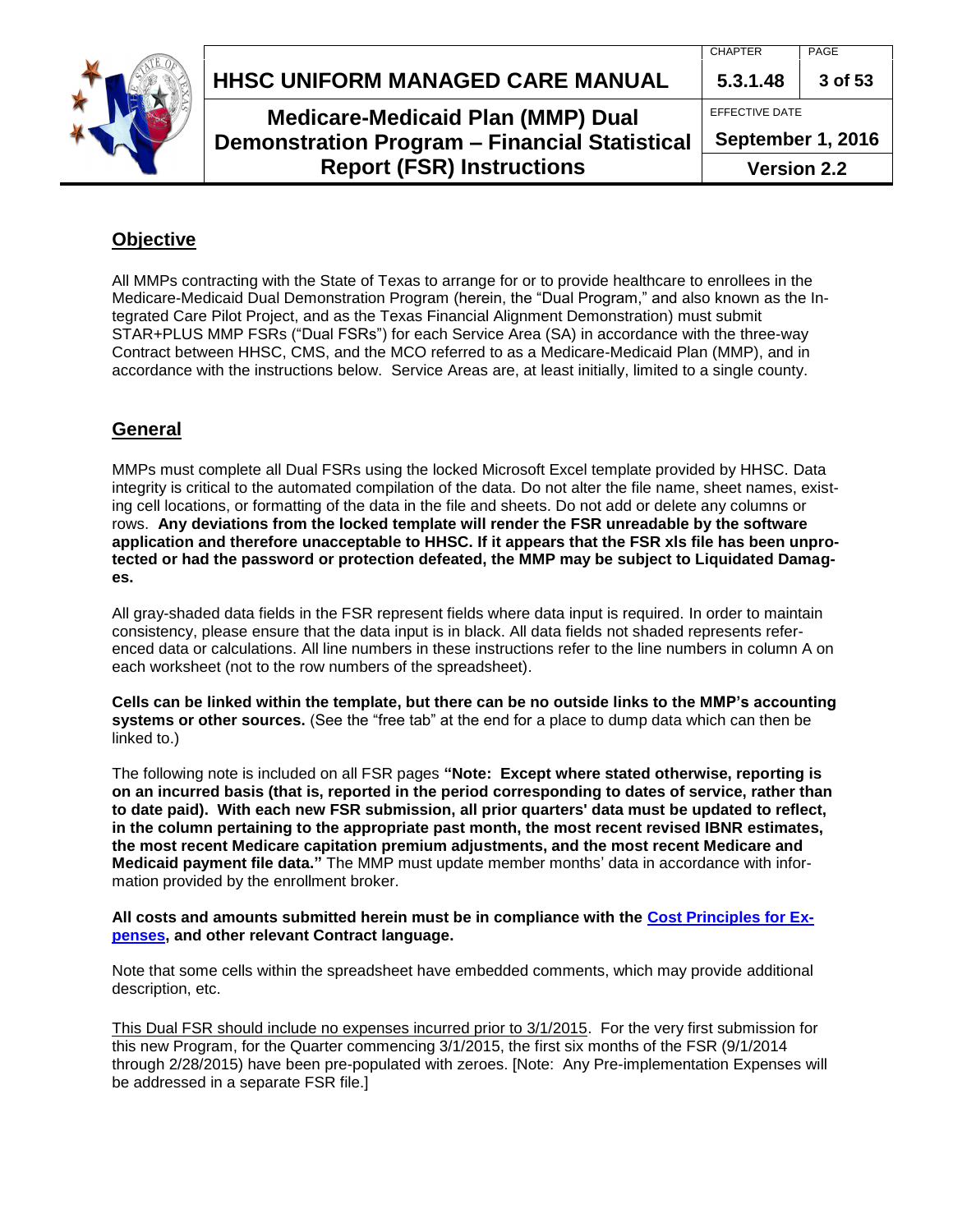

## **HHSC UNIFORM MANAGED CARE MANUAL 5.3.1.48 4 of 53**

EFFECTIVE DATE

## **Medicare-Medicaid Plan (MMP) Dual Demonstration Program – Financial Statistical Report (FSR) Instructions**

**September 1, 2016**

**Version 2.2**

## **Contents / Quick Links**

*By clicking on items, you may jump to that topic within this document.*

### **[FSR Page Headers](#page-5-0)**

### **[Part 1: Summary Income Statement](#page-5-1)**

- [Revenues:](#page-5-2)
	- **[CMS Medicare Premiums](#page-5-3)**
	- **[Medicaid Premiums](#page-6-0)**
	- [Other adjustments to Revenues](#page-7-0)
	- **[Net Revenues](#page-8-0)**
- [Expenses:](#page-8-1)
	- [Medicare Expenses](#page-8-2)
	- **[Medicaid Expenses](#page-8-3)**
	- [Administrative Expenses](#page-9-0)
- **[Total Expenses](#page-9-1)**
- [Net Income](#page-9-2)
- **[Key Ratios](#page-10-0)**
- Post-income items (P4Q)
- [Memo: QWP withholdings and recoupments](#page-10-1)

### **[Part 2: Ratios](#page-11-0)**

- [Paid Medical Expenses Completion Factor](#page-12-0)
- [Medicare Costs](#page-12-1) \$PMPM
- [Medicaid Costs](#page-13-0) \$PMPM
- [Total Dual Program Costs \\$PMPM](#page-13-1)
- [Medicare % to Medicare Revenues](#page-14-0)
- [Medicaid % to Medicaid Net Revenues](#page-15-0)

### **[Part 3: Premiums, Member-Months, & Rates, by Risk Group](#page-16-0)**

- [Medicare Member Months, premiums, & average capitation \\$-PMPM](#page-16-1)
- [Medicaid Member Months, capitation rates, and aggregate premiums](#page-17-0)

#### **[Part 4: Medical Expense by Expense Class, by Risk Group](#page-18-0)** (Paid Claims, Pd. Capitation, etc.)

- [Medicare Medical by Expense Class](#page-18-1)
- [Medicaid Medical by Expense Class](#page-20-0)
- [Total Aggregate Medical Cost by Risk Group](#page-22-0)

### **[Part 4b: Medical Rates, Expense, & Margin by Risk Group](#page-23-0)**

- [Effective Medical Premium Rates PMPM by Risk Group](#page-23-1)
- [Total Medical Cost PMPM by Risk Group](#page-25-0)
- [Medical Margin by Risk Group -](#page-26-0) \$PMPM
- [Medical Margin by Risk Group -](#page-27-0) %
- [Medical Margin by Risk Group -](#page-28-0) aggregate \$

## **[Part 5: Medical Expenses by Service Type](#page-29-0)**

- [Medicare Acute Care Services](#page-29-1)
- [Medicare Long-Term Care Services](#page-33-0)
- [Medicaid Acute Care Services](#page-35-0)
- [Medicaid Long-Term Care Services](#page-39-0)
- [Medicare & Medicaid combined](#page-40-0) Flexible Benefits, etc.
- [Balancing Parts 4 & 5 Medical Expense input](#page-42-0)

## **[Part 6: Prescription Expense by Risk Group](#page-43-0)**

- [Medicare Rx spend, quantities, \\$/Rx, \\$/Mbr, Rx's/Mbr, & generic split](#page-43-1)
- [Medicare Rx Premiums vs Costs](#page-45-0)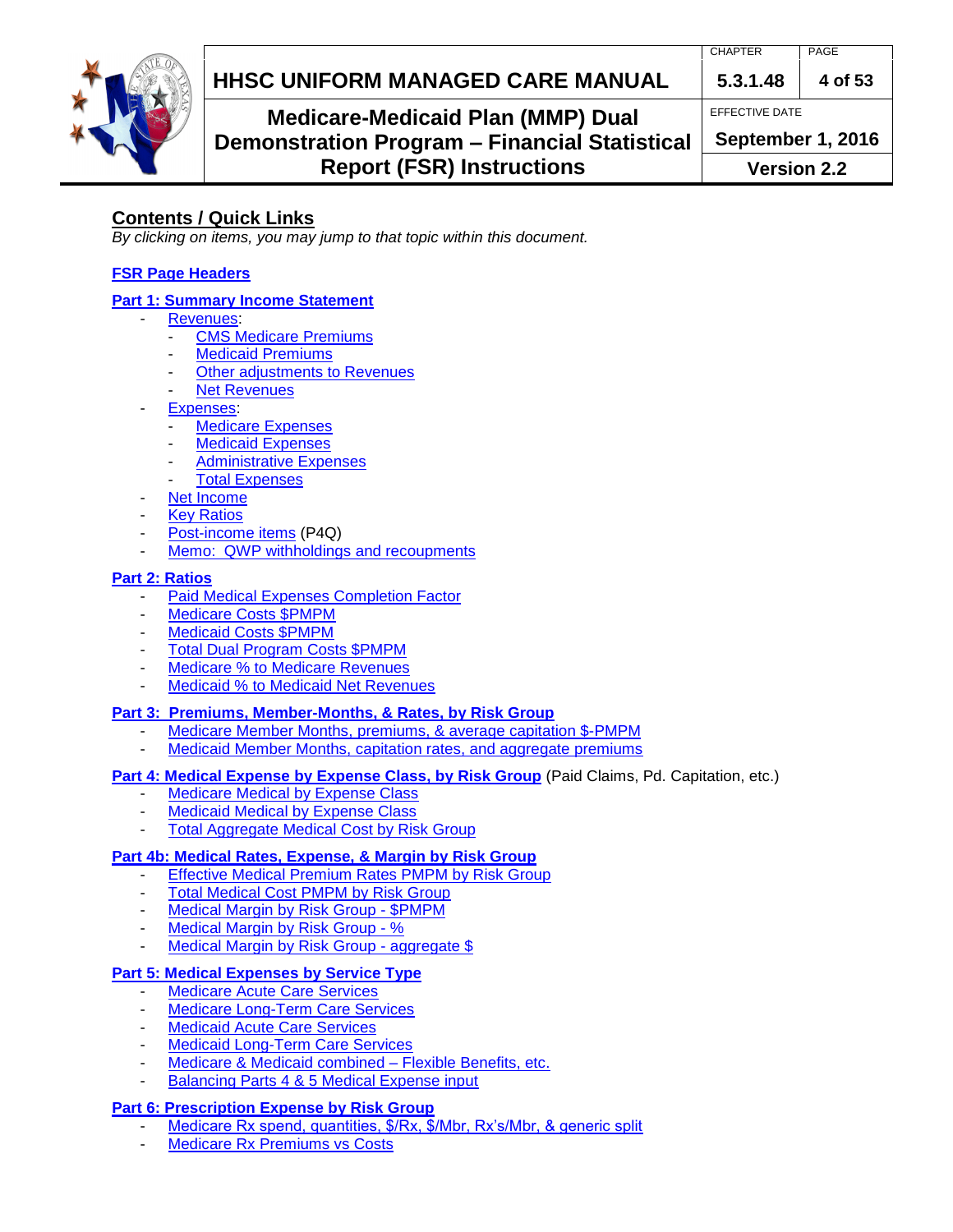

## **HHSC UNIFORM MANAGED CARE MANUAL 5.3.1.48 5 of 53**

**Medicare-Medicaid Plan (MMP) Dual Demonstration Program – Financial Statistical Report (FSR) Instructions**

EFFECTIVE DATE

**September 1, 2016**

**Version 2.2**

- [Medicaid Rx spend, quantities, \\$/Rx, \\$/Mbr, Rx's/Mbr, & generic split](#page-45-1)
- [Medicaid Rx Premiums vs Costs](#page-47-0)
- [Medicare & Medicaid Combined -](#page-48-0) Rx

**[Part 7: Dual Demo Program Administrative Expenses](#page-48-1)**

**[Data Certification Form](#page-51-0)**

**["Free tab"](#page-52-0)**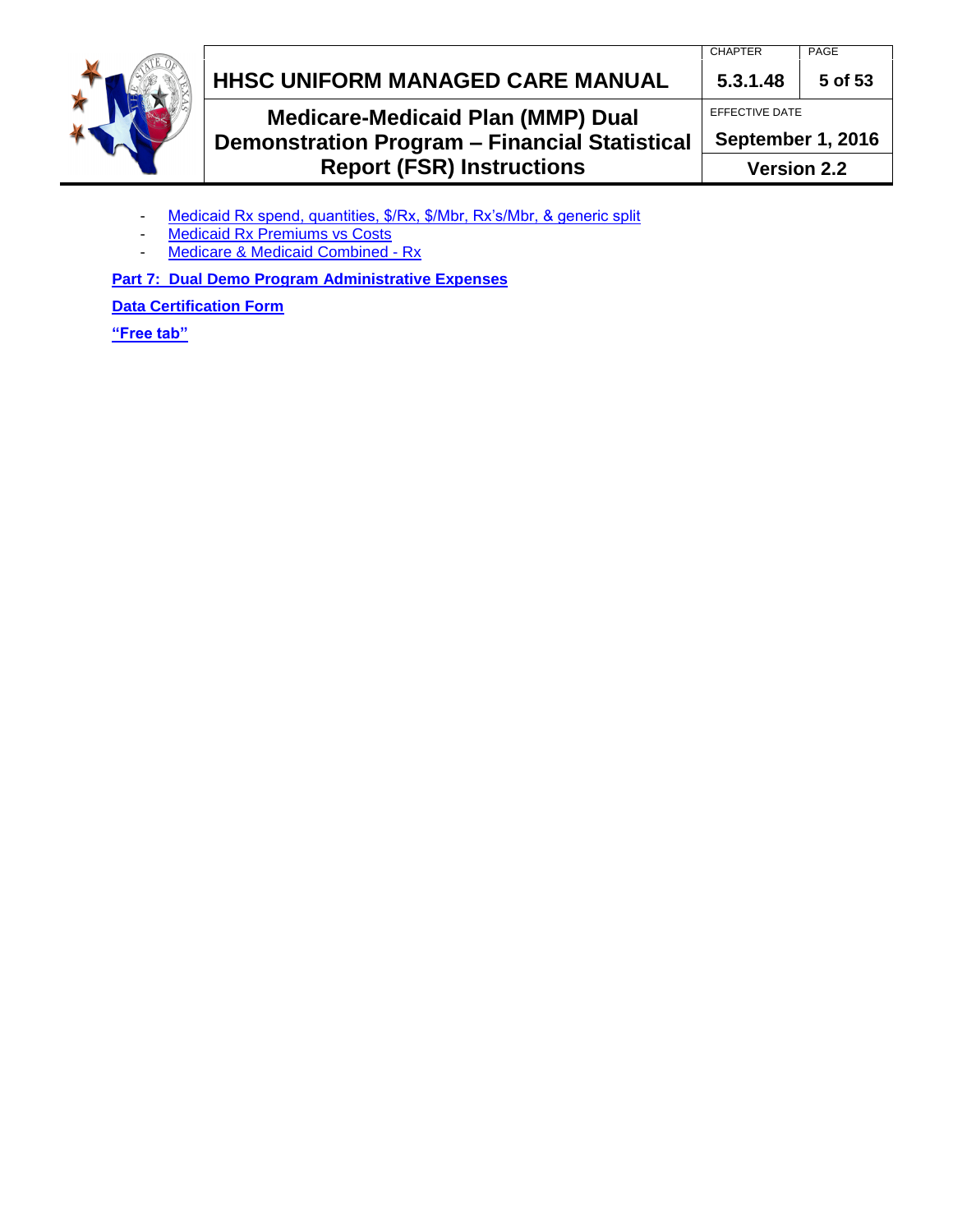

### **HHSC UNIFORM MANAGED CARE MANUAL 5.3.1.48 6 of 53**

**Medicare-Medicaid Plan (MMP) Dual Demonstration Program – Financial Statistical Report (FSR) Instructions**

EFFECTIVE DATE

**September 1, 2016**

**Version 2.2**

### <span id="page-5-0"></span>**FSR Page Headers**

Header information entered on Part 1 populates header data for all the other sheets; please make sure Part 1 is entered correctly. Enter the following in the top left corner on Part 1:

**MMP Name:** Select the MMP's name from the drop-down menu.

**State Fiscal Year:** Select the State Fiscal Year (SFY) from the drop-down menu.

**Submission Date**: Enter the month, day, and year, e.g., 6/30/2015. This should correspond to the date that the spreadsheet file is submitted to HHSC. Note that, if a given FSR is re-submitted (due to error correction, or whatever), then this date should be updated with the date that the revised version was submitted.

**Revision?:** To the right of the Submission Date, in cell D5, enter the word REVISED if this is not the first submission for a given Quarter, etc.

**Submission Type**: Select the type of FSR (e.g., Quarterly; Year End + 90 Days; Year End + 334 Days; Other) from the drop down menu. If "Other" is selected, add description in Cell D6.

**County:** Select the county (Service Area) from the drop-down menu. Note: Each Service Area requires a separate FSR. At present, there is only a single county per Service Area.

**Rptg Period End Date**: Enter the month, day, and year (e.g., 5/31/2015) from the drop-down menu. This reporting period date usually corresponds to the last day of the Quarter, and is irrespective of when the submission is sent.

### <span id="page-5-1"></span>**Part 1: Summary Income Statement**

Line 1: Member Months (per Medicaid): Populated from Part 3, Line 24, "Total Member Months (per Medicaid)." This amount should correspond to the Medicaid eligibility file.

Line 2: additional / (fewer) Mbr-Mos in Medicare: Calculated by subtracting Line 1 above from Part 3, Line 4, Total Member Months (per Medicare). [Note: This line shows the difference in the Medicaid eligibility files vs the Medicare files. Ideally, this would be zero, and should primarily reflect timing differences. The amount may be positive or negative, but should be small in comparison to Line 1, and should approach zero after retroactive adjustments are made in subsequent FSR submissions.]

Line 3: Average Monthly Member Months: Calculated as a Year-to-Date amount in column Q, from Line 1, "Member Months (per Medicaid)," divided by the number of months of membership data. This is based on the Medicaid member-months, and does not take into account any differences with the Medicare number.

#### <span id="page-5-2"></span>**Revenues:**

#### <span id="page-5-3"></span>- **CMS Medicare Premiums**

Line 4: Monthly Capitation Received - Medical: enter the amount here that the MMP actually received (that are applicable to services rendered in the given month) from CMS for the Medicare Part A/B premium payment.

Part 1: Summary Income **Statement** modified by Version 2.2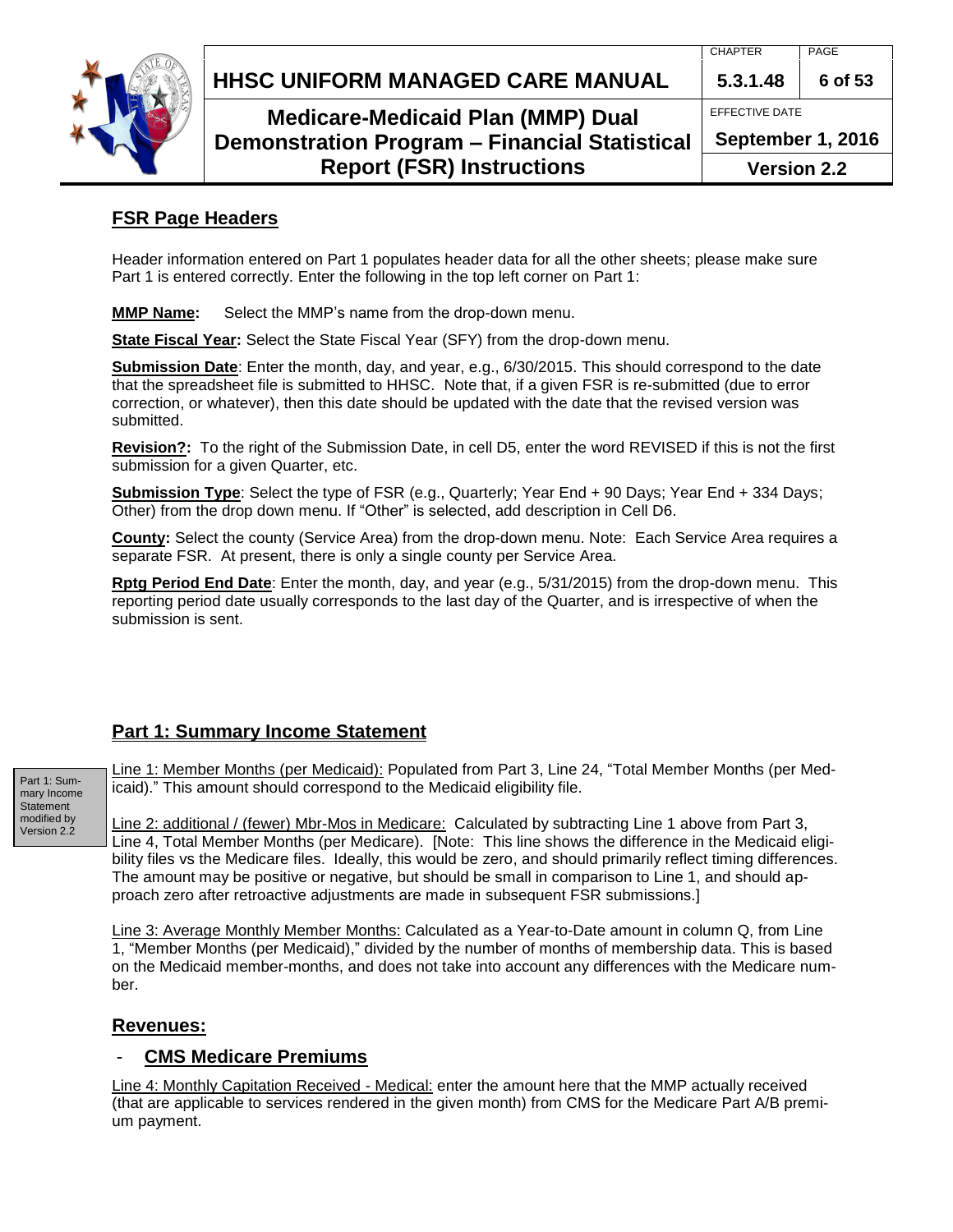**HHSC UNIFORM MANAGED CARE MANUAL 5.3.1.48 7 of 53**

## **Medicare-Medicaid Plan (MMP) Dual Demonstration Program – Financial Statistical Report (FSR) Instructions**

| <b>Version 2.2</b> |         |
|--------------------|---------|
| September 1, 2016  |         |
| EFFECTIVE DATE     |         |
| 5.3.1.48           | 7 of 53 |
| <b>CHAPTER</b>     | PAGE    |
|                    |         |

- Any retroactive adjustments received should be entered into the prior month(s) to which they pertain. For example, if in April the MMP receives \$110,000 in Part A/B premiums, and \$100,000 of it is the prospective payment for April services, and the other \$10,000 is a retroactive adjustment to March's payment, then enter \$100,000 in the column for April, and \$10,000 in the column for March.
- Amounts entered here should be the actual amounts received. For example, if the MMP was due to receive a total of \$100,000 for April, but 1% was withheld due to the Quality Withhold Policy ("QWP"), as outlined in the Contract, section 4.4.5), then only the \$99,000 actually received should be entered here.

Line 5: Monthly Capitation Withheld – Medical: this is calculated by subtracting Line 4 above from Line 6, below. This amount represents what was withheld for QWP with respect to Medicare Medical. (Note that this Line does not get adjusted by any amounts that are later paid to reimburse for withholdings under QWP; the net amount still outstanding due to QWP withholdings is tracked elsewhere.)

Line 6: Gross Total (Before Withhold) – Medical: this is populated from Part 3, Line 12, Total Medicare Medical Premiums. This amount represents the total of Medicare Part A/B premiums corresponding to services for this month, before any QWP.

- Any 2% sequestration adjustments, Federal plan user fees, or other similar amounts that have been netted out and will not be paid, would not be included here. For example, if the MMP Medicare rates indicated that \$102,000 should have been paid prior to the Federal sequestration, and this was reduced by sequestration to \$100,000, and then 1% was withheld due to QWP, leaving a net receipt of \$99,000, then the \$100,000 would be entered here.
- This amount should be adjusted due to retroactive risk adjustments, etc., as such adjustments are made. Such adjustments should be entered into the column for the month to which they apply, which is generally not the month in which the adjustments are received.

Line 7: Gross Total (No Withholding) - Pharmacy: Populated from Part 3, Line 20, "Total Medicare Pharmacy Premiums." Note that there is no QWP withholding for pharmacy. Also note that any sequestration adjustments would be handled as described in Line 6 above. Any retrospective risk corridor adjustments to Medicare, including subsequent supplementary payments, should be added to the Pharmacy premiums here (via Part 3, Lines 17 through 19).

Line 8: Sub-total: Medicare Capitation: Calculated by adding Lines 6 and 7 above. This represents the total effective Medicare Capitation, as if there were no QWP (i.e., this does *not* represent the net amount received after amounts were withheld). For a given month, this amount will fluctuate in subsequent FSR submissions, as retroactive risk adjustments, etc., are applied. (Note how the Federal 2% sequestration is taken out, as described under Line 6 above.)

### - **Medicaid Premiums:**

<span id="page-6-0"></span>Line 9: monthly capitation received - Medical: Enter the amount here that the MMP actually received (that are applicable to services rendered in the given month) from HHSC for the medical portion (i.e., excluding pharmacy) of the Medicaid premium payment. Any prior month adjustments included should be put into those corresponding prior month columns.

 Amounts entered here should be the actual amounts received. For example, if the MMP was due to receive a total of \$100,000 for April, but 1% was withheld due to the Quality Withhold Policy ("QWP"), as outlined in the Contract, section 4.4.5), then only the \$99,000 actually received should be entered here.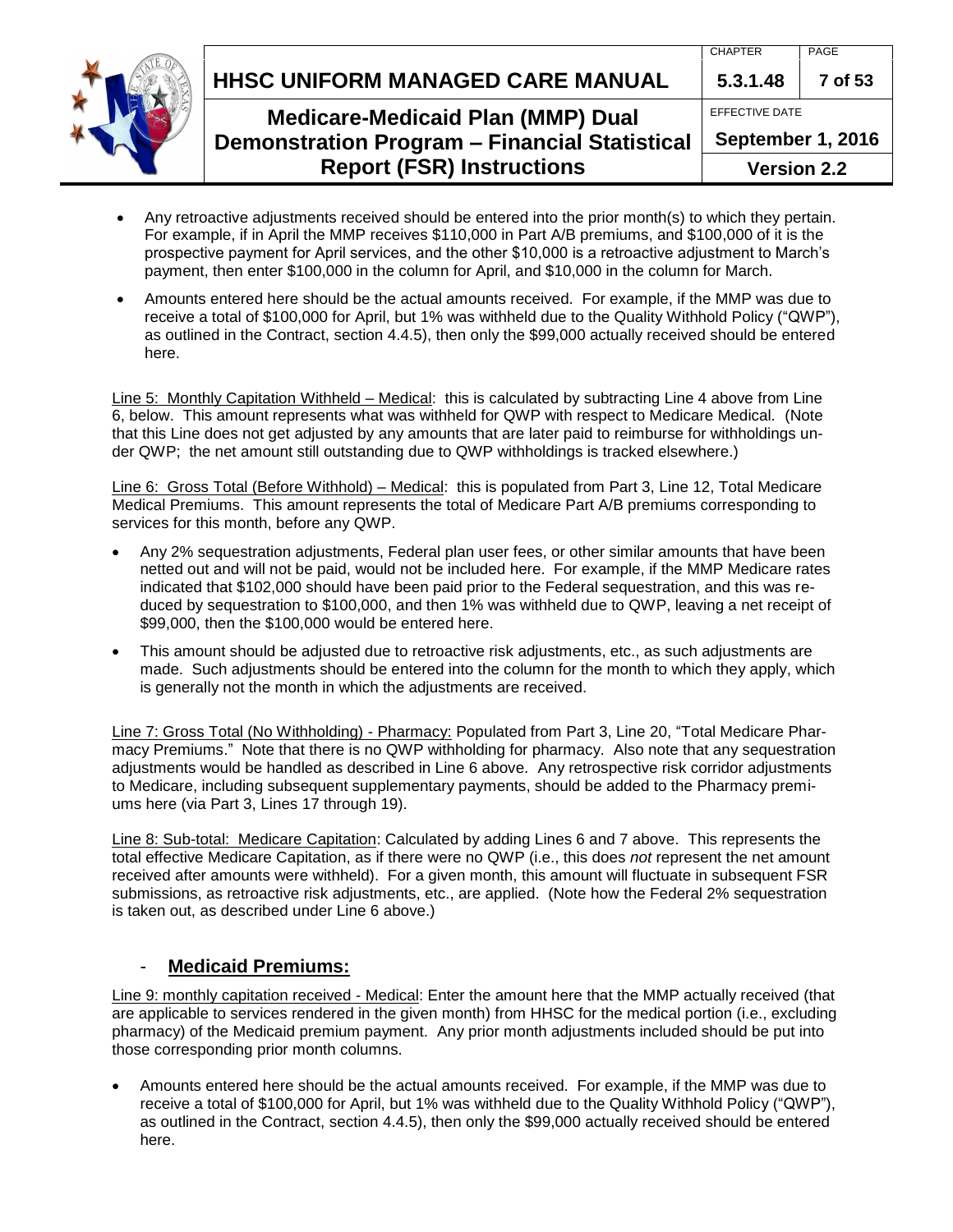

 If funds are recouped afterwards, instead of withheld upfront, then go back and adjust the original amount received downwards, to the actual final net received.

Line 10: Monthly Capitation Received - Pharmacy: Enter the amount here that the MMP actually received (that are applicable to services rendered in the given month) from HHSC for the pharmacy portion of the Medicaid premium payment. Any prior month adjustments included should be put into those corresponding prior month columns. As with the Line above, this would be the amounts actually received. If no QWP was withheld upfront from the Medicaid premium, then this amount should be the same as Line 14 below. If funds are recouped afterwards, instead of withheld upfront, then go back and adjust the original amount received downwards, to the actual final net received.

Line 11: Monthly Capitation Withheld – Medical: Calculated by subtracting Line 9 above from Line 13 below. This amount represents the difference between what would have been paid for the Medicaid medical portion without the QWP, and what was actually received. If no QWP was withheld upfront from the Medicaid premium, then this amount should be zero.

Line 12: Monthly Capitation Withheld – Pharmacy: Calculated by subtracting Line 10 above from Line 14 below. This amount represents the difference between what would have been paid for the Medicaid pharmacy portion without the QWP, and what was actually received. If no QWP was withheld upfront from the Medicaid premium, then this amount should be zero.

Line 13: Gross Total (Before Withhold) – Medical: Populated from Part 3, Line 32, Total Medicaid Medical Premiums. This amount represents the total of Medicaid medical premiums corresponding to services for this month, before any QWP. It is calculated in Part 3 by multiplying the # of beneficiaries by the medical portion of the Medicaid cap rate, PMPM. If no QWP was withheld upfront from the Medicaid premium, then this amount should be the same as Line 9 above.

Line 14: Gross Total (Before Withhold) – Pharmacy: Populated from Part 3, Line 40, Total Medicaid Pharmacy Premiums. This amount represents the total of Medicaid pharmacy premiums corresponding to services for this month, before any QWP. It is calculated in Part 3 by multiplying the # of beneficiaries by the pharmacy portion of the Medicaid cap rate, PMPM. If no QWP was withheld upfront from the Medicaid premium, then this amount should be the same as Line 10 above.

Line 15: Sub-total: Medicaid Capitation: Calculated by adding Lines 13 and 14 above. This represents the total Medicaid Capitation as if there were no QWP (i.e., this does *not* represent the net amount received after any QWP amounts were withheld).

#### **Other adjustments to Revenues:**

<span id="page-7-0"></span>Line 16: Investment Income: Enter all interest and dividend income resulting from investment of funds received from the state and federal governments under the Contract. This does not have to be differentiated between Medicare and Medicaid.

Line 17: Other Revenue: Enter all income generated from the Dual Program for the Service Area other than premiums (HHSC and CMS Capitation), and Investment Income. This does not have to be differentiated between Medicare and Medicaid.

Line 18: Total Gross Revenues: Calculated as the sum of Lines 8, 15, 16, and 17.

Line 19: Premium Taxes (on Medicaid): Enter all premium taxes incurred for Medicaid premiums applicable to the reporting period.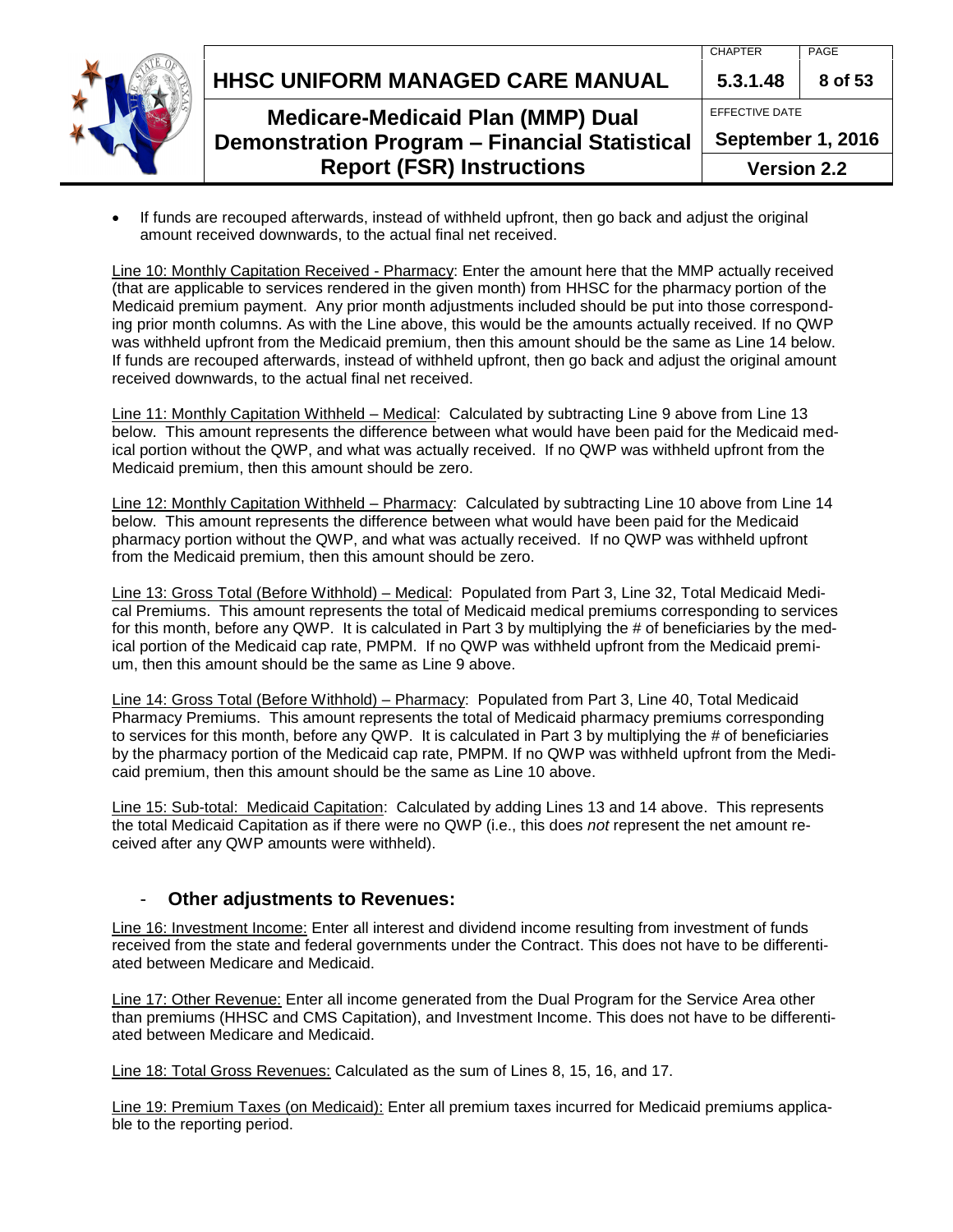|  | HHSC UNIFORM MANAGED CARE MANUAL                                                                 | <b>CHAPTER</b><br>5.3.1.48 | PAGE<br>9 of 53                     |
|--|--------------------------------------------------------------------------------------------------|----------------------------|-------------------------------------|
|  | <b>Medicare-Medicaid Plan (MMP) Dual</b><br><b>Demonstration Program - Financial Statistical</b> |                            | EFFECTIVE DATE<br>September 1, 2016 |
|  | <b>Report (FSR) Instructions</b>                                                                 | <b>Version 2.2</b>         |                                     |

Line 20: Maintenance Taxes: Enter the maintenance taxes incurred for Medicaid premiums (number of beneficiaries) applicable to the reporting period.

<span id="page-8-0"></span>Line 21: **Net Revenues**: Calculated as Line 18, "Total Gross Revenues," less the sum of Lines 19 and 20. The amount represents the effective revenues for the Program, after adjusting for the pass-through items of Premium Taxes and Maintenance Taxes, and adding-in interest earned on the cash-flow float from prospective payment of Program premiums. It is calculated as though there was no Quality Withhold. Any eventual forfeiture of premiums under QWP does not result in an adjustment to reported Net Revenues hereunder. Net Revenues should include retroactive payments to the MMP in Medicare, including risk adjustments, etc.

#### <span id="page-8-1"></span>**Expenses:**

#### - **Medicare Expenses:**

<span id="page-8-2"></span>Line 22: Fee-For-Service: Amounts paid to providers on a FFS basis, for Medicare medical expenses. Populated from Part 4, Line 4, "Total Medicare Paid Claims (FFS)."

Line 23: Capitated Services: Amounts paid to providers on a capitated basis, for Medicare medical expenses. Populated from Part 4, Line 8, "Total Medicare Paid Capitation."

Line 24: Net Reinsurance Cost: Gross reinsurance premiums paid with respect to Medicare (if any), less recoveries received from reinsurers. Populated from Part 4, Line 12, "Total Medicare Net Reinsurance." This may be zero for this Program. Note that amounts here may be subtracted from expenses for calculation of adjusted income for the Experience Rebate (reference the Reinsurance Cap in the Contract).

Line 25: IBNR Accrual – Medical: Incurred-But-Not-Reported. Populated from Part 4, Line 16, "Total Medicare Medical IBNR." This Line must be zero for the 334-day FSR.

Line 26: Other Medical Expenses: Populated from Part 4, Line 20, "Total Other Medical Expenses." Other here captures those Allowable Medicare medical expenses (excluding pharmacy) that do not fit in Lines 22 through 25 above. Examples include, but are not limited to, incentives paid directly to physicians; third party recoveries; other recoveries or settlements that have not been captured through claims adjustments in the claims processing system; and, refunds.

Line 27: Total Medicare Medical Expenses: total Medicare medical expenses (excluding pharmacy). Calculated as the sum of Lines 22 through 26 above.

Line 28: Medicare Prescription Exp. (excl. PBM Admin): Populated from Part 6, Line 6, "Medicare Prescription Expense (excl. PBM Admin)." This Line includes IBNR related to pharmacy/prescriptions. (Note that Pharmacy Benefit Manager (PBM) Administrative expenses are reported in the Admin section.)

Line 29: Medicare Rx Rebates: Populated from Part 6, Line 7,"Medicare Prescription Rebates."

Line 30: Sub-total: Medicare Medical & Rx Expenses: Calculated as the sum of Line 27, "Total Medicare Medical Expenses," and Line 28, "Medicare Prescription Exp. (excl. PBM Admin)," above.

#### - **Medicaid Expenses:**

<span id="page-8-3"></span>Line 31: Fee-For-Service: Amounts paid to providers on a FFS basis, for Medicaid medical expenses. Populated from Part 4, Line 24, "Total Medicaid Paid Claims (FFS)."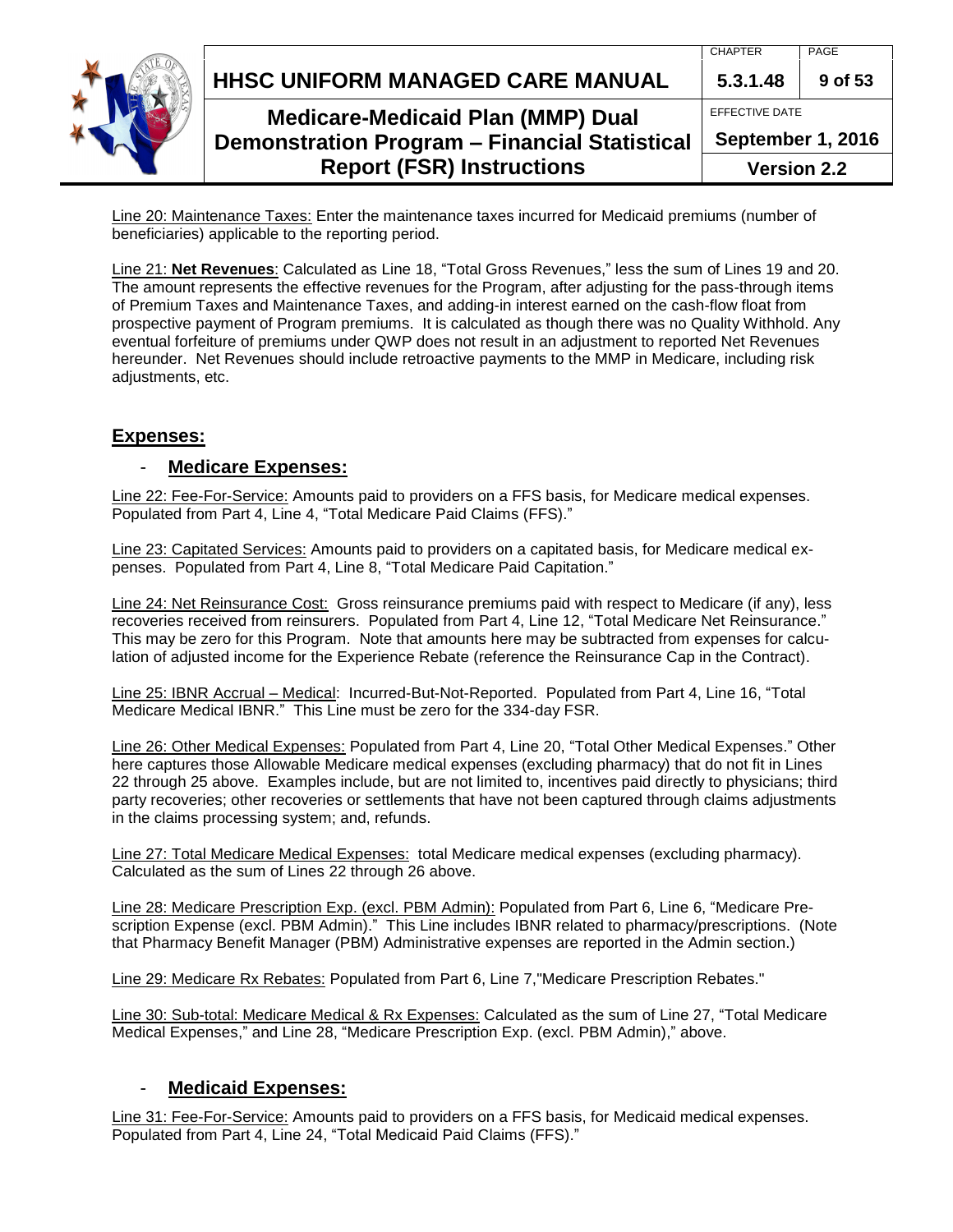**HHSC UNIFORM MANAGED CARE MANUAL 5.3.1.48 10 of 53**

EFFECTIVE DATE

**September 1, 2016**

**Version 2.2**

Line 32: Capitated Services: Amounts paid to providers on a capitated basis, for Medicaid medical expenses. Populated from Part 4, Line 28, "Total Medicaid Paid Capitation."

Line 33: Net Reinsurance Cost: Gross reinsurance premiums paid with respect to Medicaid (if any), less recoveries received from reinsurers. Populated from Part 4, Line 32, "Total Medicaid Net Reinsurance." This may be zero for this Program. Note that amounts here may be subtracted from expenses for calculation of adjusted income for the Experience Rebate (reference the Reinsurance Cap in the Contract).

Line 34: IBNR Accrual – Medical: Incurred-But-Not-Reported. Populated from Part 4, Line 36, "Total Medicaid Medical IBNR." This Line must be zero for the 334-day FSR.

Line 35: Minimum Payment Amount Program (MPAP): Populated from Part 4, Line 37.

Line 36: Other Medical Expenses: Populated from Part 4, Line 40, "Total Other Medical Expenses." Other here captures those allowable Medicaid medical expenses (excluding pharmacy) that do not fit in Lines 31 through 35 above. Examples include, but are not limited to, incentives paid directly to physicians; third party recoveries; other recoveries or settlements that have not been captured through claims adjustments in the claims processing system; and, refunds.

Line 37: Total Medicaid Medical Expenses: Total Medicaid medical expenses (excluding pharmacy). Calculated as the sum of Lines 31 through 35 above.

Line 38: Medicaid Prescription Exp. (excl. PBM Admin): Populated from Part 6, Line 42, "Medicaid Prescription Expense (excl. PBM Admin)." This Line includes IBNR related to pharmacy/prescriptions. (Note that Pharmacy Benefit Manager (PBM) Administrative expenses are reported in the Admin section.)

Line 39: Sub-total: Medicaid Medical & Rx Expenses: Calculated as the sum of Line 37, "Total Medicaid Medical Expenses," and Line 38, "Medicaid Prescription Exp. (excl. PBM Admin)," above.

## - **Total Expenses, and Net Income:**

<span id="page-9-1"></span>Line 40: Total Medical & Prescription Expenses: Calculated as the sum of Line 30, "Sub-total: Medicare Medical & Rx Expenses," and Line 39, "Sub-total: Medicaid Medical & Rx Expenses," above.

<span id="page-9-0"></span>Line 41: Administrative Expenses: populated from Part 7, Line 25, "Total Dual Demo Administrative Expenses." Note that this is *not* from the Consolidated Admin FSR that is used for other MCO Programs. All amounts entered into Admin Expenses here must be excluded from the Consolidated Admin FSR. Any amounts determined to have been included in both the Consolidated Admin FSR and also the Dual FSR (Part 7 and Part 1) will be deemed as double-counted and misreported.

Line 42: Total Expenses: Calculated as the sum of Line 40, "Total Medical and Prescription Expenses," and Line 41, "Administrative Expenses," above.

<span id="page-9-2"></span>Line 43: **Total Net Income Before Taxes**: Calculated as Line 21, "Net Revenues," minus Line 42, "Total Expenses," above. This is the total Net Income attributable to the Program.

Line 44: **Net Income EXCL. Medicare Rx**: This Line 44 amount is used (as may be further adjusted by the Admin Cap, Reinsurance Cap, Loss Carry-forward, etc.) in calculating the adjusted income that is the basis for the Experience Rebate determination. This is Line 43, Total Net Income, adjusted to exclude the impact of Medicare Part D (Pharmacy). This removes both the Medicare pharmacy premiums and also the Medicare pharmacy costs (including a pro rata portion of pharmacy Admin).

Line 44 is calculated as Line 43, "Net Income," minus the P&L impact of Medicare pharmacy.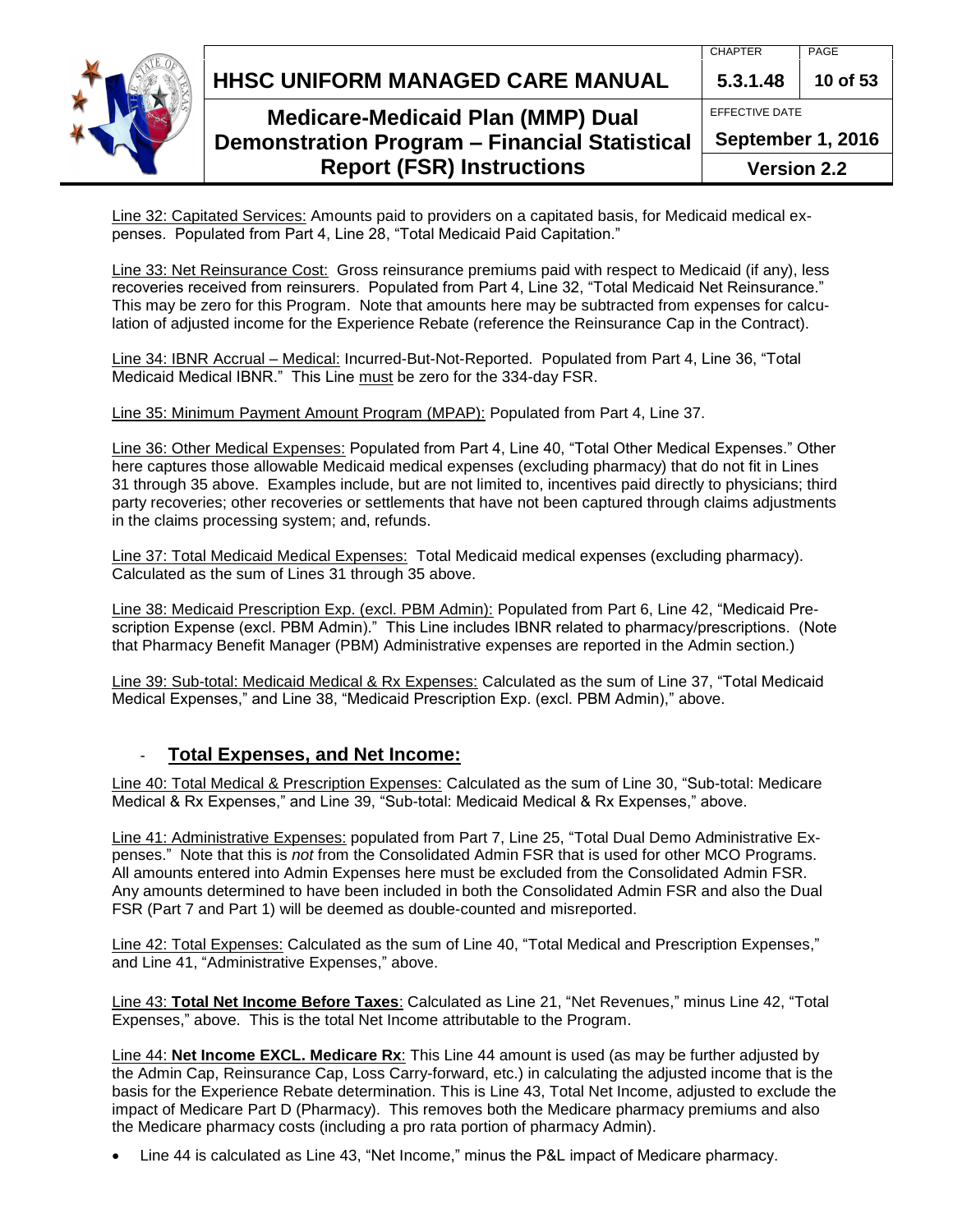



## **Medicare-Medicaid Plan (MMP) Dual Demonstration Program – Financial Statistical**

# **Report (FSR) Instructions**

| $5.3.1.48$   11 of 53 |  |  |
|-----------------------|--|--|
| EFFECTIVE DATE        |  |  |
| September 1, 2016     |  |  |
|                       |  |  |

**Version 2.2**

- The P&L impact of Medicare pharmacy is calculated as Line 7, "CMS Medicare premiums gross total (no withholding) - Pharmacy," minus Line 28, "Medicare Prescription Expense (excl. PBM)," minus a calculated pro rata share of PBM Admin expenses.
- The pro rata share representing Medicare PBM admin expenses is calculated as Part 2, Line 5, "Medicare PBM Admin Cost \$-PMPM" times the sum of Part 1, Line1, "Member Months (per Medicaid)" plus Part 1, Line 2, "additional / (fewer) Mbr-Mos in Medicare."

### **Key Ratios:**

<span id="page-10-0"></span>Line 45: % Total Medical Exp. to Net Revenues: Calculated as the sum of Line 27, "Total Medicare Medical Expenses," and Line 37, "Total Medicaid Medical Expenses," divided by Line 21, "Net Revenues." This is what the MLR would be without impact of the pharmacy carve-in.

Line 46: % Total Prescription Exp. to Net Revenues: Calculated as the sum of Line 28, "Total Medicare Pharmacy Expenses," and Line 36, "Total Medicaid Pharmacy Expenses," divided by Line 21, "Net Revenues."

Line 47: % Total Medical & Rx to Net Rev. (MLR): Calculated as Line 40, "Total Medical & Prescription Expenses" divided by Line 21, "Net Revenues." This is the **Medical Loss Ratio (MLR)** for the Program.

Line 48: % Admin Exp. to Net Revenues: Calculated as Line 41, "Administrative Expenses," divided by Line 21, "Net Revenues." This is the overall Admin Rate for the Program. (See also Line 48 below.)

Line 49: **% Total Net Income to Net Revenues**: Calculated as Line 43, "Net Income Before Taxes," divided by Line 21, "Net Revenues." This is the overall pre-tax profitability rate for the Program, before any impact from the Experience Rebate.

Line 50: % Adj. Admin to Adj. Net Revenues (excludes Taxes & Prescription pass through): This provides an adjusted Admin Rate that is not diluted by the pharmacy carve-in. It is Admin without Rx, divided by Revenues without Rx. This is calculated here by taking the Administrative Expenses from Line 41 and making adjustments to it, and then dividing that adjusted Admin by an adjusted version of Line 21, Net Revenues. The Line 50 Admin Expenses are adjusted by subtracting out the total PBM Admin Fees from Part 7, Lines 21 through 23. The Line 21 Net Revenues are adjusted by subtracting out Medicare and Medicaid pharmacy capitation (Part 1, Lines 7 and 14). Maintenance Taxes and Premium Taxes are not considered Admin expenses here, and are also removed from the calculation (showing up in neither the Revenue nor the Expense side of the equation).

Line 51: **% Net Income EXCL. Medicare Rx**: Calculated as Line 44, "Net Income EXCL. Medicare Rx," divided by the sum of [Line 21, "Net Revenues," minus Line 7, "CMS Medicare premiums - gross total (no withholding) – Pharmacy". This is the profitability percentage that is looked at with respect to determining the Experience Rebate (as may be further adjusted by the Admin Cap, Reinsurance Cap, etc.).

### <span id="page-10-1"></span>- **Memo: QWP withholdings and recoupments:**

Line 52: Total Medicare Capitation Withheld: Populated from Line 5 above, "CMS Medicare Premiums monthly capitation withheld – Medical."

Line 53: Total Medicaid Capitation Withheld: Calculated from the sum of Lines 11 and 12 above, "Medicaid Premiums - monthly capitation withheld – Medical," and "- monthly capitation withheld – Pharmacy." This should also show any amounts recouped afterwards, if it is done that way instead of as an upfront withhold.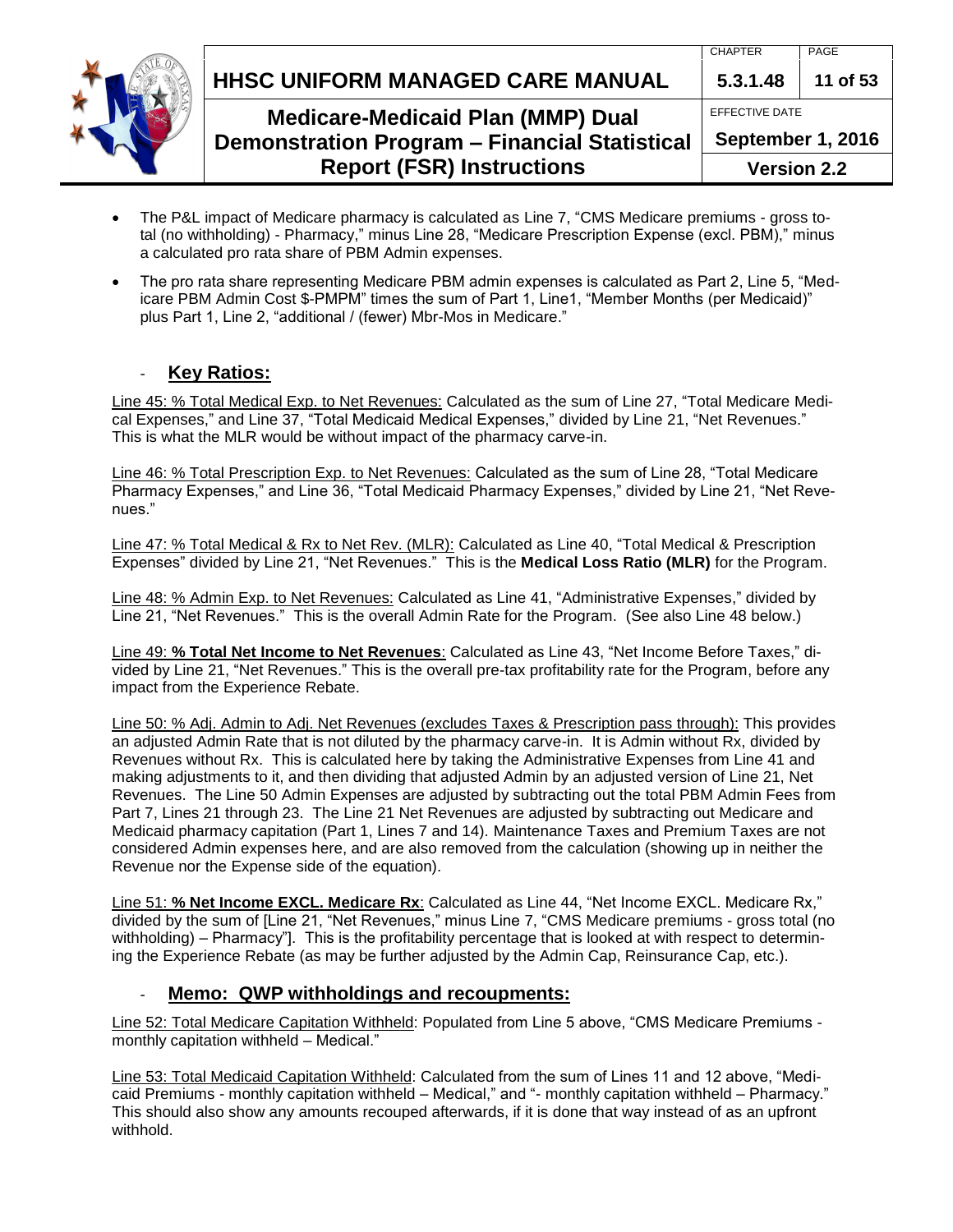**HHSC UNIFORM MANAGED CARE MANUAL 5.3.1.48 12 of 53**



## **Medicare-Medicaid Plan (MMP) Dual Demonstration Program – Financial Statistical Report (FSR) Instructions**

EFFECTIVE DATE **September 1, 2016**

**Version 2.2**

Line 54: Medicare Payments against Withholding: Input into the last month of the SFY (August, in column P), any year-to-date amounts that CMS has paid to the MMP in the SFY that represents a recovery of premium dollars withheld by CMS under the Quality Withhold Policy (QWP). Input as a positive number. *Be sure to update this in the 334-day FSR*. If you receive an amount pertaining to a prior State Fiscal Year, do not enter it in this FSR.

Line 55: Medicaid Payments against Withholding: Input into the last month of the SFY (August, in column P), any year-to-date amounts that HHSC has paid to the MMP in the SFY that represents a recovery of premium dollars withheld by HHSC under the QWP. Input as a positive number. *Be sure to update this in the 334-day FSR*. If you receive an amount pertaining to a prior State Fiscal Year, do not enter it in this FSR.

Line 56: Net Amount Not Received by MMP: Calculated by adding Lines 52 and 53 above (representing the total withheld under the QWP), and then subtracting from that Lines 54 and 55 (representing the total withholdings that have been remitted to the MMP). This Net Amount Not Received represents the combination of any amounts yet to be earned and remitted to the MMP, plus any amounts that may have been forfeited under the QWP. (Note that, until such time as final assessments have been made, along with final remittances to the MMP, the ultimate net amount forfeited will not be known on this template.)

**Additional "memo" items**: *(these are all calculated amounts, which are used elsewhere)*

Line 57: total Net Revenues (from Line 21): Populates from Line 21 above.

Line 58: Medicare portion (includes interest income): Calculates the portion of Net Revenues attributable to Medicare. Calculates as Line 8, Medicare Capitation, plus the Medicare pro-rata share of Interest and Other Income.

Line 59: Medicaid portion (excludes Premium Tax; includes interest income): Calculates the portion of Net Revenues attributable to Medicaid. Calculates as Line 15, Medicaid Capitation, plus the Medicaid pro-rata share of Interest and Other Income, less all the Premium Taxes and Maintenance Taxes.

Line 60: add-check: checks to see if the calculations in Lines 58 and 59 add up to the total in Line 57.

Line 61: total Net Income (from Line 43): Populates from Line 43 above.

Line 62: Medicare portion: Calculates the portion of Net Income attributable to Medicare. Calculated from Part 2, Line 37, Medicare Net Income % to Medicare Revenues, times Medicare Net Revenues in Line 58 above.

Line 63: Medicaid portion: Calculates the portion of Net Income attributable to Medicaid. Calculated from Part 2, Line 43, Medicaid Net Income % to Medicaid Net Revenues, times Medicaid Net Revenues in Line 59 above.

Line 64: add-check: checks to see if the calculations in Lines 62 and 63 add up to the total in Line 61.

### <span id="page-11-0"></span>**Part 2: Ratios**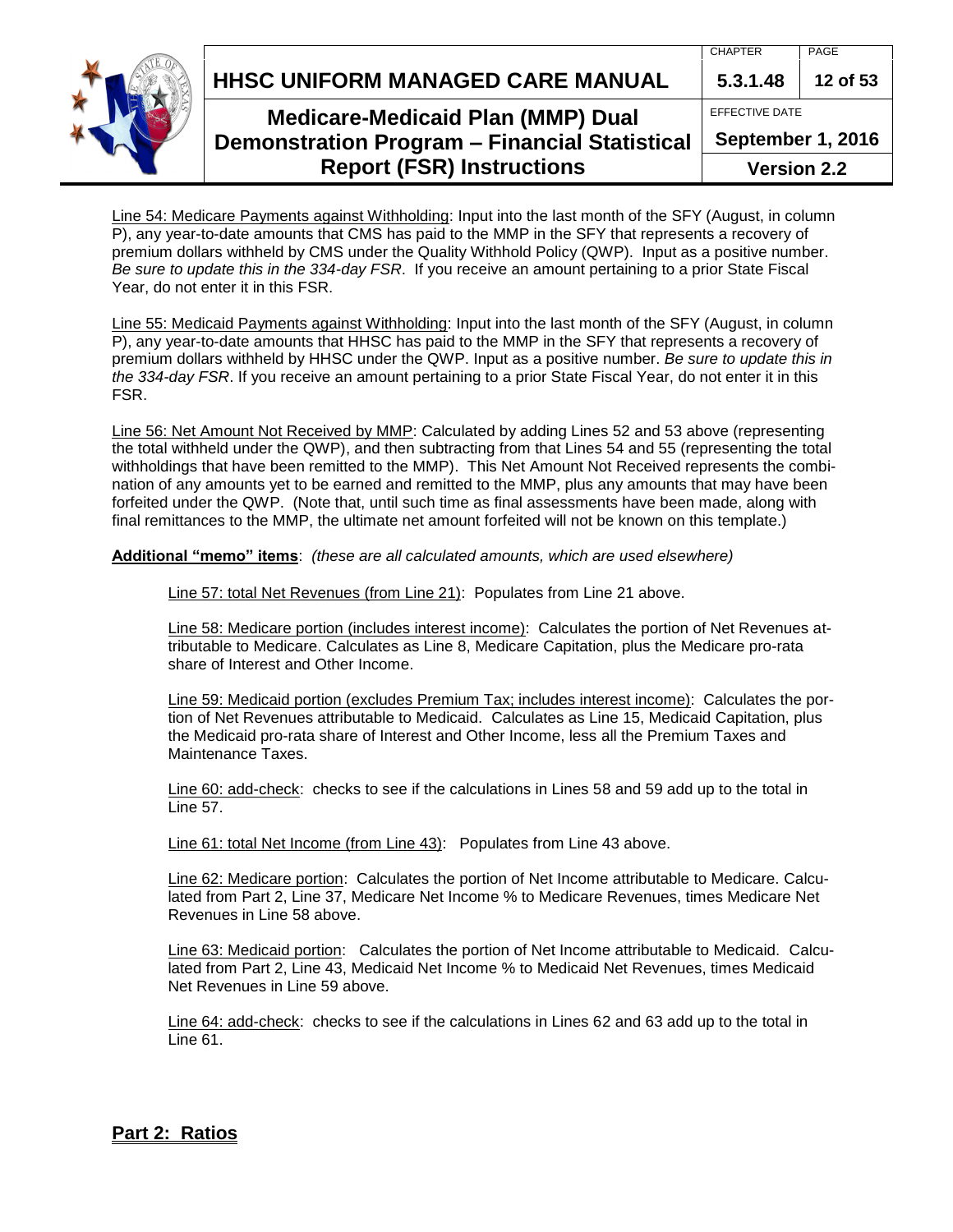

## **HHSC UNIFORM MANAGED CARE MANUAL 5.3.1.48 13 of 53**

## **Medicare-Medicaid Plan (MMP) Dual Demonstration Program – Financial Statistical Report (FSR) Instructions**

**September 1, 2016 Version 2.2**

CHAPTER PAGE

EFFECTIVE DATE

*Note: There is no input required for this tab; all amounts are populated from other lines, or are calculated.*

#### <span id="page-12-0"></span>**Paid Medical Expenses Completion Factor**:

Part 2: Ratios modified by Version 2.1

This is used to show to what degree the Medical Expenses reported are still represented by estimates used in IBNR (Incurred But Not Reported). It is effectively the ratio of paid medical expenses to total estimated medical expenses (including IBNR). 100% means that there is no IBNR remaining (i.e., all expenses are represented by received and processed invoices, etc.), and 0% would mean that all of it is estimated IBNR. All of the calculations for these completion factors are done from FSR Part 5 data (Medical Expenses).

Line 1: Medicare: This takes the Medicare Acute total and Long Term Care total and removes the IBNR from each, and then divides that by the total Medicare medical expenses (which total includes the IBNR). You can see the formula in the spreadsheet cell.

Line 2: Medicaid: This is exactly as above, only for the Medicaid numbers in Part 5.

Line 3: Total: This starts with the grand total medical expenses, removes the four IBNR lines, and divides that by the grand total medical expenses (i.e., [expenses less IBNR], divided by [expenses including IBNR]). This Line combines Medicare and Medicaid.

#### <span id="page-12-1"></span>**Medicare Costs \$PMPM:**

The dollar cost per Member per month for Medicare costs. This includes estimates used to allocate an appropriate portion of costs such as administrative expenses that may not be discretely identifiable as being strictly for Medicare. These calculations are primarily done from Part 1 data, and generally take the aggregate dollars for the item and divide that by the number of Medicare Member-Months.

Line 4: MMP Admin Cost (excluding PBM Admin costs): The estimated pro rata share of MMP Admin (excluding PBM Admin) attributed (by the FSR spreadsheet) to Medicare, divided by the number of Medicare member-months. MMP Dual Admin, from Part 7, has the PBM portion backed out, and is then prorated between Medicaid and Medicare based on the dollar volume of medical expenses.

Line 5: PBM Admin Cost: As in the Line above, only just for the PBM Admin portion (which is in Line items #21 through 23 in Part 7). These costs are prorated between Medicaid and Medicare based on the dollar volume of prescription expenses.

Line 6: Medical Expenses, excluding Net Reinsurance: This takes Medicare Medical expenses, subtracts Net Reinsurance attributed by the MMP to Medicare, and divides the result by the number of Medicare Member-Months.

Line 7: Net Reinsurance: This is as in the Line immediately above, only it is just the measurement for the Net Reinsurance piece. Net Reinsurance is as provided in Part 4, Line item # 12. Net Reinsurance is reinsurance premiums paid by the MMP, less reinsurance recoveries received from the reinsurer.

Line 8: Prescription Expenses (excluding PBM Admin costs): Medicare prescription expenses (excluding PBM Admin) divided by the number of Medicare Member-Months.

Line 9: less: Medicare share of interest & other income: This is the Investment Income and "Other Revenue" from Lines #16 and 17 from Part 1, as prorated to Medicare (by the FSR, according to relative Medical premiums), divided by the number of Medicare Member-Months.

Line 10: Subtotal - MMP Medicare costs: This is the sum of the PMPM's in Lines 4 through 9 above, and as such, represents the total cost per Member per month for Medicare expenses, including an allocated portion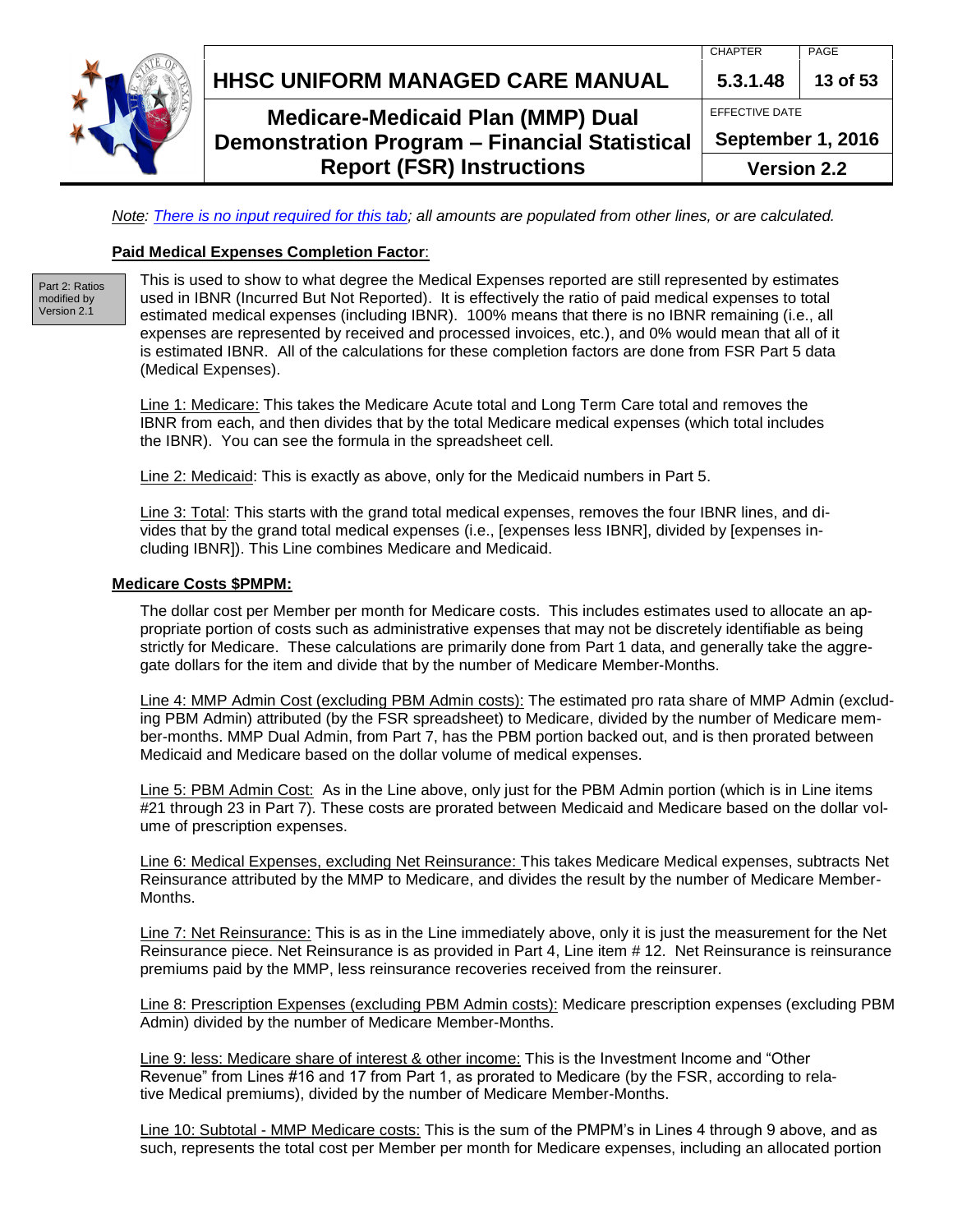**HHSC UNIFORM MANAGED CARE MANUAL 5.3.1.48 14 of 53**

EFFECTIVE DATE



## **Medicare-Medicaid Plan (MMP) Dual Demonstration Program – Financial Statistical Report (FSR) Instructions**

**September 1, 2016**

**Version 2.2**

of Admin expenses. This is the cost to the MMP; it is not the total cost to HHSC/CMS, as it does not include any MMP profit/(loss). It should be the same as adding all the aggregate Medicare costs (including FSRallocated Admin, etc.), and dividing that by the number of Medicare Member-Months.

Line 11: Medicare Profit/(Loss) before Experience Rebate: This is the difference between the Medicare cost to Program (HHSC/CMS, as in Line 12 below), and the MMP cost (as in Line 10 above).

Line 12: Medicare Cost to Program, \$PMPM: This is the aggregate of all Medicare premiums paid to the MMP, irrespective of any QWP Withholding, divided by the number of Medicare Member-Months.

#### <span id="page-13-0"></span>**Medicaid Costs \$PMPM:**

As above, only for Medicaid, rather than Medicare.

Line 13: MMP Admin Cost (excluding PBM Admin): As in Line 4 above, only for the Medicaid portion (and divided by the number of Medicaid Member-Months, which may vary slightly from the number of Medicare Member-Months (primarily due to timing differences between the two enrollment files, etc.).

Line 14: PBM Admin Cost: As in Line 5 above, only for the Medicaid portion.

Line 15: Premium & Maintenance Taxes: Premium Taxes and Maintenance Taxes are only assessed on Medicaid premiums (i.e., not on Medicare premiums), and so they are applied entirely to the Medicaid side of the costs. Total of these taxes, as reported in Part 1 Lines # 19 and 20, divided by the total number of Medicaid Member-Months.

Line 16: Medical Expenses, excluding Net Reinsurance: As in Line 6 above, only for the Medicaid portion.

Line 17: Net Reinsurance: As in Line 7 above, only for the Medicaid portion.

Line 18: Prescription Expenses (excluding PBM Admin): As in Line 8 above, only for the Medicaid portion.

Line 19: less: Medicaid share of interest & other income: As in Line 9 above, only for the Medicaid portion.

Line 20: Subtotal - MMP Medicaid costs: As in Line 10 above, only for the Medicaid portion.

Line 21: Medicaid Profit/(Loss) before Experience Rebate: As in Line 11 above, only for the Medicaid portion.

Line 22: Medicaid Cost to Program, \$PMPM: As in Line 12 above, only for the Medicaid portion.

#### <span id="page-13-1"></span>**Dual Program Total Costs \$PMPM:**

As above, only jointly for both Medicare and Medicaid.

Line 23: MCO Admin Cost (including PBM Admin costs): The sum of Lines 4, 5, 13, and 14 above, combining all Admin per member, per month. This should be very close to the same as taking Part 1, Line 39, "Administrative Expenses," and dividing by Part 1, Line 1, "Member Months (per Medicaid)," if the number of Member-Months for Medicare and Medicaid are very close to the same amount. In this total version (i.e., combining Medicare and Medicaid), we combine the PBM Admin in with all the Admin costs to get a total Admin rate, in PMPM terms.

Line 24: Premium & Maintenance Taxes: This is taken from Line 15 above, which is the same as calculating the sum of Part 1, Line 19, "Premium Taxes," and Part 1, Line 20, "Maintenance Taxes," divided by Part 1, Line 1, "Member Months."

Line 25: Medical Expenses, excluding Net Reinsurance: The sum of Lines 6 and 16 above. This would be the same as taking the total Medicare and Medicaid medical expenses (excluding pharmacy), and subtracting the respective Net Reinsurance amounts, and then dividing that amount by the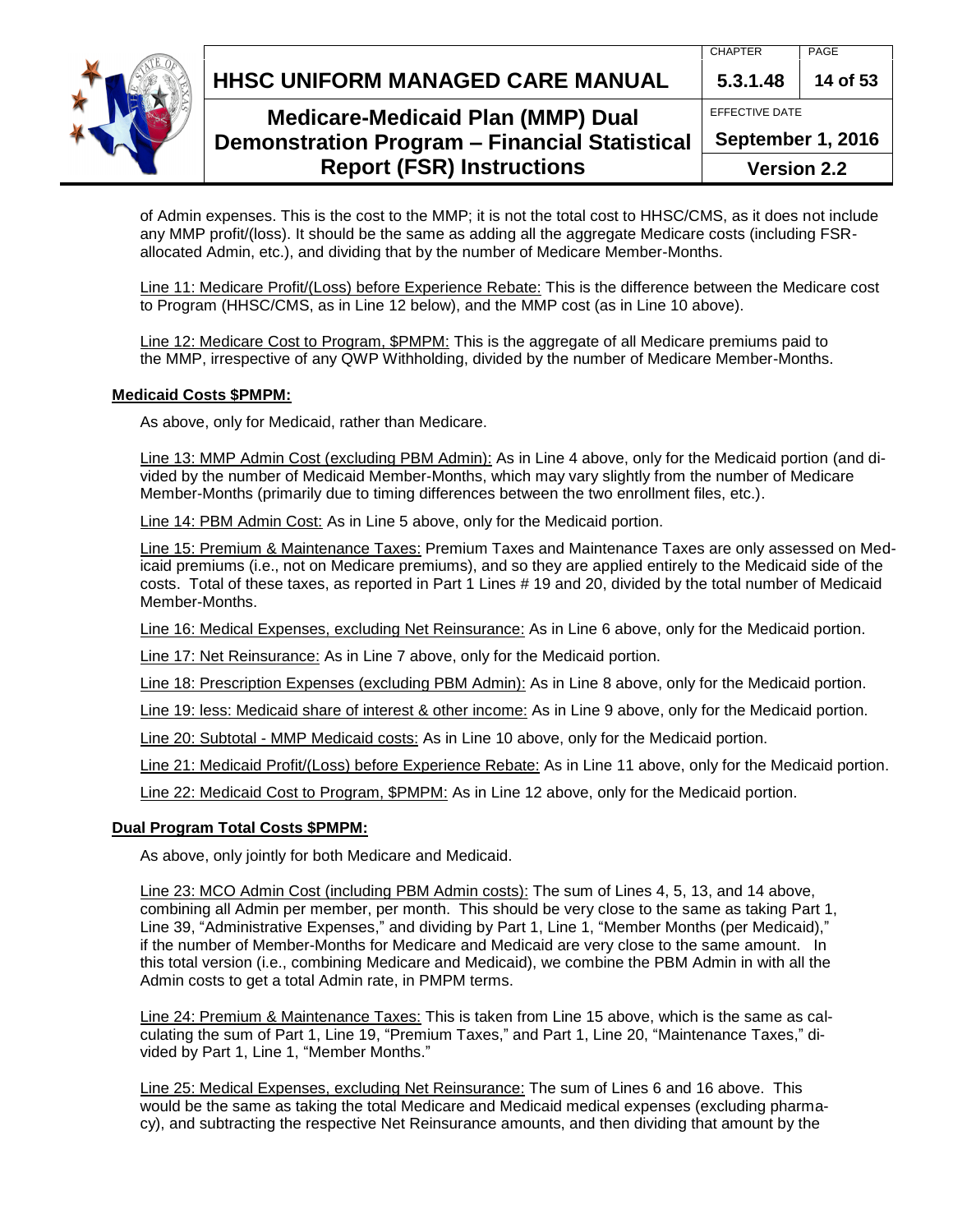**HHSC UNIFORM MANAGED CARE MANUAL 5.3.1.48 15 of 53**

EFFECTIVE DATE

**September 1, 2016**

**Version 2.2**

number of Member-Months (again, assuming the number of Member-Months is close to the same for Medicare and Medicaid).

Line 26: Net Reinsurance: The sum of Lines 7 and 17 above. This would be the same as taking the total Medicare and Medicaid Net Reinsurance, and dividing it by the number of Member-Months (again, assuming the number of Member-Months is close to the same for Medicare and Medicaid).

Line 27: Prescription Expenses (excluding PBM Admin costs): The sum of Lines 8 and 18 above. This would be the same as taking the total Medicare and Medicaid prescription expenses (pharmacy excluding PBM admin), and dividing it by the number of Member-Months (again, assuming the number of Member-Months is close to the same for Medicare and Medicaid).

Line 28: less: interest & other income: The sum of Lines 9 and 19 above.

Line 29: Subtotal - MMP total costs: Calculated as sum of Lines 23 through 28 above. This represents the total cost per Member per month for Medicaid and Medicare expenses, including Admin expenses. This is the cost to the MMP; it is not the total cost to HHSC/CMS, as it does not include any MMP profit/(loss). It should be very close to the same as adding all the aggregate Medicare and Medicaid costs (including total Admin), and dividing that by the number of Member-Months.

Line 30: Profit/(Loss) before Experience Rebate: This is the difference between the total (Medicare and Medicaid) cost to Program (HHSC/CMS, as in Line 31 below), and the total MMP cost (as in Line 29 above). It should be very close to the same as Part 1, Line 21, "Net Income Before Taxes," divided by Part 1, Line 1, "Member Months" (except for any differences in number of Member-Months between Medicare and Medicaid).

Line 31: Total Cost \$PMPM to Program: Calculated as sum of Lines 12 and Line 22, above. This represents the combined premiums (Medicare and Medicaid), per member, per month.

#### <span id="page-14-0"></span>**Medicare % to (Medicare) Revenues:**

This represents Medicare expenses and income as percentages of Medicare premium revenues (plus a share of interest income). "Medicare revenues" in these Lines are Medicare premiums (i.e., both Part A/B Medical and Part D Pharmacy) paid by CMS (including any later retroactive adjustments), plus a pro-rata share of interest income (as input in Part 1, Lines 16 and 17). Medicare revenues here are not reduced by any Quality Withhold Program (QWP) withholding or forfeitures, or, likewise, by any Liquidated Damages (LDs) or Experience Rebates. Similarly, cost items in these lines are not increased for any QWP, LDs, or Experience Rebates.

Line 32: % Medical Expenses to Revenues: This represents Medicare medical expenses, excluding prescription expenses, divided by total Medicare revenues.

Line 33: % Prescription Expenses to Revenues: This represents Medicare prescription expenses (excluding PBM Admin costs), divided by total Medicare revenues (i.e., both Part A/B Medical and Part D Pharmacy, plus interest income).

Line 34: % Total Medical & Rx to Revenues (**Medicare MLR**): This is the Medical Loss Ratio (MLR) pertaining just to Medicare. It is Medicare medical and pharmacy, excluding PBM Admin, divided by total Medicare revenues. It is also the sum of Lines 32 and 33 above.

Line 35: % allocated Admin Expenses to Revenues: This represents the portion of Admin costs (including PBM Admin) that the FSR allocates to Medicare, divided by total Medicare revenues. The allocation of MMP Admin is prorated between Medicaid and Medicare based on dollar volume of Medical expenses.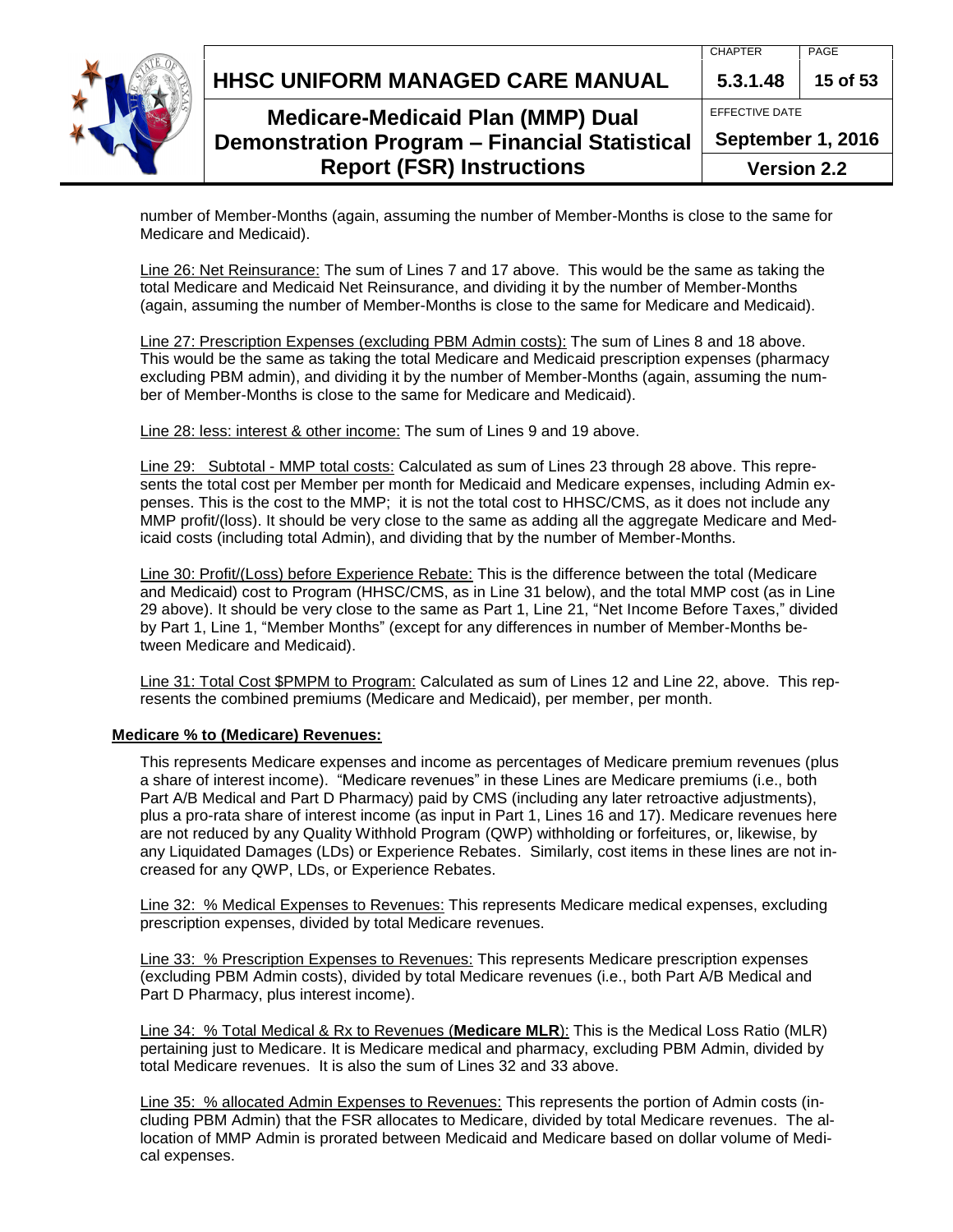**HHSC UNIFORM MANAGED CARE MANUAL 5.3.1.48 16 of 53**



**Medicare-Medicaid Plan (MMP) Dual Demonstration Program – Financial Statistical Report (FSR) Instructions**

EFFECTIVE DATE **September 1, 2016 Version 2.2**

Line 36: % Interest Income to Revenues: This is the portion of Investment Income and Other Revenues, as input in Part 1, Lines 16 and 17, which is prorated to Medicare (by the FSR), divided by Medicare revenues. The proration between Medicaid and Medicare for interest income is based on dollar volume of premiums.

Line 37: % Medicare Net Income to Revenues: This represents the pretax income attributable to Medicare under this Program, divided by the Medicare revenues (which are primarily the premiums paid to the MMP by CMS). It is before the impact of any Experience Rebate, and excludes the impact of any premiums forfeited under the Quality Withhold Program. It also excludes any Liquidated Damages. It should include any subsequent risk adjustment payments or other amounts paid by CMS. Costs counted are as allowed under the Cost Principles. In determining this number, MMP Admin costs were prorated between Medicaid and Medicare. This number is also equivalent to 100%, less Lines 34 and 35, as above. As with all numbers herein, these amounts are initially self-reported by the MMPs, are subject to quarterly updates as run-out occurs and CMS retroactive payments are made for risk adjustment, etc., and are subject to HHSC quarterly desk review and to annual audit by an external audit firm.

#### <span id="page-15-0"></span>**Medicaid % to Medicaid Net Revenues:**

Medicaid expenses and income as percentages of net Medicaid revenues. Premium taxes and Maintenance taxes are netted out to get to net revenues. Except for dividing by net Medicaid Revenues (i.e., with Premium Taxes and Maintenance Taxes backed out of the Medicaid premiums paid), this section is largely the same as the *Medicare % to Revenues* section above, except using the corresponding Medicaid numbers. (Note that in Medicare, there are no Premium taxes and Maintenance taxes to back out, as these pertain only to Medicaid).

Line 38: % Medical Exp. to Net Revenues: This represents Medicaid medical expenses, excluding prescription expenses, divided by total net Medicaid revenues. "Net Medicaid revenues" in this Line and those below are Medicaid premiums (as paid by HHSC), less Premium Taxes and Maintenance Taxes, plus a pro-rata share of interest income (as input in Part 1, Lines 16 and 17).

Line 39: % Prescription Exp. to Net Revenues: This represents Medicaid prescription expenses (excluding PBM Admin), divided by total net Medicaid revenues.

Line 40: % Total Medical & Rx to Net Rev. (**Medicaid MLR**): This is the Medical Loss Ratio (MLR) pertaining just to Medicaid. It is Medicaid medical and pharmacy, excluding PBM Admin, divided by total net Medicaid revenues. It is also the sum of Lines 38 and 39 above.

Line 41: % allocated Admin Exp. to Net Revenues: This represents the portion of Admin costs (including PBM Admin) that the FSR allocates to Medicaid, divided by total net Medicaid revenues. The allocation of MMP Admin is prorated between Medicaid and Medicare based on dollar volume of Medical expenses.

Line 42: % Interest Income to Net Revenues: This is the portion of Investment Income and Other Revenues, as input in Part 1, Lines 16 and 17, which is prorated (by the FSR) to Medicaid, divided by net Medicaid revenues. The proration between Medicaid and Medicare for interest income is based on dollar volume of premiums.

Line 43: % Medicaid Net Income to Net Revenues: This represents the pretax income attributable to Medicaid under this Program, divided by the net Medicaid revenues (which net revenues are the premiums paid to the MMP by HHSC, less Premium Taxes and Maintenance Taxes, plus pro-rated interest income). It is before the impact of any Experience Rebate, and excludes the impact of any premiums forfeited under the Quality Withhold Program. It also excludes the impact of any Liquidated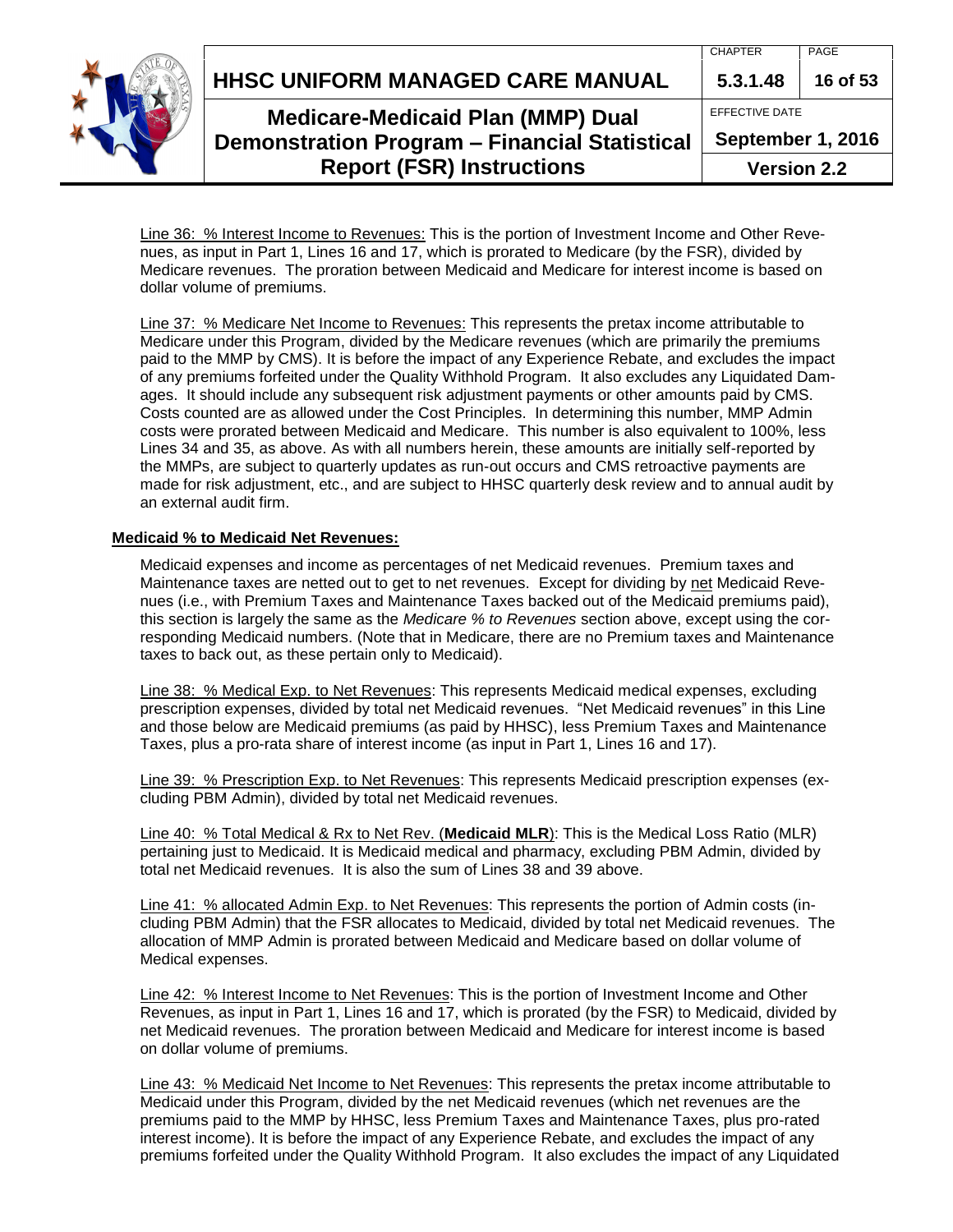**HHSC UNIFORM MANAGED CARE MANUAL 5.3.1.48 17 of 53**



## **Medicare-Medicaid Plan (MMP) Dual Demonstration Program – Financial Statistical Report (FSR) Instructions**

EFFECTIVE DATE **September 1, 2016 Version 2.2**

Damages. Costs counted are as allowed under the Cost Principles. In determining this number, MMP Admin costs were prorated between Medicaid and Medicare. This number is also equivalent to 100%, less Lines 40 and 41, as above. As with all numbers herein, these amounts are initially selfreported by the MMPs, are subject to quarterly updates as run-out occurs, and are subject to HHSC quarterly desk review and to annual audit by an external audit firm.

### <span id="page-16-0"></span>**Part 3: Premiums, Member-Months, & Rates, by Risk Group**

#### <span id="page-16-1"></span>**Member Months (per Medicare):**

Lines 1 through 3: Enter the member months based on the CMS payment file that supports the monthly CMS capitation payments to the MMP. While the CMS eligibility and payment files do not categorize members into these three risk groups, all these members are in one of these three risk groups with respect to Medicaid, so a given Member's risk group should be attributable.

A few beneficiaries may appear on the MMR but not appear on the Medicaid enrollment or capitation files; these should largely be resolved later with retroactive adjustments. In the interim, temporarily include them as part of the "Dual Eligible – Community (OCC)" risk group. Later, move these beneficiaries to the correct risk group, if it is not OCC. (Note: Include their premiums in the same risk group, as well as any corresponding claims costs. As above, move these premiums and claims costs to the correct risk group as the risk group becomes known.) Notify HHSC if these amounts appear to be significant and not transitory.

Line 4: Total Medicare Member Months: Calculated as the sum of Lines 1 through 3. This should tie out to the Medicare Monthly Membership Report (MMR). It is anticipated that this total should be very close to, but not always match exactly, the Total Member Months per Medicaid, as shown in Line 24 below. Most differences should be timing differences between the two systems, which should be resolved retrospectively after several months.

#### **Medicare Medical Premium \$PMPM average, adjusted:**

Lines 5 through 8: Each cell in this matrix is calculated and is the result of the corresponding aggregate Medicare medical capitation dollars (Parts A/B) in the matrix of Lines 9 through 12 below, divided by the corresponding number of member months in the matrix of Lines 1 through 4 above. For Medicare this is calculated as a risk group average, rather than input as a set rate, due to 1) individual rates by Member, and 2) significant retroactive adjustments.

#### **Medicare Medical Premiums:**

Lines 9 through 11: Enter each risk group's aggregate medical capitation dollars (Medicare Part A/B), as paid to the MMP by CMS. As above with Lines 1 through 3, the CMS payment files do not categorize members into these three risk groups, but all these members are in one of these three risk groups with respect to Medicaid, so a given Member's risk group should be attributable. This should include all Part A/B payments, including any and all adjustments (retroactive adjustments, risk adjustments, etc.). (Note: See comments in Lines 1 through 3 above with respect to Medicare medical premiums received for any beneficiaries that do not show up on the Medicaid enrollment or capitation files.)

Line 12: Total Medicare Medical Premiums: Calculated as the sum of Lines 9 through 11 above. This should tie out to the CMS Plan Payment Report (PPR). Amounts paid as retroactive adjust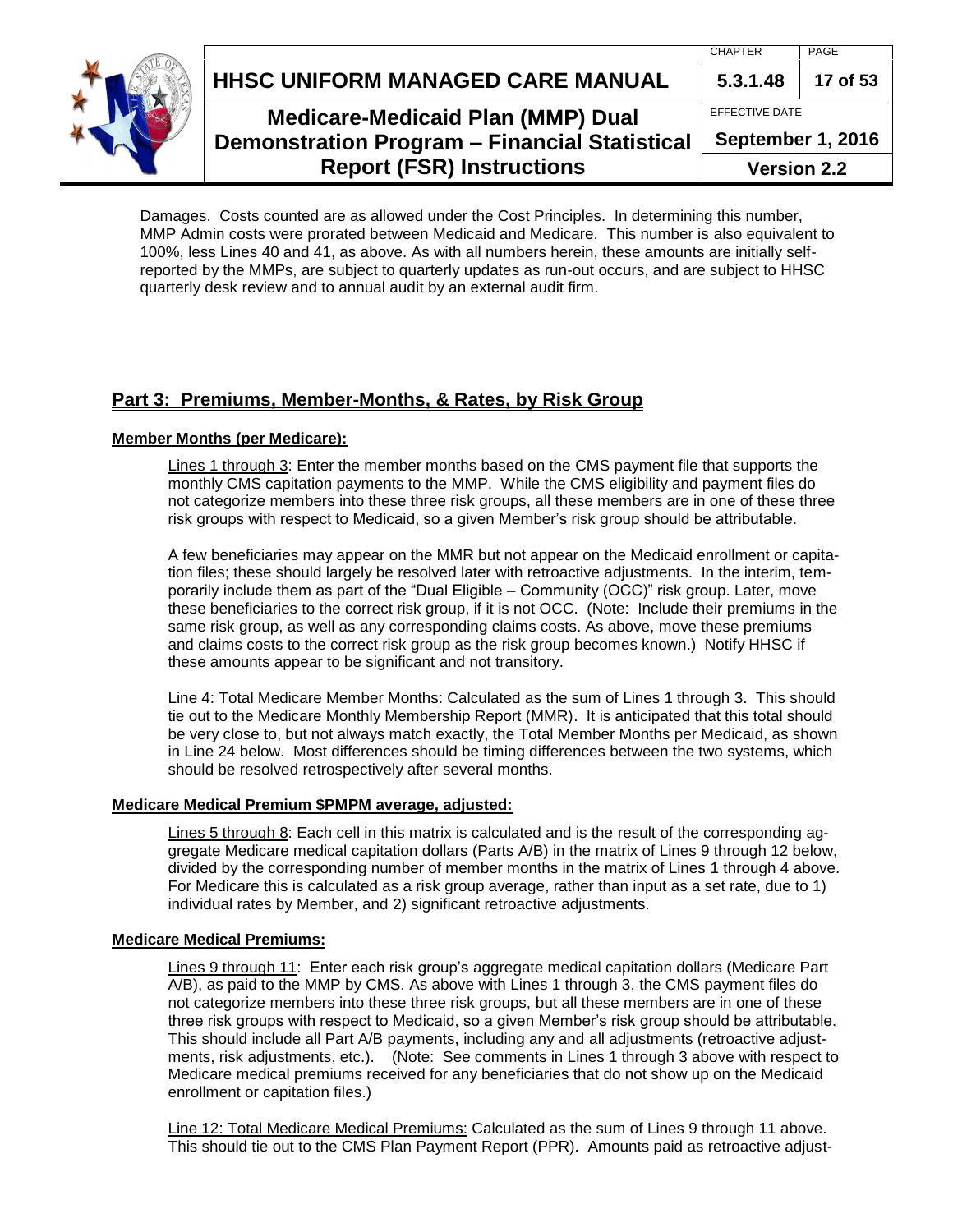**HHSC UNIFORM MANAGED CARE MANUAL 5.3.1.48 18 of 53**



## **Medicare-Medicaid Plan (MMP) Dual Demonstration Program – Financial Statistical Report (FSR) Instructions**

EFFECTIVE DATE

**September 1, 2016**

**Version 2.2**

ments should be added to the column pertaining to the prior month which the adjustment is for, rather than the month in which the adjustment is received. Amounts here should be the amounts that would be paid if there were no Quality Withhold Program (QWP). In other words, do not decrease premiums here due to any amounts withheld or forfeited. (There is another place in the FSR, in Part 1 Line 5, where QWP amounts withheld will be documented.) Do not reduce these amounts for any Liquidated Damages or Experience Rebates.

Any 2% sequestration adjustments, Federal plan user fees, or other similar amounts that have been netted out and will not be paid, would not be included here. For example, if the MMP Medicare rates indicated that \$102,000 should have been paid prior to the Federal sequestration, and this was reduced by sequestration to \$100,000, and then 1% was withheld due to QWP, leaving a net receipt of \$99,000, then the \$100,000 would be entered here.

#### **Medicare Pharmacy Premium \$PMPM average, adjusted:**

Lines 13 through 16: Each cell in this matrix is calculated and is the result of the corresponding aggregate pharmacy capitation dollars (Medicare Part D) in the matrix of Lines 17 through 20 below, divided by the corresponding number of member months in the matrix of Lines 1 through 4 above. For Medicare this is calculated as a risk group average, rather than input as a set rate, due to 1) individual rates by Member, and 2) significant retroactive adjustments. As with Medicare medical, these Medicare pharmacy PMPM's are calculated rather than input as fixed rates, for the same reasons as discussed above.

#### **Medicare Pharmacy Premiums:**

Lines 17 through 19: Enter each risk group's aggregate Medicare pharmacy capitation dollars (Medicare Part D). As above with Lines 1 through 3, the CMS payment files do not categorize members into these three risk groups, but all these members are in one of these three risk groups with respect to Medicaid, so a given Member's risk group should be attributable. These Lines must include the full capitation amount, plus any and all subsequent adjustments (including risk adjustments, retroactive adjustments, etc.). Any later adjustments should be applied to the month(s) it pertains to, not the month in which it is received. (Note: See comments in Lines 1 through 3 above with respect to Medicare pharmacy premiums received for any beneficiaries that do not show up on the Medicaid enrollment or capitation files.)

Line 20: Total Medicare Pharmacy Premiums: Calculated as the sum of Lines 17 through 19. This should be done similarly to the instructions for Line 12, Medicare Medical Premiums, above.

#### <span id="page-17-0"></span>**Member Months (per Medicaid):**

Lines 21 through 23: Enter the member months based on the Purchase Voucher supplemental files that support the monthly HHSC Medicaid capitation payments to the MMP.

Line 24: Total Medicaid Member Months: Calculated as the sum of Lines 21 through 23. It is anticipated that this total should be very close to, but not always match exactly, the Total Member Months per Medicare, as shown in Line 4 above. Most differences should be timing differences between the two systems, which should be resolved retrospectively after several months.

#### **Medicaid Medical Premium \$PMPM rates:**

Lines 25 through 27: Enter each risk group's Medicaid medical capitation rate. This is as set by HHSC Rate Setting, and generally does not change from month-to-month.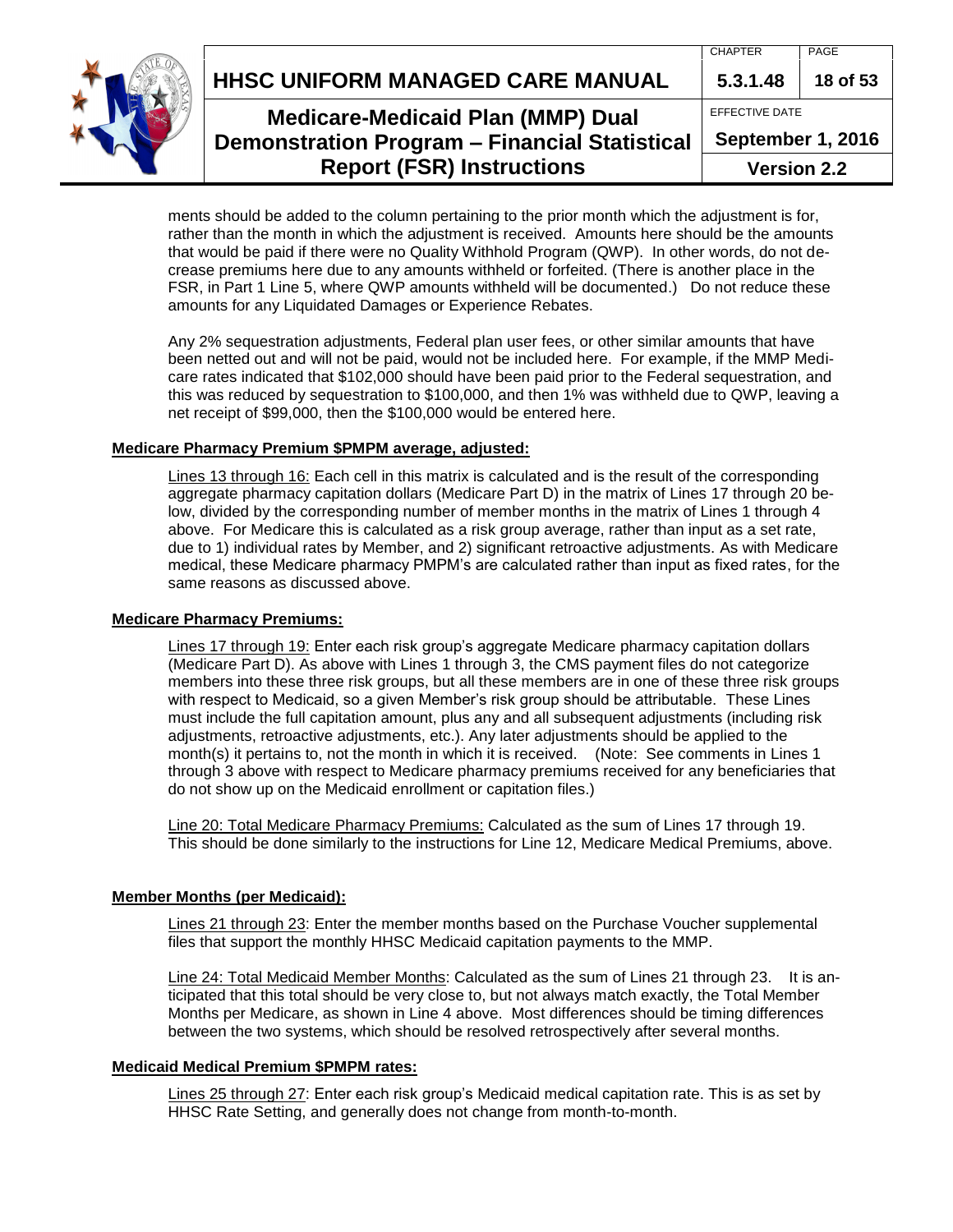

## **HHSC UNIFORM MANAGED CARE MANUAL 5.3.1.48 19 of 53**

## **Medicare-Medicaid Plan (MMP) Dual Demonstration Program – Financial Statistical Report (FSR) Instructions**

EFFECTIVE DATE **September 1, 2016**

**Version 2.2**

Line 28: Total Medicaid Medical Premium \$PMPM: This is calculated as Line 32, "Total Medicaid Medical Premiums," divided by Line 24, "Total Medicaid Member Months."

### **Medicaid Medical Premiums (HHSC Capitation):**

Lines 29 through 31: Each cell in this matrix is calculated, and is the product of the Medicaid member months in the matrix of Lines 21 through 23 above, multiplied by the corresponding Medicaid medical capitation rate in the matrix of Lines 25 through 27 above.

Line 32: Total Medicaid Medical Premiums: Calculated as the sum of Lines 29 through 31.

#### **Medicaid Pharmacy Premium \$PMPM rates:**

Lines 33 through 35: Enter each risk group's Medicaid pharmacy capitation rate applicable to each month. This is as set by HHSC Rate Setting, and generally does not change from month-tomonth.

Line 36: Total Medicaid Pharmacy Premium \$PMPM: Calculated as Line 40, "Total Medicaid Pharmacy Premiums," divided by Line 24, "Total Medicaid Member Months."

#### **Medicaid Pharmacy Premiums (HHSC Capitation):**

Lines 37 through 39: Each cell in this matrix is calculated, and is the product of the Medicaid member months in the matrix of Lines 21 through 23 above, multiplied by the corresponding Medicaid pharmacy capitation rate in the matrix of Lines 33 through 35 above.

Line 40: Total Medicaid Pharmacy Premiums: Calculated as the sum of Lines 37 through 39.

### <span id="page-18-0"></span>**Part 4: Medical Expense by Expense Class, by Risk Group**

<span id="page-18-1"></span>*Note: this section excludes pharmacy expenses.*

#### **Medicare:**

*See description in Part 5 for information regarding treatment of blended and cross-over claims.*

#### **Paid Claims by risk group:**

Part 4: Medical Expense by Expense Class, Risk Group modified by Version 2.1

Lines 1 through 3: Paid Claims: Enter paid claims by risk groups as incurred by the MMP. These are the amounts that the MMP pays its providers for Medicare medical expenses (excluding pharmacy) hereunder, on a fee-for-service payment basis. See instructions under Part 3, Lines 1 through 3, for comments regarding risk groups under Medicare.

If, due to Federal sequestration, the MMP is paying the provider approximately 2% less than the amount that would have been paid had there been no sequestration, and there is no future obligation to pay this unpaid 2% on already incurred claims, then *the amount actually paid* (i.e., 98% of the amount that would have been paid without sequestration) *would be the amount recorded on the FSR*. In other words, the MMP would not record claims cost for the entire amount when that is not the amount paid, and when the difference is due to sequestration.

If there are paid claims for beneficiaries that appear on the MMR but do not appear on the Medicaid enrollment or capitation files, and thus no risk group is immediately identifiable, then tempo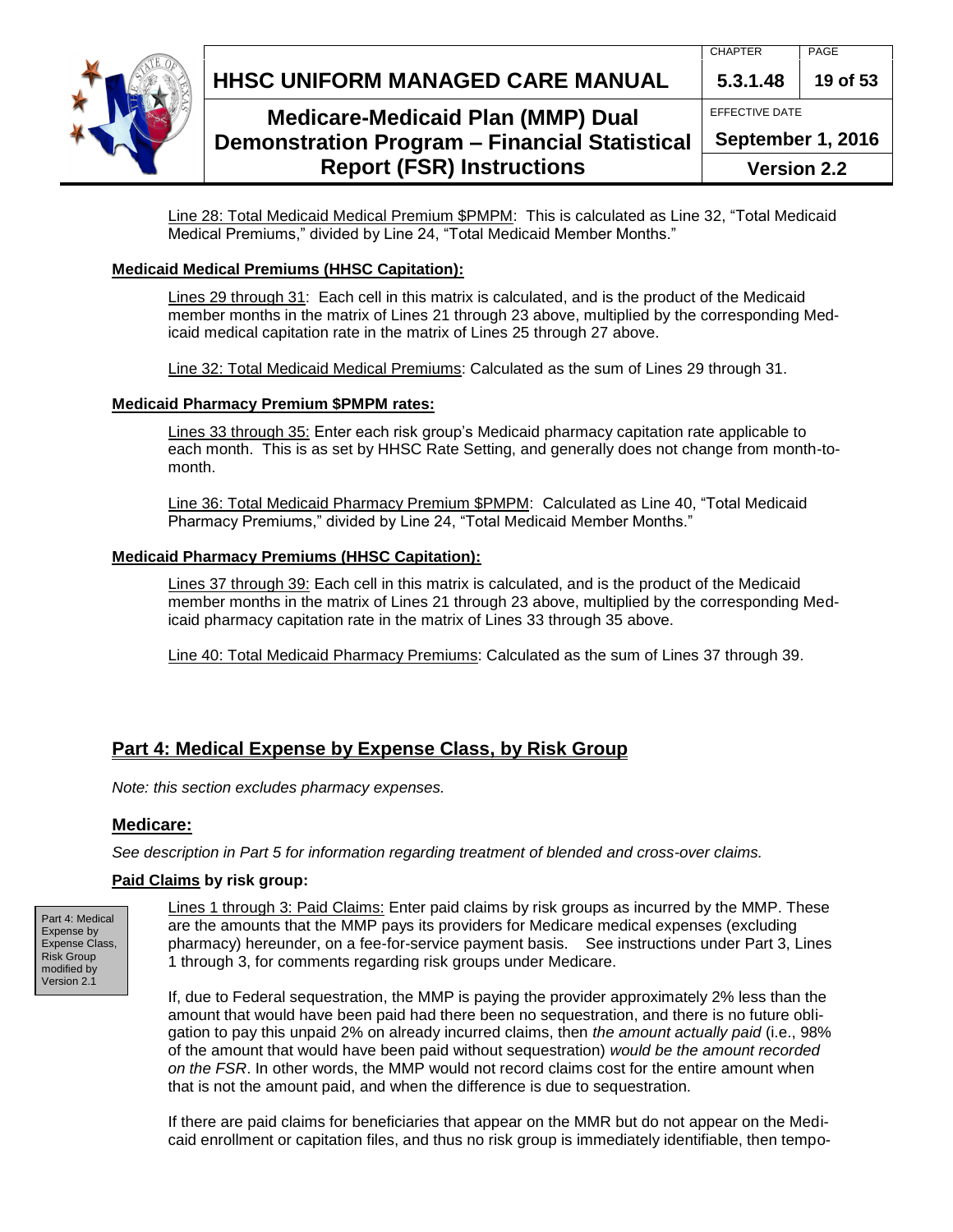**HHSC UNIFORM MANAGED CARE MANUAL 5.3.1.48 20 of 53** 



## **Medicare-Medicaid Plan (MMP) Dual Demonstration Program – Financial Statistical Report (FSR) Instructions**

rarily include such expenses under the "Dual Eligible – Community (OCC)" risk group. Later, move these expenses to the correct risk group, if it is not OCC. Notify HHSC if these amounts appear to be significant and not transitory. Follow this same procedure for other sections below.

Line 4: Total Medicare Paid Claims (FFS): Calculated as the sum of Lines 1 through 3.

### **Paid Capitation by risk group:**

Lines 5 through 7: Paid Capitation: Enter the total provider and subcontractor capitation payments, by risk groups, as incurred by the MMP. These are the amounts that the MMP pays its providers for Medicare medical expenses (excluding pharmacy) hereunder, on a capitated payment basis. [Note that any amount not paid due to Federal sequestration would not be added to the FSR; this issue is treated the same as for Lines 1 through 3 above.]

Line 8: Total Medicare Paid Capitation: Calculated as the sum of Lines 5 through 7.

### **Paid Reinsurance Premiums, Net of Reinsurance Recoveries, by risk group:**

Lines 9 through 11: Paid Reinsurance Premiums, Net of Reinsurance Recoveries: Enter the paid reinsurance premiums net of collected reinsurance recoveries specific to each risk group by the months the reinsurance coverage was effective. Collected Reinsurance Recoveries are reported by the appropriate risk group and by the incurred month of the services to which the recoveries relate. These amounts may be zero.

Line 12: Total Medicare Net Reinsurance: Calculated as the sum of Lines 9 through 11.

### **Medical IBNR by risk group:**

Estimated accruals for Incurred-But-Not-Reported. Should correspond to the total of IBNR amounts input in Part 5, Lines 15 and 21; see description there. Amounts on these lines are generally largest for the last month of the Quarter submitted, less for the next-to-last month, and trailing down to zero for months in prior Quarters. Upon submission of the subsequent Quarterly FSR, amounts for the prior Quarter would generally be reduced downwards, as outstanding invoices come in for older months. These Lines must be zero for the 334-day FSR.

Lines 13 through 15: IBNR: Enter Incurred-But-Not-Reported (IBNR) estimate by risk group.

Line 16: Total Medicare Medical IBNR: Calculated as the sum of Lines 13 through 15.

## **Other Medical Expenses by risk group:**

Lines 17 through 19: Other Medical Expenses: Enter any other Medicare medical expenses not captured by "Paid Claims," "Paid Capitation," "Reinsurance Premiums, Net of Reinsurance Recoveries," or "IBNR," for each risk group. Examples of these expenses include, but are not limited to, incentives paid directly to physicians; third party recoveries, other recoveries, or settlements that have not been captured through claims adjustments in the claims processing system; and refunds.

Also include certain pharmacy-related expenses that are not included in Part 6, "Prescription Expenses," that cannot be processed as pharmacy encounters. Pharmacy-related items that should be reported here on the FSR under Part 4, "Other Medical," should be limited to covered benefits that are either: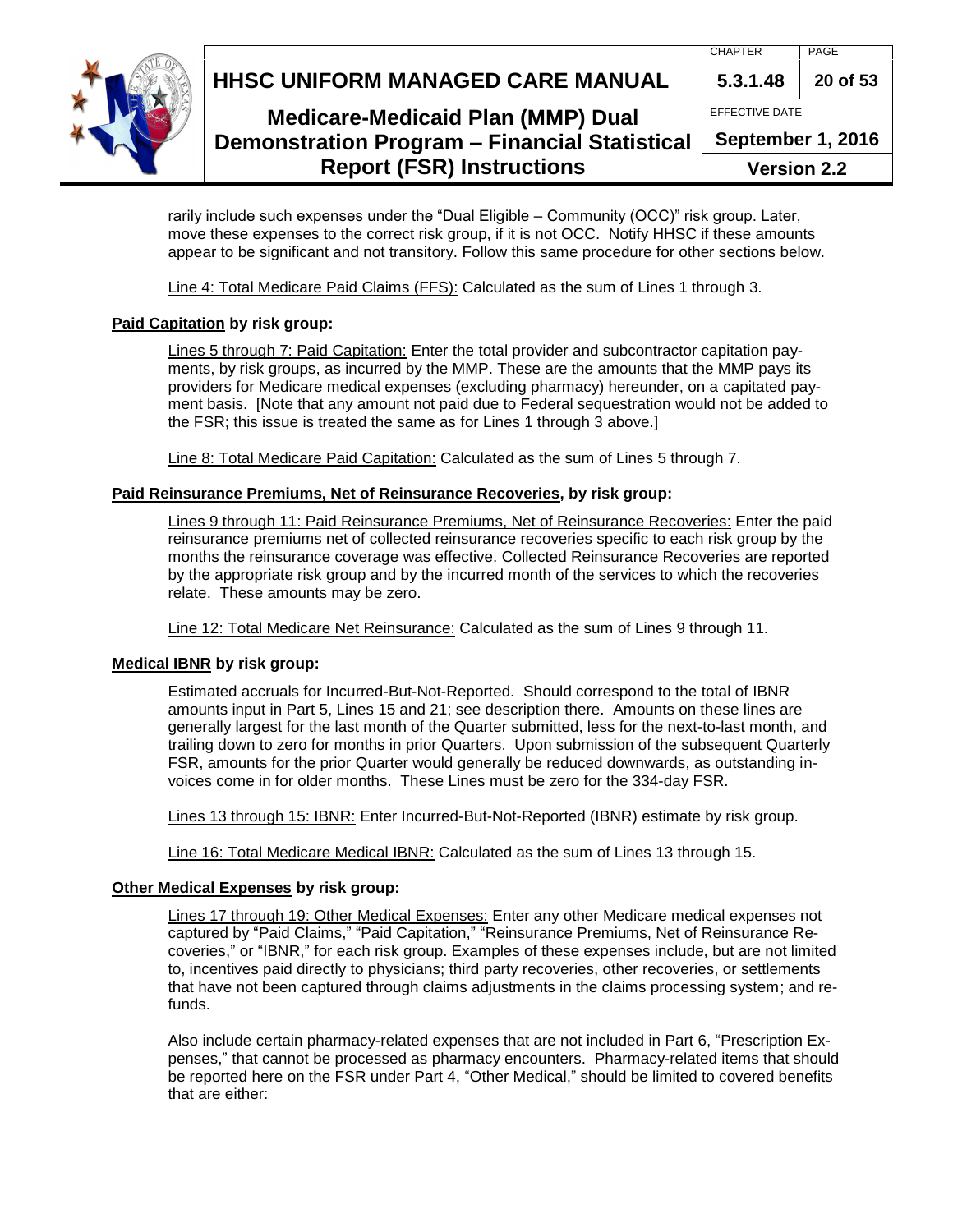

## **HHSC UNIFORM MANAGED CARE MANUAL 5.3.1.48 21 of 53**

## **Medicare-Medicaid Plan (MMP) Dual Demonstration Program – Financial Statistical Report (FSR) Instructions**

EFFECTIVE DATE **September 1, 2016**

**Version 2.2**

- pharmacy Durable Medical Equipment (DME) (certain Home Health Supplies) that are not on HHSC's formulary, such as diabetic strips, meters, lancets, aerochamber devices, diaphragms; or,
- drugs that are billed directly by the physician/clinic (not picked up at the pharmacy by the client).

When certain pharmacy DME gets added to the formulary, it should be processed as a pharmacy encounter, and at that point be reported under "Prescription Expenses" instead of "Other Medical."

Amounts reported in "Other Medical" for appropriate pharmacy DME should not have any PBM administrative expense included; all PBM Admin is to be reported in the Admin section under Part 7 (Lines 21 through 23) of this FSR.

Line 20: Total Medicare Other Medical Expenses: Calculated as the sum of Lines 17 through 19.

#### <span id="page-20-0"></span>**Medicaid:**

#### **Paid Claims:**

Lines 21 through 23: Paid Claims: Enter paid claims by risk groups as incurred by the MMP. These are the amounts that the MMP pays its providers for Medicaid medical expenses (excluding pharmacy) hereunder, on a fee-for-service payment basis. Note that any incremental amounts paid due to MPAP (i.e., the MPAP increases in payment rate) would not be captured here, but would instead be in Line 37 below.

Line 24: Total Medicaid Paid Claims (FFS): Calculated as the sum of Lines 21 through 23.

#### **Paid Capitation:**

Lines 25 through 27: Paid Capitation: Enter the total provider and subcontractor capitation payments, by risk groups, as incurred by the MMP. These are the amounts that the MMP pays its providers for Medicaid medical expenses (excluding pharmacy) hereunder, on a capitated payment basis. Note that any *incrementa*l amounts paid due to MPAP (i.e., the MPAP *increases* in payment rate) would not be captured here, but would instead be in Line 37 below.

Line 28: Total Medicaid Paid Capitation: Calculated as the sum of Lines 25 through 27.

#### **Paid Reinsurance Premiums, Net of Reinsurance Recoveries:**

Lines 29 through 31: Paid Reinsurance Premiums, Net of Reinsurance Recoveries: Enter the paid reinsurance premiums net of collected reinsurance recoveries specific to each risk group by the months the reinsurance coverage was effective. Collected Reinsurance Recoveries are reported by the appropriate risk group and by the incurred month of the services to which the recoveries relate. These amounts may be zero.

Line 32: Total Medicaid Net Reinsurance: Calculated as the sum of Lines 9 through 11.

#### **Medical IBNR:**

Estimated accruals for Incurred-But-Not-Reported. Should correspond to the total of IBNR amounts input in Part 5, Lines 40 and 52; see description there. Amounts on these lines are generally largest for the last month of the Quarter submitted, less for the next-to-last month, and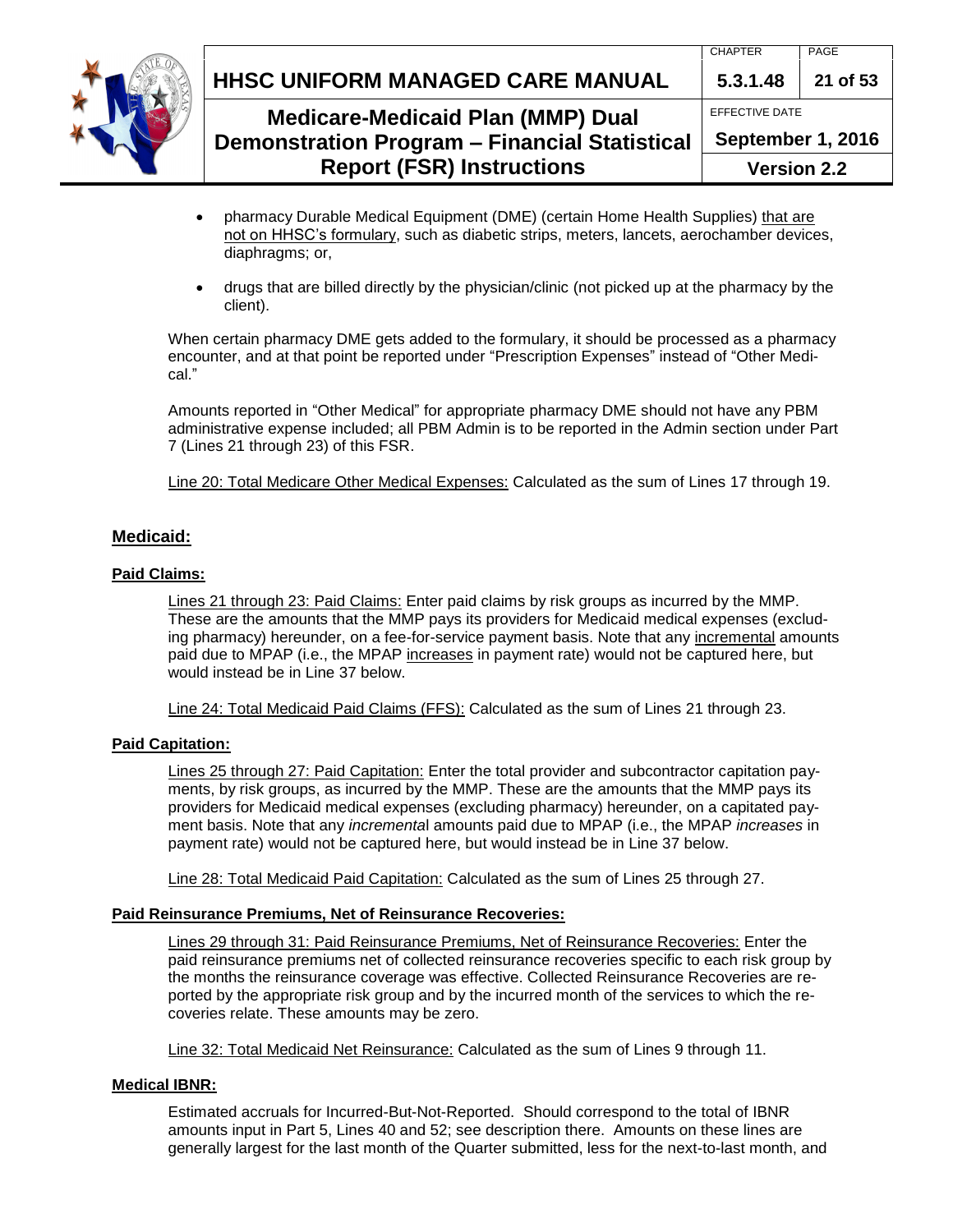



## **Medicare-Medicaid Plan (MMP) Dual Demonstration Program – Financial Statistical Report (FSR) Instructions**

| 5.3.1.48 22 of 53  |  |  |
|--------------------|--|--|
| EFFECTIVE DATE     |  |  |
| September 1, 2016  |  |  |
| <b>Version 2.2</b> |  |  |

trailing down to zero for months in prior Quarters. Upon submission of the subsequent Quarterly FSR, amounts for the prior Quarter would generally be reduced downwards, as outstanding invoices come in for older months. These Lines must be zero for the 334-day FSR.

Lines 33 through 35: IBNR: Enter Incurred-But-Not-Reported (IBNR) estimate by risk group.

Line 36: Total Medicaid Medical IBNR: Calculated as the sum of Lines 33 through 35.

### **Minimum Payment Amount Program (MPAP):**

Lines 37: Dual Eligible - Nursing Facility: Enter incremental Medicaid amounts paid by the MMP to governmental nursing facilities that are not owned (directly or indirectly) by the state government, under the MPAP program, attributed to Dual Eligibles in nursing facilities who are enrolled hereunder. This should correspond to the MPAP amounts which HHSC tells the MMP to pay to various facilities, assuming such payments are made. The "base" amounts paid to these specific nursing facilities (i.e., the amounts paid, excluding the MPAP incremental piece), should be captured in the sections above (Paid Claims, Paid Capitation, IBNR, etc.). Note that these MPAP amounts do not apply to either of the other two Risk Groups under this Program. Further note that this does not apply to Medicare medical expenses.

### **Other Medical Expenses:**

Lines 38 through 40: Other Medical Expenses: Enter any other Medicaid medical expenses not captured by "Paid Claims," "Paid Capitation," "Reinsurance Premiums, Net of Reinsurance Recoveries," "IBNR," or "Minimum Payment Amount Program" for each risk group. Examples of these expenses include, but are not limited to, incentives paid directly to physicians; third party recoveries, other recoveries, or settlements that have not been captured through claims adjustments in the claims processing system; and refunds.

Also include certain pharmacy-related expenses that are not included in Part 6, "Prescription Expenses," that cannot be processed as pharmacy encounters. Pharmacy-related items that should be reported here on the FSR under Part 4, "Other Medical," should be limited to covered benefits that are either:

- pharmacy Durable Medical Equipment (DME) (certain Home Health Supplies) that are not on HHSC's formulary, such as diabetic strips, meters, lancets, aerochamber devices, diaphragms; or,
- drugs that are billed directly by the physician/clinic (not picked up at the pharmacy by the client).

When certain pharmacy DME gets added to the formulary, it should be processed as a pharmacy encounter, and at that point be reported under "Prescription Expenses" instead of "Other Medical."

Amounts reported in "Other Medical" for appropriate pharmacy DME should not have any PBM administrative expense included; all PBM Admin is to be reported in the Admin section under Part 7 (Lines 21 through 23) of this FSR.

Line 41: Total Medicaid Other Medical Expenses: Calculated as the sum of Lines 38 through 40.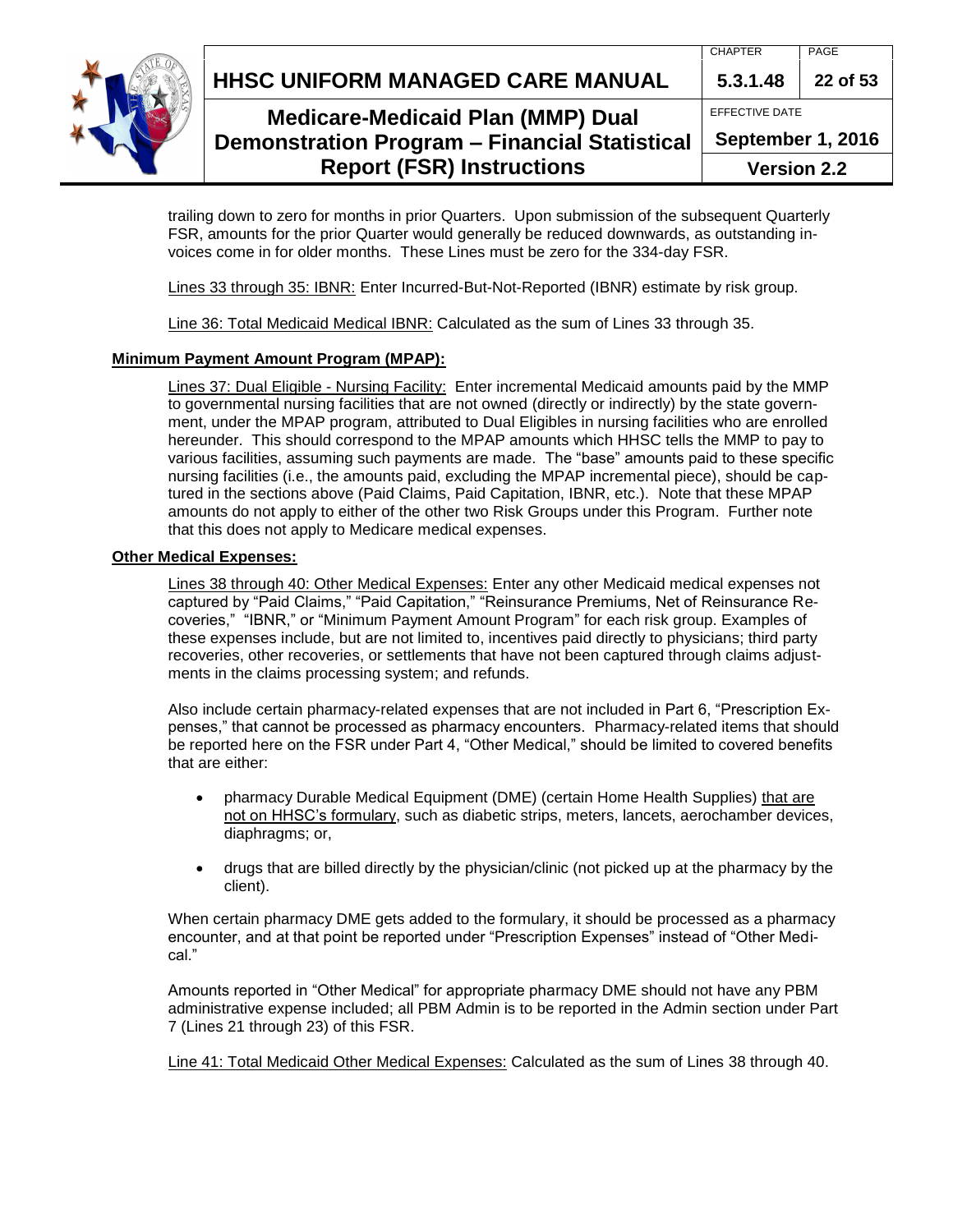

EFFECTIVE DATE



## **Medicare-Medicaid Plan (MMP) Dual Demonstration Program – Financial Statistical Report (FSR) Instructions**

**September 1, 2016**

**Version 2.2**

#### **Indicate categories of expenses included in each of the two Other Medical Expenses sections:**

Line 42: Indicate categories of Other Medical Expenses: Identify each category of expense included in Lines 17 through 20, and 38 through 41, "Other Medical Expenses," as above, for both Medicare and Medicaid. Identify the YTD dollar amount associated with each category of expense if more than one. This is input in text form, with a fresh (updated) entry each quarter (which takes the place of the prior entry). This is not meant to be by month. Amounts in the description may be abbreviated to the nearest thousand dollars, if so indicated (e.g. \$4K).

#### **Allocations in Paid Capitation:**

Line 43: Allocations used in splitting Paid Capitation between Medicare and Medicaid, above: From the total of Lines 8 & 28 above, enter the amount (in dollars) of the Paid Capitation to Providers that is allocated between Medicaid vs Medicare. (This is as opposed to being discretely identifiable by Medicaid or Medicare, without allocation.)

For example, if Line 8 (Medicare Paid Capitation) in a given month is \$56,000 and Line 28 (Medicaid Paid Capitation) is \$44,000 in that month, then Paid Capitation totaled \$100,000. If an MMP can discretely identify, say, \$35,000 as being Medicare without needing to allocate, and can likewise discretely identify, say, \$40,000 as being Medicaid without needing to allocate, then \$75,000 was determined without allocation, and the MMP would enter \$25,000 here as the amount that was allocated between Medicare and Medicaid within the Paid Capitation amount for that month.

Line 44: Allocations used in splitting Paid Capitation between Risk Groups, above: From the total of Lines 8 & 28 above, enter the amount (in dollars) of the Paid Capitation to Providers that is allocated between Risk Groups. (This is as opposed to being discretely identifiable by Risk Group, without allocation.)

For example, if Line 8 (Medicare Paid Capitation) in a given month is \$56,000 and Line 28 (Medicaid Paid Capitation) is \$44,000 in that month, then Paid Capitation totaled \$100,000. If an MMP can discretely identify, say, \$35,000 as being in specific Risk Groups without needing to allocate, then \$35,000 was determined without allocation, and the MMP would enter \$65,000 here as the amount that was allocated amongst Risk Groups within the Paid Capitation amount for that month.

#### <span id="page-22-0"></span>**Total Aggregate Medical Cost by Risk Group:** *(Note: There is no input required for this section.)*

This section calculates the aggregate cost to the MMP of all medical expenses, by risk group; first, just for Medicare, then for Medicaid, and then combined. (Excludes pharmacy and administrative expenses.) Note that Medicare does not use the same risk groups as Medicaid; all Medicare costs in the FSR are attributed to the risk group that the beneficiary is in with respect to Medicaid.

#### **Medicare**

Line 45: Dual Eligible - Community (OCC): Calculated as the sum of Paid Claims, Paid Capitation, Net Reinsurance, IBNR, and Other Medical, for Medicare, under this risk group (Community / OCC), expressed in aggregate dollars.

Line 46: Dual Eligible - HCBS STAR+PLUS Waiver: Calculated as the sum of Paid Claims, Paid Capitation, Net Reinsurance, IBNR, and Other Medical, for Medicare, under this risk group (HCBS Waiver), expressed in aggregate dollars.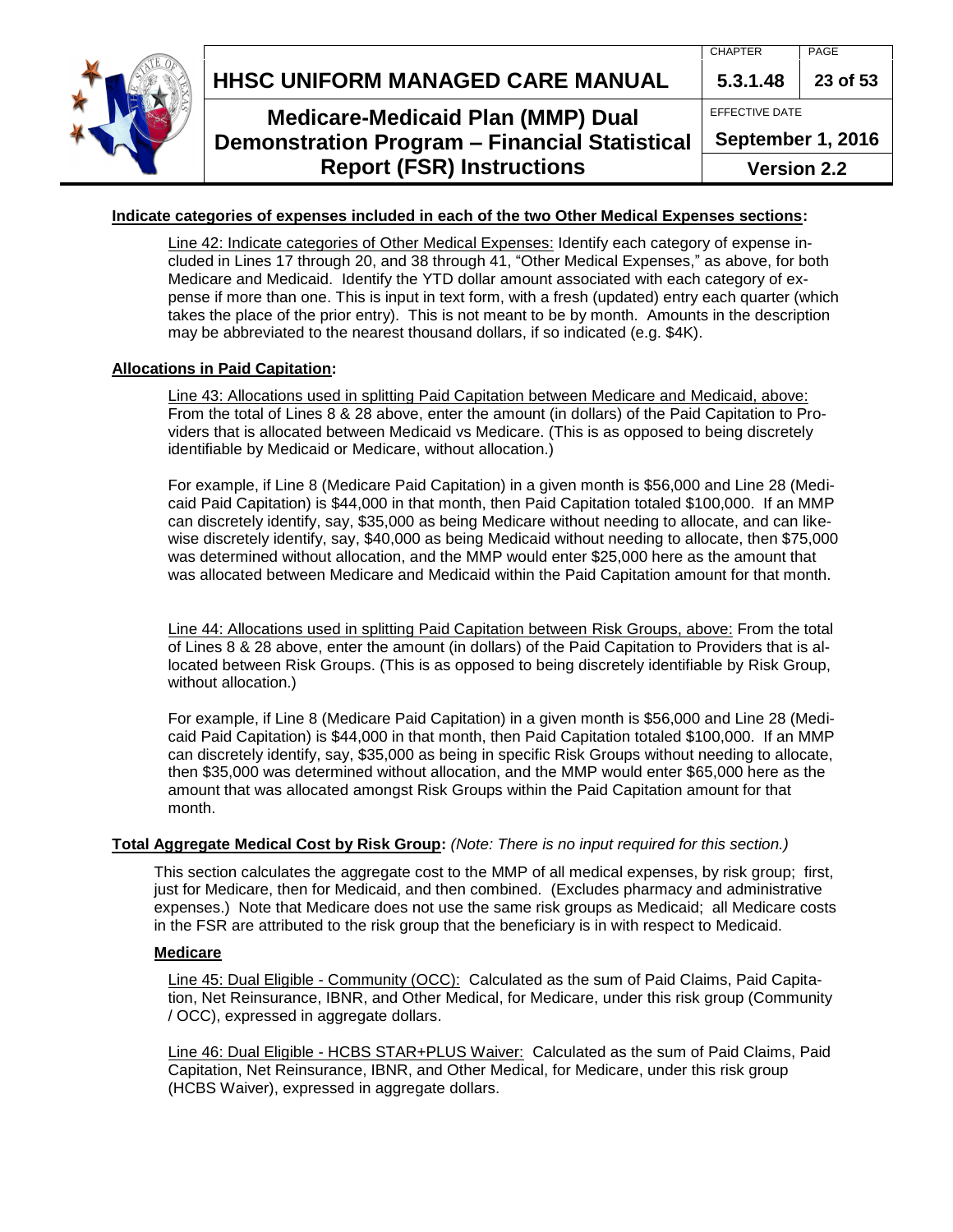**HHSC UNIFORM MANAGED CARE MANUAL 5.3.1.48 24 of 53**



## **Medicare-Medicaid Plan (MMP) Dual Demonstration Program – Financial Statistical Report (FSR) Instructions**

EFFECTIVE DATE **September 1, 2016**

**Version 2.2**

Line 47: Dual Eligible - Nursing Facility: Calculated as the sum of Paid Claims, Paid Capitation, Net Reinsurance, IBNR, and Other Medical, for Medicare, under this risk group (Nursing Facility), expressed in aggregate dollars.

Line 48: Total Medicare Medical Cost: Calculated as the sum of Lines 45 through 47 above.

#### **Medicaid**

Line 49: Dual Eligible - Community (OCC): Calculated as the sum of Paid Claims, Paid Capitation, Net Reinsurance, IBNR, and Other Medical, for Medicaid, under this risk group (Community / OCC), expressed in aggregate dollars.

Line 50: Dual Eligible - HCBS STAR+PLUS Waiver: Calculated as the sum of Paid Claims, Paid Capitation, Net Reinsurance, IBNR, and Other Medical, for Medicaid, under this risk group (HCBS Waiver), expressed in aggregate dollars.

Line 51: Dual Eligible - Nursing Facility: Calculated as the sum of Paid Claims, Paid Capitation, Net Reinsurance, IBNR, and Other Medical, for Medicaid, under this risk group (Nursing Facility), expressed in aggregate dollars.

Line 52: Total Medicaid Medical Cost: Calculated as the sum of Lines 49 through 51 above.

#### **Combined Medicare & Medicaid**

Line 53: Dual Eligible - Community (OCC): Calculated as the sum of Lines 45 through 49 above.

Line 54: Dual Eligible - HCBS STAR+PLUS Waiver: Calculated as the sum of Lines 46 through 50 above.

Line 55: Dual Eligible - Nursing Facility: Calculated as the sum of Lines 47 through 51 above.

Line 56: Total Medicaid Medical Cost: Calculated as the sum of Lines 53 through 55 above.

### <span id="page-23-0"></span>**Part 4b: Medical Rates, Expense, & Margin by Risk Group**

Part 4b: Medical Rates, Expense, & Margin by Risk Group added by Version 2.1

*Note: There is no input required for this tab; all amounts are populated from other lines, or are calculated. Note that Medicare does not use the same risk groups as Medicaid; all Medicare costs in the FSR are attributed to the risk group that the beneficiary is in with respect to Medicaid.*

#### <span id="page-23-1"></span>*Effective Medical Premium Rates PMPM by Risk Group:*

This section calculates the average amount paid, per member, per month (PMPM) to the MMP, excluding pharmacy, by risk group. First, a calculation for Medicare, then the rates that were set by HHSC for Medicaid, and then a calculation of a combined amount. Medical premiums contain amounts for administrative operations as well.

#### **Medicare Medical Premium \$PMPM average, adjusted:**

Medicare rates are not set discretely for each of the three Medicaid risk groups; additionally, they change retrospectively. To accommodate this in these reports, we calculate average effective Medicare rates, which is done by dividing aggregate Medicare premiums by the number of Medicare member months. These Medicare average \$PMPM amounts here reflect the effective aver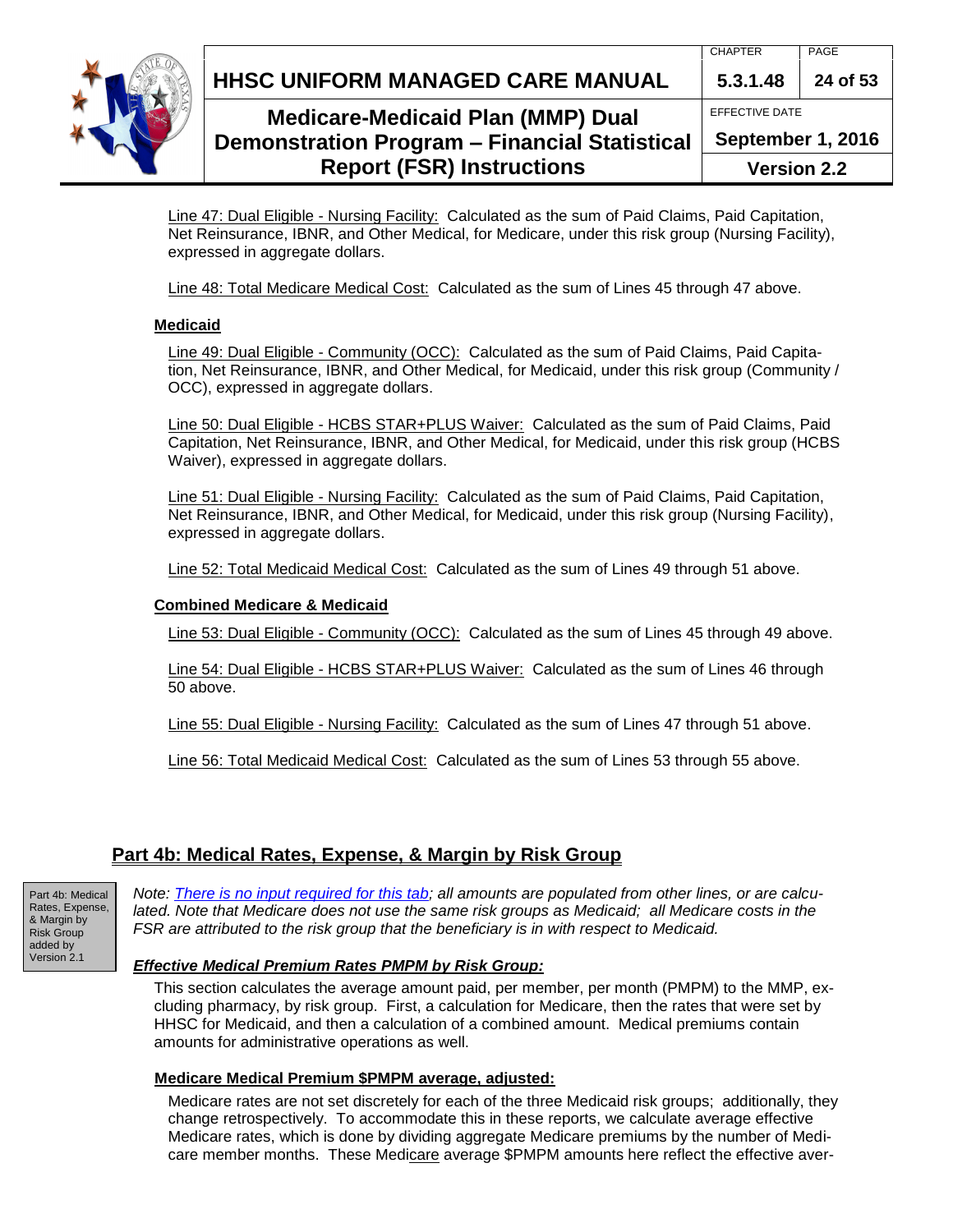**HHSC UNIFORM MANAGED CARE MANUAL 5.3.1.48 25 of 53**



## **Medicare-Medicaid Plan (MMP) Dual Demonstration Program – Financial Statistical Report (FSR) Instructions**

EFFECTIVE DATE

**September 1, 2016**

**Version 2.2**

age rate for a Medicaid risk group, as data here is grouped by Medicaid risk group, not by Medicare rate cell. There are effectively multiple Medicare rate cells within a single Medicaid risk group. Average rates calculated for any given month may change for that same month in future submissions, reflecting the impact of subsequent CMS retroactive risk adjustment payments, etc. The average Medicare amount for a given Medicaid risk group can also fluctuate from one month to the next month due to shifting mix.

Line 1: Dual Eligible - Community (OCC): From Part 3, Line 5 [which is turn derived from Part 3 Line 9 (Medicare Medical Premiums) divided by Part 3 Line 1 (Member Months, per Medicare), for Medicare, with respect to this risk group].

Line 2: Dual Eligible - HCBS STAR+PLUS Waiver: From Part 3, Line 6 [which is turn derived from Part 3 Line 10 (Medicare Medical Premiums) divided by Part 3 Line 2 (Member Months, per Medicare), for Medicare, with respect to this risk group].

Line 3: Dual Eligible - Nursing Facility: From Part 3, Line 7 [which is turn derived from Part 3 Line 11 (Medicare Medical Premiums) divided by Part 3 Line 3 (Member Months, per Medicare), for Medicare, with respect to this risk group].

Line 4: Total Medicare Medical Premium \$PMPM: From Part 3, Line 8 [which is turn derived from Part 3 Line 12 (Total Medicare Medical Premiums) divided by Part 3 Line 4 (Member Months, per Medicare)].

#### **Medicaid Medical Premium \$PMPM rates:**

Line 5: Dual Eligible - Community (OCC): From Part 3, Line 25 [which is the Medicaid rate, excluding pharmacy, which has been set for this risk group by HHSC].

Line 6: Dual Eligible - HCBS STAR+PLUS Waiver: From Part 3, Line 26 [which is the Medicaid rate, excluding pharmacy, which has been set for this risk group by HHSC].

Line 7: Dual Eligible - Nursing Facility: Line 27 [which is the Medicaid rate, excluding pharmacy, which has been set for this risk group by HHSC].

Line 8: Total Medicaid Medical Premium \$PMPM: From Part 3, Line 28 [which is the weighted average of the above three rates, as calculated from Part 3 Line 32 (Total Medicaid Medical Premiums) divided by Part 3 Line 24 (Total Medicaid Member Months)].

#### **Combined Medicare & Medicaid Medical Premium \$PMPM rates:**

Line 9: Dual Eligible - Community (OCC): Calculated from the sum of Part 3, Line 9 (Medicare Medical Premiums for this risk group) plus Part 3, Line 29 (Medicaid Medical Premiums for this risk group), divided by Part 3, Line 21 (number of Member Months for this risk group).

Line 10: Dual Eligible - HCBS STAR+PLUS Waiver: Calculated from the sum of Part 3, Line 10 (Medicare Medical Premiums for this risk group) plus Part 3, Line 30 (Medicaid Medical Premiums for this risk group), divided by Part 3, Line 22 (number of Member Months for this risk group).

Line 11: Dual Eligible - Nursing Facility: Calculated from the sum of Part 3, Line 11 (Medicare Medical Premiums for this risk group) plus Part 3, Line 31 (Medicaid Medical Premiums for this risk group), divided by Part 3, Line 23 (number of Member Months for this risk group).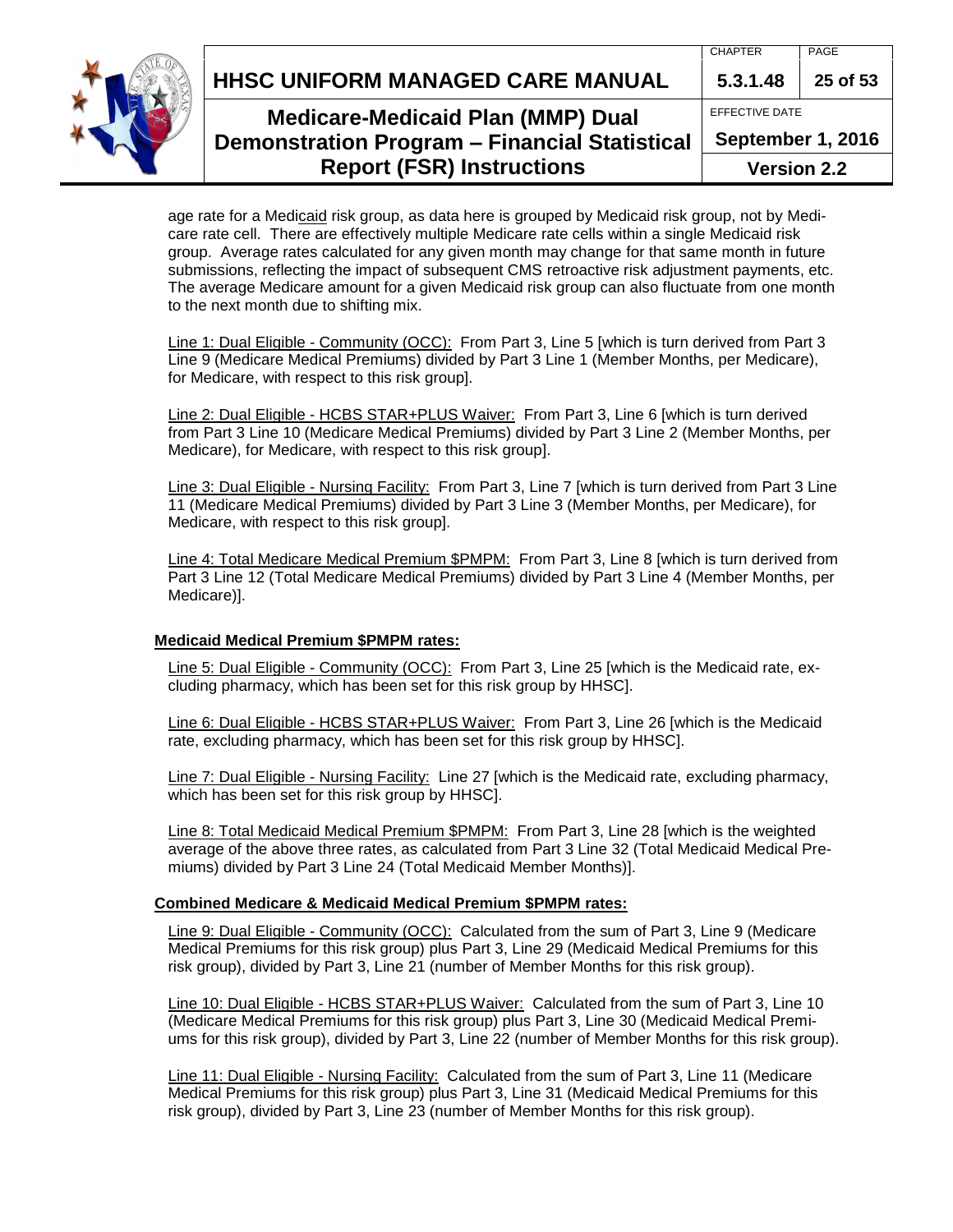**HHSC UNIFORM MANAGED CARE MANUAL 5.3.1.48 26 of 53**



## **Medicare-Medicaid Plan (MMP) Dual Demonstration Program – Financial Statistical Report (FSR) Instructions**

| $5.3.1.48$   26 of 53 |  |  |
|-----------------------|--|--|
| EFFECTIVE DATE        |  |  |
| September 1, 2016     |  |  |
| Version 2.2           |  |  |

Line 12: Combined Medicare & Medicaid Medical Premium \$PMPM: Calculated from the sum of Part 3, Line 12 (total Medicare Medical Premiums) plus Part 3, Line 32 (total Medicaid Medical Premiums), divided by Part 3, Line 24 (total number of Member Months).

### <span id="page-25-0"></span>*Total Medical Cost PMPM by Risk Group:*

This section calculates the average total medical cost incurred, per member, per month (PMPM), by the MMP, excluding pharmacy, by risk group; first, for Medicare, then for Medicaid, and then combined.

### **Medicare Medical Costs PMPM:**

Line 13: Dual Eligible - Community (OCC): Calculated from Part 4, Line 45 (aggregate Medicare Medical costs incurred for this risk group) divided by Part 3, Line 1 (number of Member Months, per Medicare, for this risk group). The aggregate Medicare Medical costs are in turn calculated from the amounts input for each expense class under Medicare Medical in Part 4 for this risk group.

Line 14: Dual Eligible - HCBS STAR+PLUS Waiver: Calculated from Part 4, Line 46 (aggregate Medicare Medical costs incurred for this risk group) divided by Part 3, Line 2 (number of Member Months, per Medicare, for this risk group).

Line 15: Dual Eligible - Nursing Facility: Calculated from Part 4, Line 47 (aggregate Medicare Medical costs incurred for this risk group) divided by Part 3, Line 3 (number of Member Months, per Medicare, for this risk group).

Line 16: Total Medicare Medical Cost: Calculated from Part 4, Line 47 (total aggregate Medicare Medical costs incurred for all risk groups) divided by Part 3, Line 3 (number of Member Months, per Medicare, for all risk groups).

### **Medicaid Medical Costs PMPM:**

Line 17: Dual Eligible - Community (OCC): Calculated from Part 4, Line 49 (aggregate Medicaid Medical costs incurred for this risk group) divided by Part 3, Line 21 (number of Member Months, per Medicaid, for this risk group). The aggregate Medicaid Medical costs are in turn calculated from the amounts input for each expense class under Medicaid Medical in Part 4 for this risk group.

Line 18: Dual Eligible - HCBS STAR+PLUS Waiver: Calculated from Part 4, Line 50 (aggregate Medicaid Medical costs incurred for this risk group) divided by Part 3, Line 22 (number of Member Months for this risk group).

Line 19: Dual Eligible - Nursing Facility: Calculated from Part 4, Line 51 (aggregate Medicaid Medical costs incurred for this risk group) divided by Part 3, Line 23 (number of Member Months for this risk group).

Line 20: Total Medicaid Medical Cost: Calculated from Part 4, Line 52 (total aggregate Medicaid Medical costs incurred for all risk groups) divided by Part 3, Line 24 (total number of Member Months for all risk groups).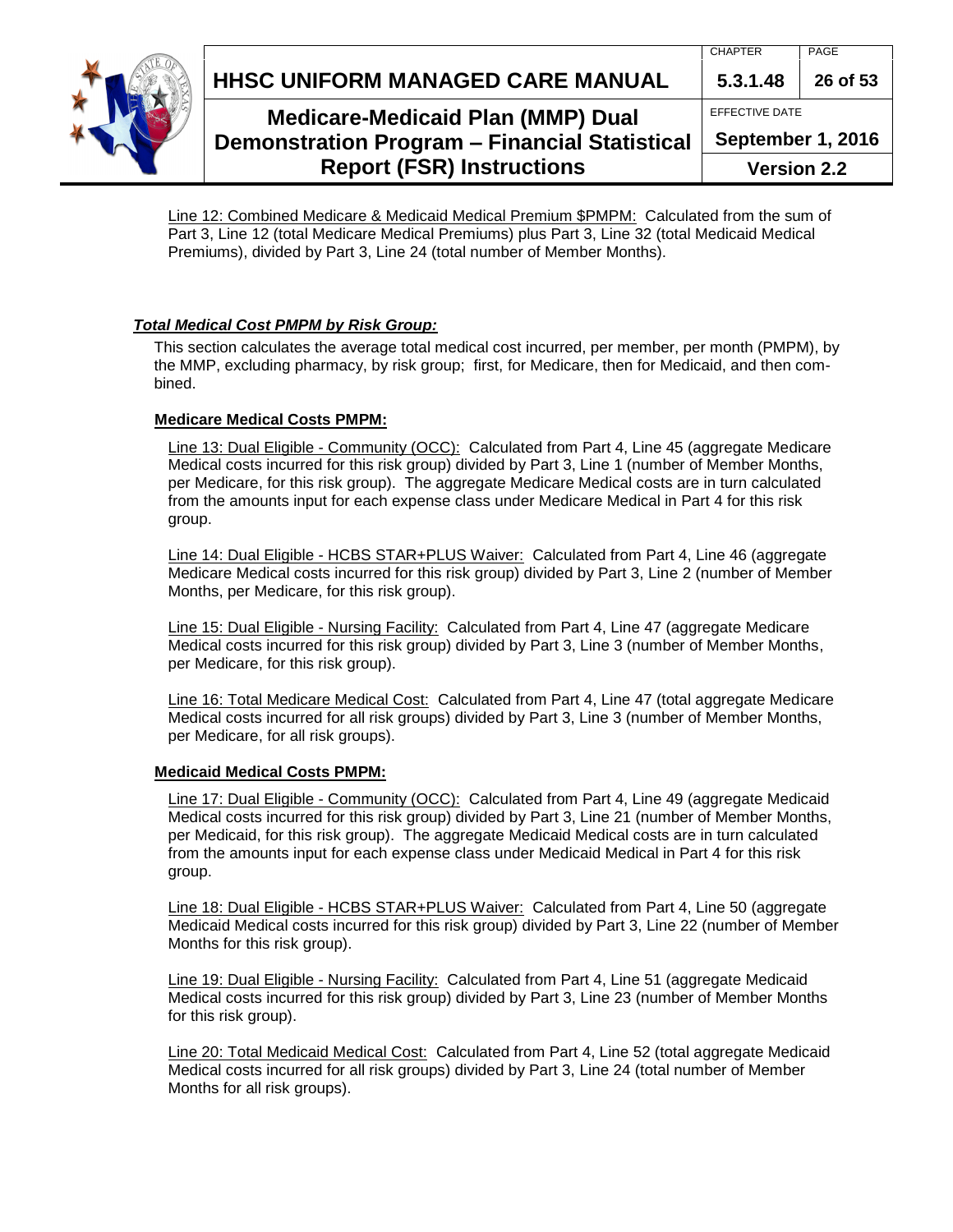**HHSC UNIFORM MANAGED CARE MANUAL 5.3.1.48 27 of 53**



## **Medicare-Medicaid Plan (MMP) Dual Demonstration Program – Financial Statistical Report (FSR) Instructions**

#### **Version 2.2**

#### **Combined Medicare & Medicaid Medical Costs PMPM:**

These Lines represent the cost per member, per month, for all medical expenses (Medicare and Medicaid), excluding pharmacy and administrative costs.

Line 21: Dual Eligible - Community (OCC): Calculated from Part 4, Line 53 (aggregate combined Medicare and Medicaid Medical costs incurred for this risk group) divided by Part 3, Line 21 (number of Member Months, per Medicaid, for this risk group). The aggregate combined Medicare and Medicaid Medical costs are in turn calculated from adding the Medicare and Medicaid subtotals.

Line 22: Dual Eligible - HCBS STAR+PLUS Waiver: Calculated from Part 4, Line 54 (aggregate combined Medicare and Medicaid Medical costs incurred for this risk group) divided by Part 3, Line 22 (number of Member Months, for this risk group).

Line 23: Dual Eligible - Nursing Facility: Calculated from Part 4, Line 55 (aggregate combined Medicare and Medicaid Medical costs incurred for this risk group) divided by Part 3, Line 23 (number of Member Months, for this risk group).

Line 24: Total Medicare & Medicaid Medical Cost: Calculated from Part 4, Line 56 (aggregate combined Medicare and Medicaid Medical costs incurred for all risk groups) divided by Part 3, Line 24 (total number of Member Months, for all risk groups). This represents the weighted average cost per member, per month, across all Risk Groups, for all medical expenses (Medicare and Medicaid), excluding pharmacy.

#### <span id="page-26-0"></span>*Medical Margin by Risk Group - \$PMPM:*

This section calculates the average margin experienced, per member, per month (PMPM), by the MMP, excluding pharmacy, by risk group; first, by Medicare, then by Medicaid, and then combined. Margin can be either positive or negative. Margin here is the difference between the medical premiums paid to the MMP and the medical costs incurred by the MMP. The margin must cover administrative costs; to the extent the margin is in excess of the administrative costs, that would yield a pre-tax profit. (Medical margin \$PMPM is equal to the aggregate medical margin dollars divided by the number of member months: aggregate medical margin dollars is in turn equal to the aggregate medical premiums less the aggregate medical costs.) In the Lines below, the calculation is achieved by subtracting medical cost pmpm amounts from medical premium pmpm amounts.

#### **Medicare Medical Margin \$PMPM:**

Line 25: Dual Eligible - Community (OCC): Calculated here by subtracting Line 13 (medical cost PMPM) from Line 1 (medical premium PMPM) with respect to Medicare, for this Risk Group.

Line 26: Dual Eligible - HCBS STAR+PLUS Waiver: Calculated here by subtracting Line 14 (medical cost PMPM) from Line 2 (medical premium PMPM) with respect to Medicare, for this Risk Group.

Line 27: Dual Eligible - Nursing Facility: Calculated here by subtracting Line 15 (medical cost PMPM) from Line 3 (medical premium PMPM) with respect to Medicare, for this Risk Group.

Line 28: Total Medicare Medical Margin \$PMPM: Calculated here by subtracting Line 16 (medical cost PMPM) from Line 4 (medical premium PMPM) with respect to Medicare, for all Risk Groups.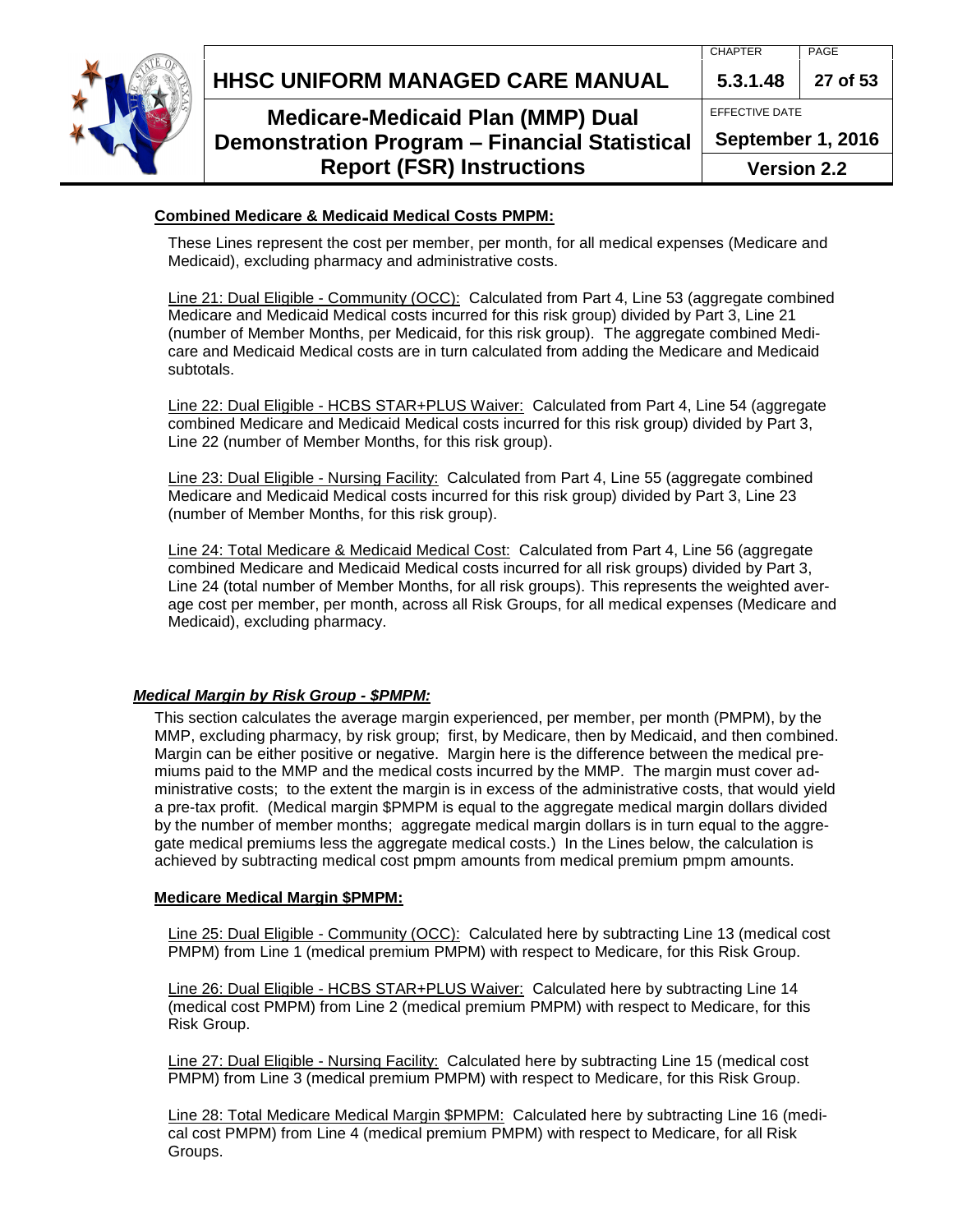

## **Medicare-Medicaid Plan (MMP) Dual Demonstration Program – Financial Statistical Report (FSR) Instructions**

EFFECTIVE DATE

**September 1, 2016**

**Version 2.2**

### **Medicaid Medical Margin \$PMPM:**

Line 29: Dual Eligible - Community (OCC): Calculated here by subtracting Line 17 (medical cost PMPM) from Line 5 (medical premium PMPM) with respect to Medicaid, for this Risk Group.

Line 30: Dual Eligible - HCBS STAR+PLUS Waiver: Calculated here by subtracting Line 18 (medical cost PMPM) from Line 6 (medical premium PMPM) with respect to Medicaid, for this Risk Group.

Line 31: Dual Eligible - Nursing Facility: Calculated here by subtracting Line 19 (medical cost PMPM) from Line 7 (medical premium PMPM) with respect to Medicaid, for this Risk Group.

Line 32: Total Medicaid Medical Margin \$PMPM: Calculated here by subtracting Line 20 (medical cost PMPM) from Line 8 (medical premium PMPM) with respect to Medicaid, for all Risk Groups.

#### **Combined Medicare & Medicaid Medical Margin \$PMPM:**

Line 33: Dual Eligible - Community (OCC): Calculated here by subtracting Line 21 (medical cost PMPM) from Line 9 (medical premium PMPM) with respect to the combined Medicare and Medicaid, for this Risk Group.

Line 34: Dual Eligible - HCBS STAR+PLUS Waiver: Calculated here by subtracting Line 22 (medical cost PMPM) from Line 10 (medical premium PMPM) with respect to the combined Medicare and Medicaid, for this Risk Group.

Line 35: Dual Eligible - Nursing Facility: Calculated here by subtracting Line 23 (medical cost PMPM) from Line 11 (medical premium PMPM) with respect to the combined Medicare and Medicaid, for this Risk Group.

Line 36: Combined Medicare & Medicaid Medical Margin \$PMPM: Calculated here by subtracting Line 24 (medical cost PMPM) from Line 12 (medical premium PMPM) with respect to the combined Medicare and Medicaid, for all Risk Groups.

### <span id="page-27-0"></span>*Medical Margin by Risk Group - %:*

This section is the same as the one preceding, except that, instead of measuring the medical margin in terms of per member per month, this measures the medical margin as a percent of premiums paid. (Margin % is equal to aggregate medical margin dollars divided by aggregate medical premium dollars; aggregate medical margin dollars is in turn equal to the aggregate medical premiums less the aggregate medical costs.) Excludes pharmacy. In the Lines below, the calculations are done by dividing the margin PMPM amounts by the premium PMPM amounts.

#### **Medicare Medical Margin %:**

Line 37: Dual Eligible - Community (OCC): Calculated here by dividing Line 25 (medical margin PMPM) by Line 1 (medical premiums PMPM), under Medicare, for this Risk Group.

Line 38: Dual Eligible - HCBS STAR+PLUS Waiver: Calculated here by dividing Line 26 (medical margin PMPM) by Line 2 (medical premiums PMPM), under Medicare, for this Risk Group.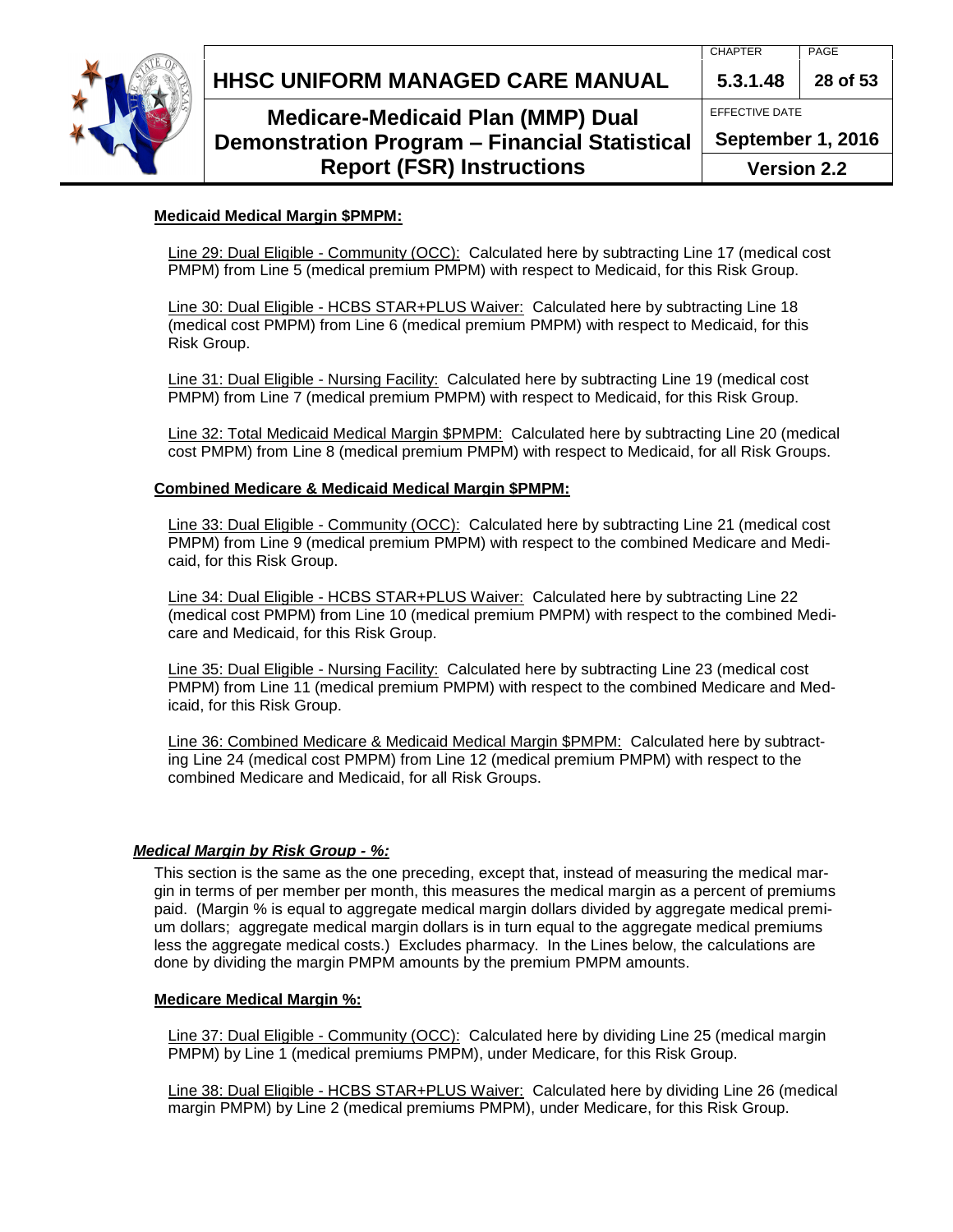



## **Medicare-Medicaid Plan (MMP) Dual Demonstration Program – Financial Statistical Report (FSR) Instructions**

EFFECTIVE DATE **September 1, 2016**

**Version 2.2**

Line 39: Dual Eligible - Nursing Facility: Calculated here by dividing Line 27 (medical margin PMPM) by Line 3 (medical premiums PMPM), under Medicare, for this Risk Group.

Line 40: Total Medicare Medical Margin %: Calculated here by dividing Line 28 (medical margin PMPM) by Line 4 (medical premiums PMPM), under Medicare, for all Risk Groups.

### **Medicaid Medical Margin %:**

Line 41: Dual Eligible - Community (OCC): Calculated here by dividing Line 29 (medical margin PMPM) by Line 5 (medical premiums PMPM), under Medicaid, for this Risk Group.

Line 42: Dual Eligible - HCBS STAR+PLUS Waiver: Calculated here by dividing Line 30 (medical margin PMPM) by Line 6 (medical premiums PMPM), under Medicaid, for this Risk Group.

Line 43: Dual Eligible - Nursing Facility: Calculated here by dividing Line 31 (medical margin PMPM) by Line 7 (medical premiums PMPM), under Medicaid, for this Risk Group.

Line 44: Total Medicaid Medical Margin %: Calculated here by dividing Line 32 (medical margin PMPM) by Line 8 (medical premiums PMPM), under Medicaid, for all Risk Groups.

#### **Combined Medicare & Medicaid Medical Margin %:**

Line 45: Dual Eligible - Community (OCC): Calculated here by dividing Line 33 (medical margin PMPM) by Line 9 (medical premiums PMPM), for combined Medicare and Medicaid, for this Risk Group.

Line 46: Dual Eligible - HCBS STAR+PLUS Waiver: Calculated here by dividing Line 34 (medical margin PMPM) by Line 10 (medical premiums PMPM), for combined Medicare and Medicaid, for this Risk Group.

Line 47: Dual Eligible - Nursing Facility: Calculated here by dividing Line 35 (medical margin PMPM) by Line 11 (medical premiums PMPM), for combined Medicare and Medicaid, for this Risk Group.

Line 48: Combined Medicare & Medicaid Medical Margin %: Calculated here by dividing Line 36 (medical margin PMPM) by Line 12 (medical premiums PMPM), for combined Medicare and Medicaid, for all Risk Groups.

### <span id="page-28-0"></span>*Medical Margin by Risk Group - aggregate \$:*

This section is the same as the one preceding, except that, instead of measuring the medical margin in terms of a percentage of premiums paid, this measures the medical margin as an aggregate amount of total dollars. (Aggregate medical margin dollars is equal to the aggregate medical premiums less aggregate medical costs.) Excludes pharmacy. The Lines below are calculated by multiplying margin PMPM amounts by the number of Member-Months.

### **Medicare Medical Margin \$:**

Line 49: Dual Eligible - Community (OCC): Calculated here by multiplying Line 25 (Medicare medical margin PMPM) by Part 3, Line 1 (number of Member-Months, per Medicare), for this Risk Group.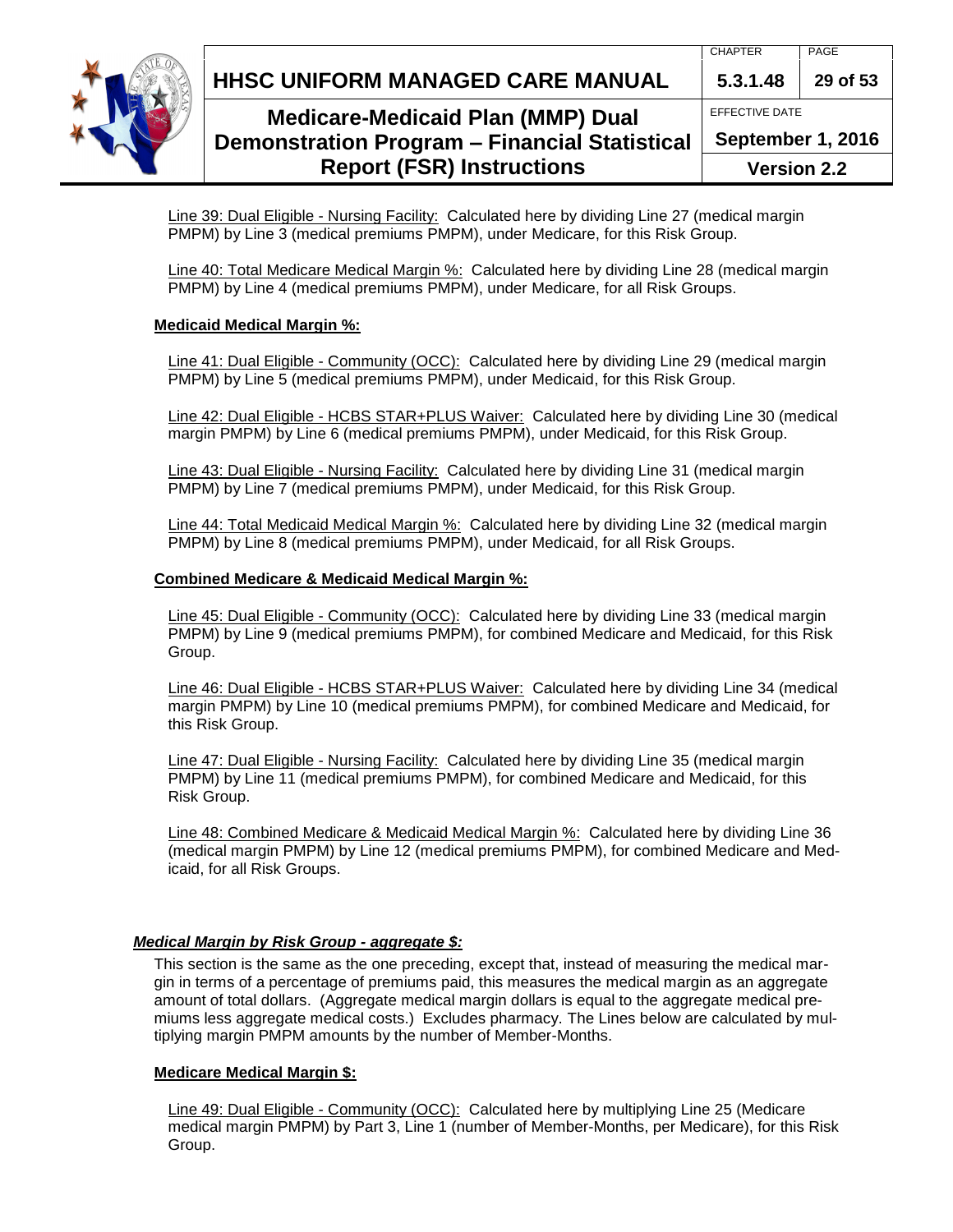**HHSC UNIFORM MANAGED CARE MANUAL 5.3.1.48 30 of 53**



## **Medicare-Medicaid Plan (MMP) Dual Demonstration Program – Financial Statistical Report (FSR) Instructions**

EFFECTIVE DATE **September 1, 2016 Version 2.2**

Line 50: Dual Eligible - HCBS STAR+PLUS Waiver: Calculated here by multiplying Line 26 (Medicare medical margin PMPM) by Part 3, Line 2 (number of Member-Months, per Medicare), for this Risk Group.

Line 51: Dual Eligible - Nursing Facility: Calculated here by multiplying Line 27 (Medicare medical margin PMPM) by Part 3, Line 3 (number of Member-Months, per Medicare), for this Risk Group.

Line 52: Total Medicare Medical Margin \$: Calculated here by summing the above three Lines, for all Risk Groups under Medicare.

### **Medicaid Medical Margin \$:**

Line 53: Dual Eligible - Community (OCC): Calculated here by multiplying Line 29 (Medicaid medical margin PMPM) by Part 3, Line 21 (number of Member-Months, per Medicaid), for this Risk Group.

Line 54: Dual Eligible - HCBS STAR+PLUS Waiver: Calculated here by multiplying Line 30 (Medicaid medical margin PMPM) by Part 3, Line 22 (number of Member-Months, per Medicaid), for this Risk Group.

Line 55: Dual Eligible - Nursing Facility: Calculated here by multiplying Line 31 (Medicaid medical margin PMPM) by Part 3, Line 23 (number of Member-Months, per Medicaid), for this Risk Group.

Line 56: Total Medicaid Medical Margin \$: Calculated here by summing the above three Lines, for all Risk Groups under Medicaid.

### **Combined Medicare & Medicaid Medical Margin \$:**

Line 57: Dual Eligible - Community (OCC): Calculated here by summing Lines 49 and 53 above, for this Risk Group, for both Medicare and Medicaid.

Line 58: Dual Eligible - HCBS STAR+PLUS Waiver: Calculated here by summing Lines 50 and 54 above, for this Risk Group, for both Medicare and Medicaid.

Line 59: Dual Eligible - Nursing Facility: Calculated here by summing Lines 51 and 55 above, for this Risk Group, for both Medicare and Medicaid.

Line 60: Combined Medicare & Medicaid Medical Margin \$: Calculated here by summing the above three Lines, for all Risk Groups, for both Medicare and Medicaid.

## <span id="page-29-0"></span>**Part 5: Medical Expenses by Service Type**

### **Medicare:**

Part 5: Medical Expenses by Service Type modified by Versions 2.1 and 2.2

<span id="page-29-1"></span>Note that any service that is "Medicare-covered" is also "Medicare primary." Anything that is "Medicarecovered" has to be either 1) entirely Medicare, or 2) first Medicare, with Medicaid being secondary. This is because Medicaid is always the payment of last resort. Anything that is a "Medicare-covered service"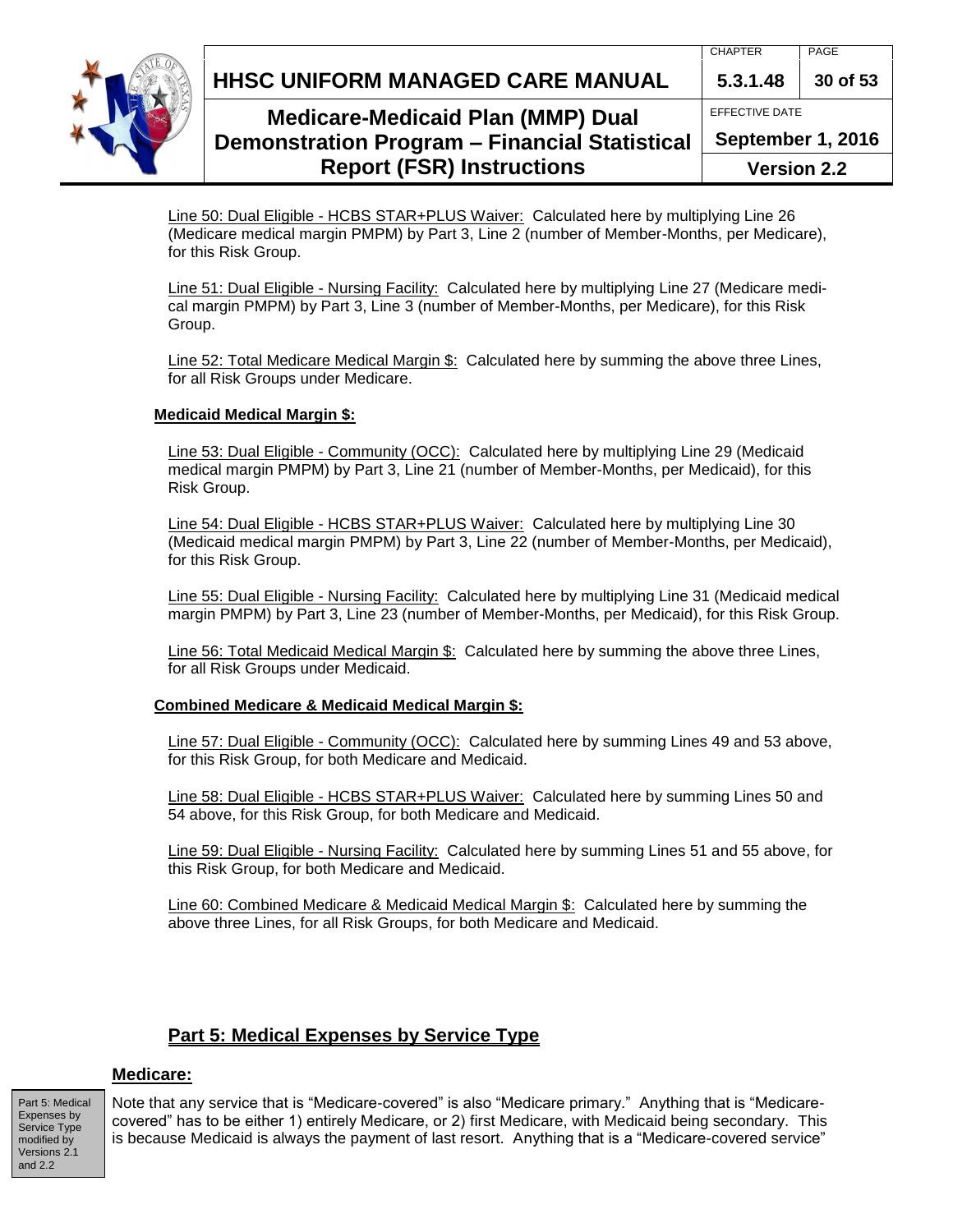| <b>Report (FSR) Instructions</b>                                                          | <b>Version 2.2</b> |          |
|-------------------------------------------------------------------------------------------|--------------------|----------|
| <b>Medicare-Medicaid Plan (MMP) Dual</b><br>Demonstration Program - Financial Statistical | September 1, 2016  |          |
|                                                                                           | EFFECTIVE DATE     |          |
| HHSC UNIFORM MANAGED CARE MANUAL                                                          | 5.3.1.48           | 31 of 53 |
|                                                                                           | <b>CHAPTER</b>     | PAGE     |

should have all its allowable costs entered into the FSR in the Medicare Lines. This would include those costs where Medicaid is secondary.

#### **Acute Care Services:**

Enter in this section the dollars for all Medicare-covered acute care services. This includes all payments for "blended" Medicare-Medicaid services, including "cross-over claims." Thus, there will be a proportionately small amount of what would otherwise be classified as Medicaid dollars in some of these amounts. This is to accommodate "one touch" claims processing, wherein providers are paid a single amount for a service which has both Medicare and Medicaid cost components, and the segregation of the Medicare vs. Medicaid cost components is not available to the MMP through its claims processing system. The amount of these dollars included in Lines 1 through 17 that would have been attributable to Medicaid may be estimated in Line 18, below, as an informational line item. Phrases referring to "expenses related to Medicare medical care" in the descriptions of Lines 1 through 17 below should be interpreted to include, where appropriate, the Medicaid cross-over portion of blended claims. This would include co-pays and deductibles covered by Medicaid for Medicare-covered services.

Line 1: Physician Services: Primary Care: Enter all paid expenses related to the Medicare medical care provided to a member by a primary care physician (PCP) upon first contact with the health care system for treatment of an illness or injury before referral. The PCP performs or directs the performance of primary care services which include, but are not limited to, case management, consultations, family planning, emergency room visits, inpatient visits, maternity care services, office visits, preventive care services, dispensing or prescribing medical supplies and pharmaceuticals, authorizing referrals to specialists, etc.

Under the Texas managed care program, all members are required to have a primary care physician (PCP) when enrolling in a MMP. For expenses to be classified as PCP services, the performing provider at 24J on a CMS-1500 claim must be the member's assigned PCP, and the services cannot represent "Deliveries - Professional Component." The amount paid covering all charges on a CMS-1500 claim is classified as PCP expense when the performing provider is the member's PCP.

Line 2: Physician Services: Specialist: Enter all paid expenses related to the Medicare medical care provided to a patient by a physician whose practice is limited to a particular branch of medicine or surgery, e.g., cardiology or radiology, in which a physician specializes or is certified by a board of physicians. Generally, a member must have a referral authorized by his/her assigned PCP to receive services from a specialist.

For expenses to be classified as "Specialist Physician Services," the performing provider identified at 24J on a CMS-1500 claim must be a physician who is not the member's assigned PCP, and the services cannot represent "Deliveries - Professional Component." The amount paid covering all charges on a CMS-1500 claim is classified as "Specialist Physician Services" when the performing provider is a physician who is not the member's PCP.

Line 3: Physician Services: Deliveries – Professional Component: Enter paid expenses for the Medicare services of the delivering physician and the anesthesiologist, unless they are billed as part of the facility charge. Only those amounts paid for charges on a CMS-1500 claim identified with Delivery CPT Codes (and the HCPCS Codes with Modifiers for the FQHCs and RHCs) are classified as "Delivery – Professional Component." All other amounts paid for charges on the same CMS-1500 claim that are not identified with Delivery Procedure Codes are classified as PCP or specialist based on the criteria at Lines 1 and 2, respectively.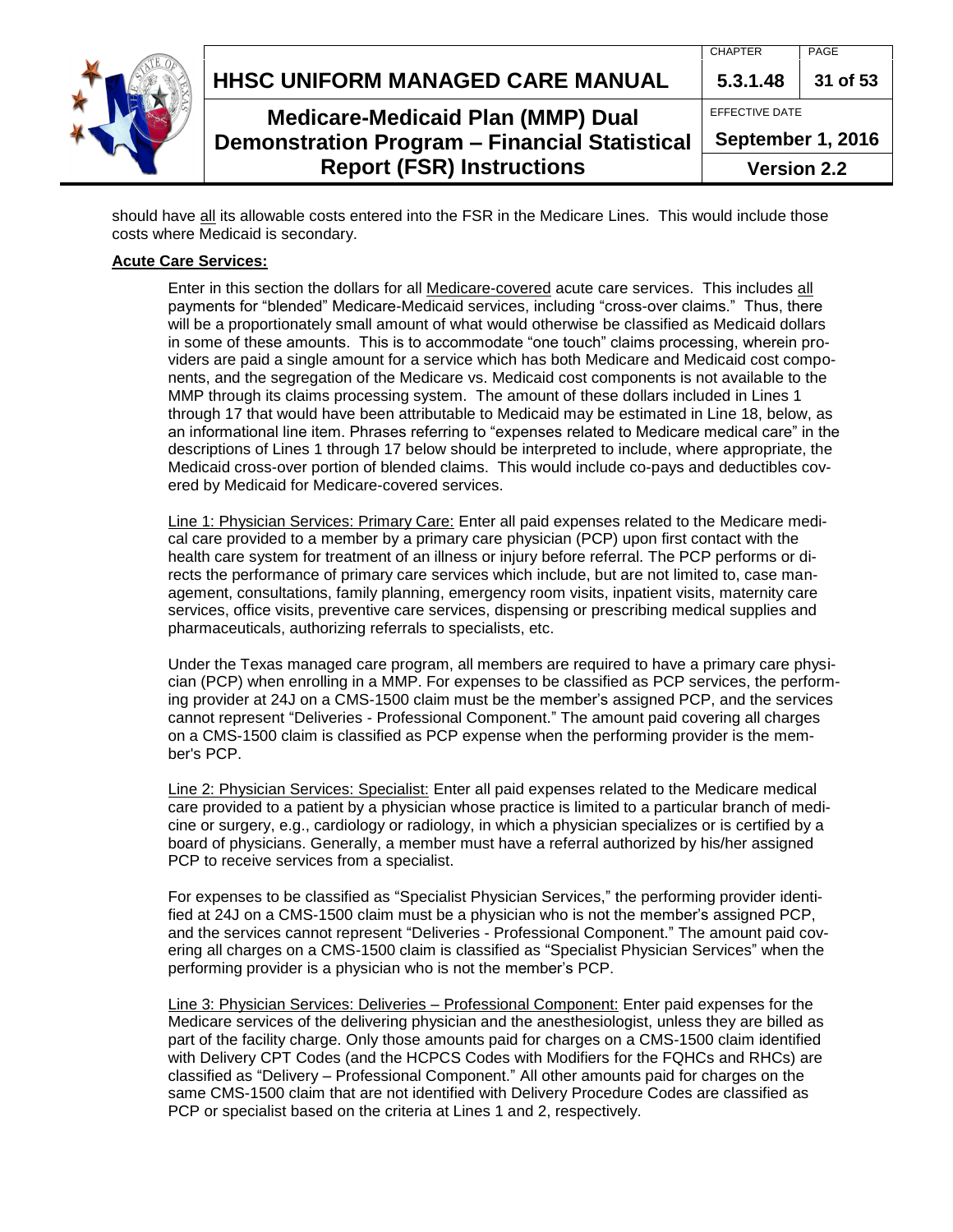**HHSC UNIFORM MANAGED CARE MANUAL 5.3.1.48 32 of 53**



## **Medicare-Medicaid Plan (MMP) Dual Demonstration Program – Financial Statistical Report (FSR) Instructions**

EFFECTIVE DATE

**September 1, 2016**

**Version 2.2**

Line 4: Non-Physician Professional Services: Enter all paid expenses for Medicare medical care provided by non-physician healthcare services providers. These include, but are not limited to, audiologists, chiropractors, counselors, dentists, home health aides, licensed vocational nurses, occupational therapists, opticians, optometrists, physical therapists, psychologists, registered nurses, respiratory therapists, social workers, speech therapists, etc.

The total amount paid covering all charges on a CMS-1500 claim is classified as "Non-Physician Professional Services" when the performing provider at 24J is a non-physician healthcare services provider.

Line 5: Emergency Room Services: Enter all paid Medicare expenses incurred during an encounter in an emergency room, i.e., the section of a healthcare facility intended to provide rapid treatment for victims of sudden illness or trauma. Include the cost of emergency room equipment, facility usage, staff, and supplies.

The costs of emergency department ancillary services including laboratory services, radiology services, respiratory therapy services, and diagnostic studies, such as EKGs, CT scans, and supplies are also included on Line 5. Exclude non-staff attending or consulting physician billed separately as PCP and/or specialist services. The total amount paid by the MMP covering all charges on a UB04 claim that are incurred during an emergency room encounter are classified as "Emergency Room Services." Any amounts paid for any charges on a UB04 claim that include emergency room services that were incurred on a different service date than the emergency room encounter are classified as "Outpatient Facility Services" unless they represent additional emergency room encounters.

Line 6: Outpatient Facility Services: Enter all Medicare paid expenses for services rendered to a member that remains in a hospital based or freestanding facility, such as an ambulatory surgical center, for less than 24 consecutive hours and the member-patient is discharged from an outpatient status, except for emergency room services.

Outpatient facility services include, but are not limited to, the following items and services performed on an outpatient basis in a hospital based or freestanding facility:

- Observation, operating, and recovery room charges
- Surgical operations or procedures, day surgery
- Laboratory, nuclear medicine, pathology, and radiological services
- Diagnostic, therapeutic, and rehabilitative clinic or treatment services
- Injections, drugs, and medical supplies
- All medically necessary services and supplies ordered by a physician

Exclude non-staff attending or consulting physician billed separately as PCP or specialist services. The amount paid covering all charges on a UB04 claim is classified as "Outpatient Facility Services" if the Type of Bill indicates the claim is for outpatient facility services, and there are no emergency room charges included.

Line 7: Inpatient Facility Services: Medical/Surgical: Enter all Medicare paid expenses for acute care facilities covering inpatient services for medical/surgical stays, intensive care units (ICUs), cardiac/coronary care units (CCUs), burn units, cancer treatment centers, etc. Also includes the expenses of non-acute care inpatient services rendered at extended care/skilled nursing facilities.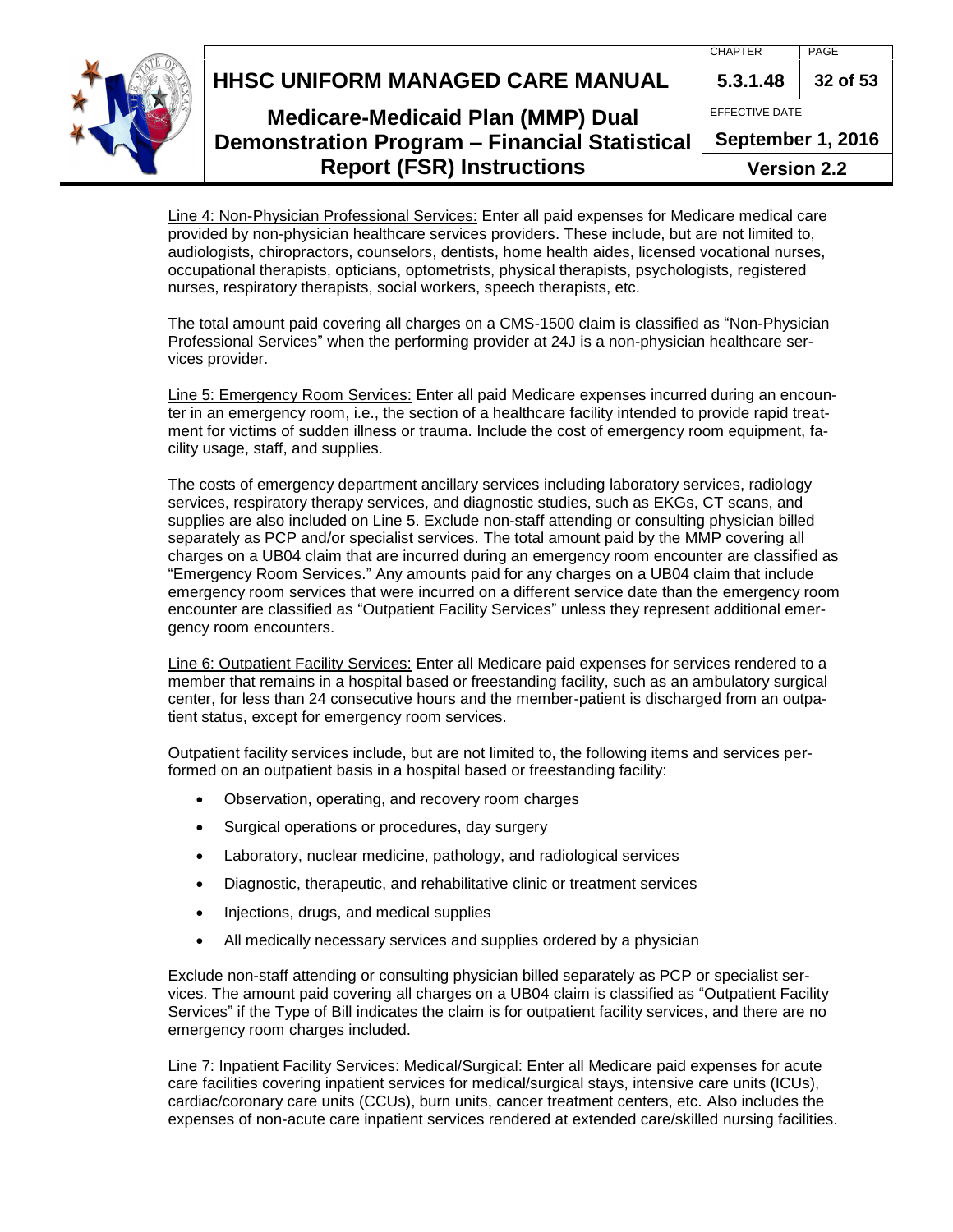

CHAPTER PAGE

## **Medicare-Medicaid Plan (MMP) Dual Demonstration Program – Financial Statistical Report (FSR) Instructions**

EFFECTIVE DATE **September 1, 2016**

**Version 2.2**

Inpatient medical/surgical services include, but are not limited to, the following items and services performed on an inpatient basis:

- Bed and board in semiprivate accommodations or in an intensive care or coronary care unit including meals, special diets, and general nursing services; and an allowance for bed and board in private accommodations including meals, special diets, and general nursing services up to the hospital's charge for its most prevalent semiprivate accommodations.
- Whole blood and packed red cells reasonable and necessary for treatment of illness or injury.
- Newborn care including routine care and specialized nursery care for newborns with specific problems.
- Other inpatient services including organ/tissue transplant services and rehabilitation services.
- All medically necessary services and supplies ordered by a physician.

The total amount paid covering all charges on a UB04 claim is classified as "Inpatient Facility Services" if the Type of Bill indicates the claim is for inpatient facility services, and there are no delivery charges included.

Line 8: Inpatient Facility Services: Deliveries – Facility Component: Enter Medicare paid expenses of all delivery services and supplies provided by the facility where the birth takes place, except for the "Professional Component." Only those amount(s) paid for charges on a UB04 claim identified with Delivery ICD-10 Codes are classified as "Delivery – Facility Component." Any amount(s) paid for any charges on the same UB04 inpatient claim that are not identified with Delivery ICD-10 Codes are classified as "Inpatient Facility Services – Medical/Surgical."

Line 9: Behavioral Health Services: Enter all Medicare paid expenses incurred for inpatient and outpatient mental health services and inpatient and outpatient chemical dependency services including both treatment and detoxification of alcohol and substance abuse. Only those amount(s) paid for charges on a CMS-1500 or UB04 claim identified with Behavioral Health Services ICD-10 or Revenue Codes are classified as "Behavioral Health Services." Any amount(s) paid for any charges on the same CMS-1500 or UB04 claim that are not identified with Behavioral Health Services ICD-10 or Revenue Codes should be classified in the appropriate medical expense classification.

Line 10: Vision Services: Enter all Medicare paid expenses incurred for vision services. This includes, but is not limited to, optometry and glasses.

Line 11: Miscellaneous Other Covered Services (Acute): Enter all Medicare paid expenses of all medical services and supplies rendered that are not classified in any of the medical expense classifications above. "Miscellaneous Other" includes, but is not limited to, ambulance services and durable medical equipment (DME), oxygen, and other medical supplies obtained directly from these suppliers, i.e., not obtained incidental to physician, non-physician professional, or facility encounters. The total amount paid covering all charges on a CMS-1500 claim is classified as "Miscellaneous Other."

Line 12: approved Dual Flexible Benefits (Acute) - allocated from Line 58: This is the amount input into Line 58 for Acute Care health services, allocated between Medicaid and Medicaid by the FSR.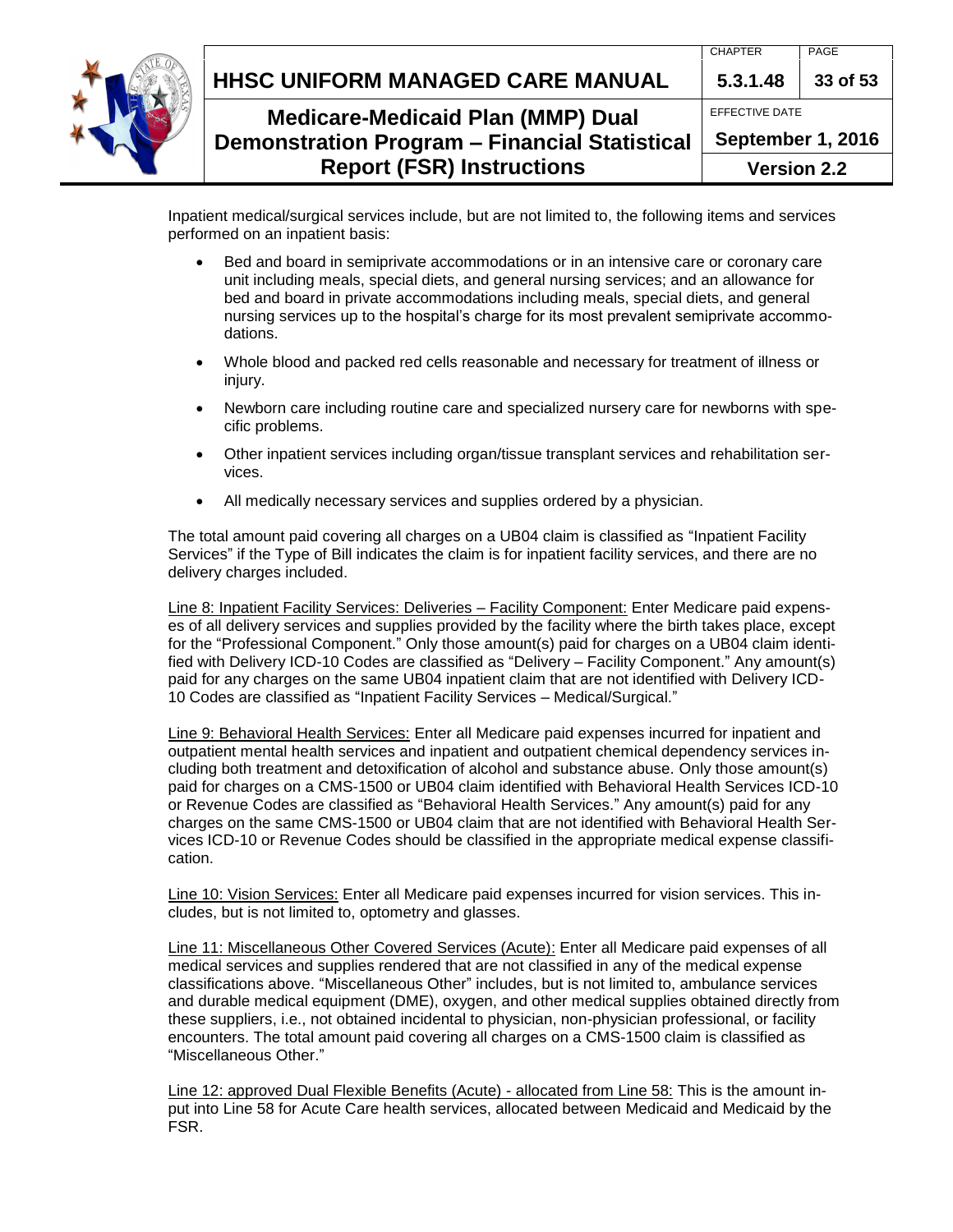**HHSC UNIFORM MANAGED CARE MANUAL 5.3.1.48 34 of 53**



## **Medicare-Medicaid Plan (MMP) Dual Demonstration Program – Financial Statistical Report (FSR) Instructions**

EFFECTIVE DATE **September 1, 2016 Version 2.2**

Line 13: Reinsurance Premiums: Enter Medicare paid expenses to obtain acute care reinsurance coverage from reinsurance companies that assume all or part of the financial risks associated with catastrophic medical expenses that could, otherwise, be ruinous to the MMP. Offset any reinsurance premiums collected for any reinsurance risks assumed.

Line 14: Reinsurance Recoveries: Enter any and all return of funds, or recovery of paid losses (against the premiums paid in Line 13 above), that have been collected from reinsurers associated with a particular case where catastrophic medical expenses have been incurred. Offset any reinsurance recoveries paid for reinsurance risks assumed. Record Reinsurance Recoveries in the month(s) in which the healthcare services were rendered to which the recoveries relate. Enter such recoveries / return of funds here as a negative amount.

Line 15: Incurred-But-Not-Reported (IBNR): Enter the total Medicare acute care medical expenses accrual based on the MMP's IBNR Plan, which includes:

- Reported claims in process for adjudication;
- An estimated expense of the incurred but not reported healthcare services;
- Amounts withheld from paid claims and capitations;
- Any capitation payable to providers; and
- Any reinsurance payable to reinsurers for ceded risk, net of any reinsurance receivable for assumed risk.

The IBNR medical expenses accrual is an estimate of the expected healthcare expenses incurred but not paid based on claims lag schedules and completion factors, as well as, any counts of services rendered but not billed, e.g., pre-authorized hospital days. Any major change in the claims processing function that was not in effect during the period of time covered by the lag schedules could materially impact the estimated IBNR accrual; hence, actuarial judgment and adjustment may sometimes be needed. [See also Part 4, Lines 13 through 16.]

#### **Note: No IBNR should be reported on the second final FSR reflecting expenses paid through the 334th day after the end of the contract period.**

Line 16: Provider Incentives or Network Risk Retention: Enter any incentives paid directly to physicians for Medicare acute care services, e.g., bonuses paid based on quality compliance measures.

Line 17: Total Medicare Acute Care Expenses (includes the Medicaid portion of blended claims): Calculated as the sum of Lines 1 through 16. Note that this total includes cross-over claims and the Medicaid portion of blended claims, as described above before the description of Line 1.

Line 18: est. \$ in above that are cross-over claims and the Medicaid portion of blended claims, etc.: Enter here the estimated amount that is included in Line 17, which represents what would have been attributed to Medicaid (e.g., under STAR+PLUS), with respect to "blended," or crossover claims, This would include co-pays and deductibles covered by Medicaid for Medicarecovered services.

### <span id="page-33-0"></span>**Long-Term Care Services:**

The Line items in this section may not be universally considered to be truly "long term" care, but are grouped under this heading for now. Approach this section primarily in terms of the descriptions listed under Lines 19 and 20 below.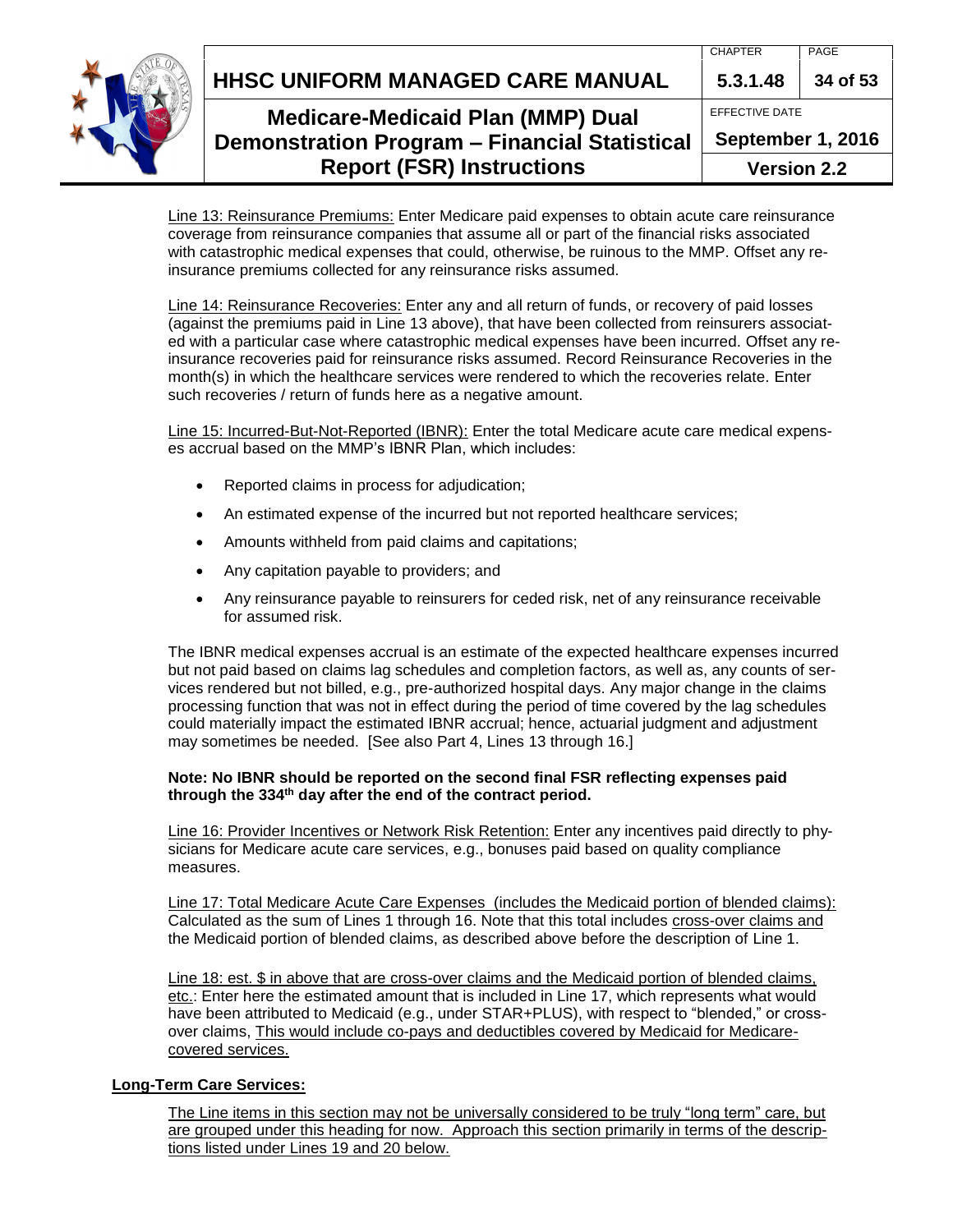**HHSC UNIFORM MANAGED CARE MANUAL 5.3.1.48 35 of 53**



## **Medicare-Medicaid Plan (MMP) Dual Demonstration Program – Financial Statistical Report (FSR) Instructions**

EFFECTIVE DATE

**September 1, 2016**

**Version 2.2**

Line 19: Nursing Facility Services - 1st 100 days, daily rate: Enter all paid expenses related to Nursing Facility Services provided to a member-patient which are covered by Medicare, and which are included in the facility's set per-day rate. Nursing facility expenses covered by Medicare are generally 100% for the first 20 days, and then 80% for days 21 through 100 (with the remaining 20% during that time being picked-up by Medicaid).

Line 20: Nursing Facility Services - Add Ons: Enter all paid expenses related to Nursing Facility Add Ons which are covered by Medicare, and which are excluded from the facility's set per-day rate. These are billed by the nursing facility outside of any daily rate. This would include services such as therapy normally billed under Medicare Part B, and physician-ordered supplies that require pre-authorization and are billable to Part B.

Line-21: approved Dual Flexible Benefits (LTC) - allocated from Ln 60: This is the amount input into Line 60 that may correspond to Lines 19 and 20 above, allocated between Medicaid and Medicaid by the FSR.

Line 22: Incurred-But-Not-Reported (IBNR): Enter the total expense accrual corresponding to Lines 19 and 20 above, based on the IBNR Plan, which includes:

- Reported claims in process for adjudication;
- An estimated expense of the incurred but not reported healthcare services;
- Amounts withheld from paid claims and capitations;
- Any capitation payable to providers; and

• Any reinsurance payable to reinsurers for ceded risk, net of any reinsurance receivable for assumed risk.

The IBNR medical expenses accrual is an estimate of the expected healthcare expenses incurred but not paid based on claims lag schedules and completion factors, as well as, any counts of services rendered but not billed, e.g., pre-authorized hospital days. Any major change in the claims processing function that was not in effect during the period of time covered by the lag schedules could materially impact the estimated IBNR accrual; hence, actuarial judgment and adjustment may sometimes be needed. [See also Part 4, Lines 13 through 16.]

#### **Note: No IBNR should be reported on the final FSR reflecting expenses paid through the 334th day after the end of the contract period.**

Line 23: Total Medicare Long-Term Care Expenses: Calculated as the sum of Lines 19 through 22.

Line 24: **Total Medicare Medical Expenses**: Calculated as the sum of Lines 17 and 23, combining Medicare Acute Care and Long-Term Care (but excluding pharmacy).

Line 25: Portion of above total which is allocated (show as \$): Enter the total of all amounts that you allocated within Line 24, Total Medicare Medical Expenses, above, with the exception of any Flexible Benefits (all of which are allocated herein by the FSR). For example, if Line 24 totals \$100,000, and, excluding Flexible Benefits, you had to allocate \$17,000 of that (to split between Medicare and Medicaid), in determining the specific amounts to input above, then enter \$17,000 here. These would primarily be amounts that you could not distinctly identify as being solely for Medicare (blended claims, etc.).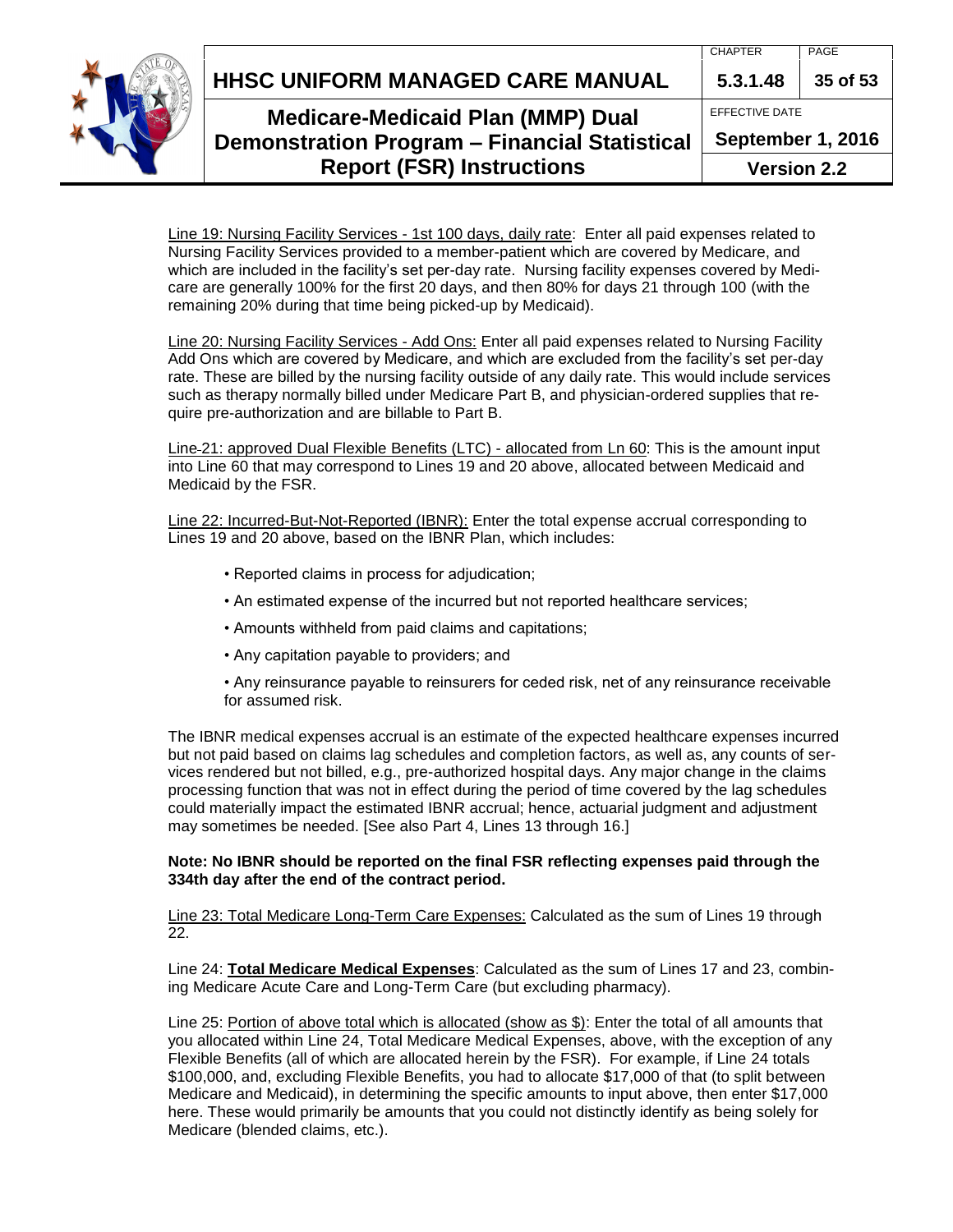



## **Medicare-Medicaid Plan (MMP) Dual Demonstration Program – Financial Statistical**

**Report (FSR) Instructions**

| 5.3.1.48              | 36 of 53 |  |
|-----------------------|----------|--|
| <b>EFFECTIVE DATE</b> |          |  |
| September 1, 2016     |          |  |
| <b>Version 2.2</b>    |          |  |

Line 26: Line Item #s above which contain such allocations: Enter the identifying Line item numbers (other than Flexible Benefits) from above that contain allocated amounts. List each applicable Line # from above. For example: #1, 2, 7, 9, & 11.

#### **Medicaid:**

<span id="page-35-0"></span>Note that any service that is not "Medicare-covered" is by definition all Medicaid, and thus is "Medicaid primary." All allowable costs for medical services that are not "Medicare-covered services" should go entirely in the Medicaid Lines in the FSR.

#### **Acute Care Services:**

Some dollars that would be otherwise be attributable to Medicaid acute care services (such as under STAR+PLUS), which are part of a "blended" Medicaid/Medicare service or cross-over claim, are instead to be included under Medicare acute care services, as described above prior to the description of Line 1. These dollars should not be double-counted, and thus should not be included in this Medicaid acute care services section. Phrases that refer to "expenses related to Medicaid medical care" in the descriptions of Lines 27 through 43 below should be interpreted to exclude, where appropriate, cross-over claims and the Medicaid portion of blended claims. This would apply to co-pays and deductibles covered by Medicaid for Medicare-covered services.

Primarily what is included in the Lines in this section below are "Medicaid-only" services and their respective costs.

Line 27: Physician Services: Primary Care: Enter all paid expenses related to the Medicaid medical care provided to a member by a primary care physician (PCP) upon first contact with the health care system for treatment of an illness or injury before referral. The PCP performs or directs the performance of primary care services which include, but are not limited to, case management, consultations, family planning, emergency room visits, inpatient visits, maternity care services, office visits, preventive care services, dispensing or prescribing medical supplies and pharmaceuticals, authorizing referrals to specialists, etc.

Under the Texas managed care program, all members are required to have a primary care physician (PCP) when enrolling in a MMP. For expenses to be classified as PCP services, the performing provider at 24J on a CMS-1500 claim must be the member's assigned PCP, and the services cannot represent "Deliveries - Professional Component." The amount paid covering all charges on a CMS-1500 claim is classified as PCP expense when the performing provider is the member's PCP.

Line 28: Physician Services: Specialist: Enter all paid expenses related to the Medicaid medical care provided to a patient by a physician whose practice is limited to a particular branch of medicine or surgery, e.g., cardiology or radiology, in which a physician specializes or is certified by a board of physicians. Generally, a member must have a referral authorized by his/her assigned PCP to receive services from a specialist.

For expenses to be classified as "Specialist Physician Services," the performing provider identified at 24J on a CMS-1500 claim must be a physician who is not the member's assigned PCP, and the services cannot represent "Deliveries - Professional Component." The amount paid covering all charges on a CMS-1500 claim is classified as "Specialist Physician Services" when the performing provider is a physician who is not the member's PCP.

Line 29: Physician Services: Deliveries – Professional Component: Enter paid expenses for the Medicaid services of the delivering physician and the anesthesiologist, unless they are billed as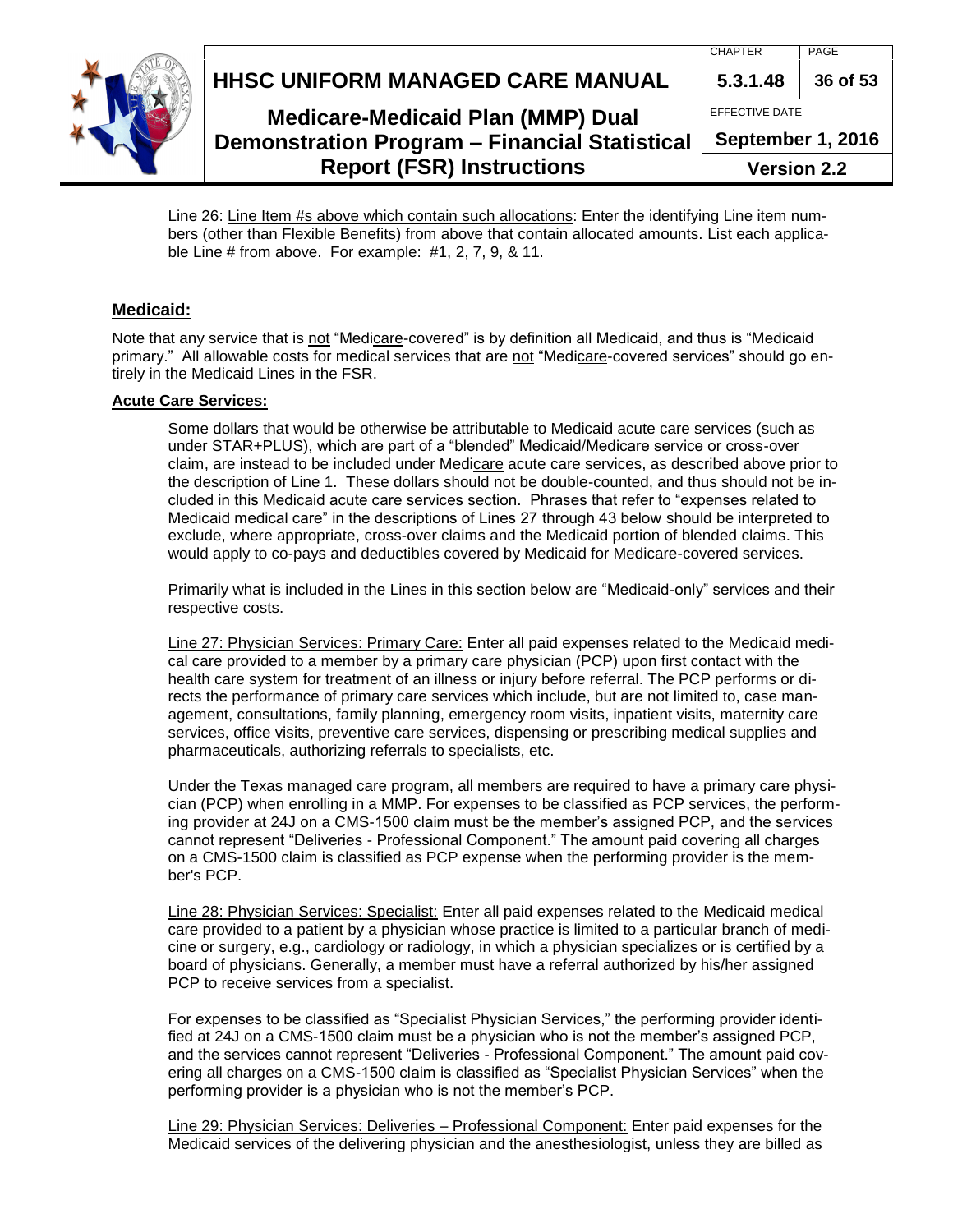**HHSC UNIFORM MANAGED CARE MANUAL 5.3.1.48 37 of 53**



## **Medicare-Medicaid Plan (MMP) Dual Demonstration Program – Financial Statistical Report (FSR) Instructions**

EFFECTIVE DATE **September 1, 2016**

**Version 2.2**

part of the facility charge. Only those amounts paid for charges on a CMS-1500 claim identified with Delivery CPT Codes (and the HCPCS Codes with Modifiers for the FQHCs and RHCs) are classified as "Delivery – Professional Component." All other amounts paid for charges on the same CMS-1500 claim that are not identified with Delivery Procedure Codes are classified as PCP or specialist based on the criteria at Lines 27 and 28, respectively.

Line 30: Non-Physician Professional Services: Enter all paid expenses for Medicaid medical care provided by non-physician- healthcare services providers. These include, but are not limited to, audiologists, chiropractors, counselors, dentists, home health aides, licensed vocational nurses, occupational therapists, opticians, optometrists, physical therapists, psychologists, registered nurses, respiratory therapists, social workers, speech therapists, etc.

The total amount paid covering all charges on a CMS-1500 claim is classified as "Non-Physician Professional Services" when the performing provider at 24J is a non-physician- healthcare services provider.

Line 31: Emergency Room Services: Enter all paid Medicaid expenses incurred during an encounter in an emergency room, i.e., the section of a healthcare facility intended to provide rapid treatment for victims of sudden illness or trauma. Include the cost of emergency room equipment, facility usage, staff, and supplies.

The costs of emergency department ancillary services including laboratory services, radiology services, respiratory therapy services, and diagnostic studies, such as EKGs, CT scans, and supplies are also included on Line 31. Exclude non-staff attending or consulting physician billed separately as PCP and/or specialist services. The total amount paid by the MMP covering all charges on a UB04 claim that are incurred during an emergency room encounter are classified as "Emergency Room Services." Any amounts paid for any charges on a UB04 claim that include emergency room services that were incurred on a different service date than the emergency room encounter are classified as "Outpatient Facility Services" unless they represent additional emergency room encounters.

Line 32: Outpatient Facility Services: Enter all Medicaid paid expenses for services rendered to a member that remains in a hospital based or freestanding facility, such as an ambulatory surgical center, for less than 24 consecutive hours and the member-patient is discharged from an outpatient status, except for emergency room services.

Outpatient facility services include, but are not limited to, the following items and services performed on an outpatient basis in a hospital based or freestanding facility:

- Observation, operating, and recovery room charges
- Surgical operations or procedures, day surgery
- Laboratory, nuclear medicine, pathology, and radiological services
- Diagnostic, therapeutic, and rehabilitative clinic or treatment services
- Injections, drugs, and medical supplies
- All medically necessary services and supplies ordered by a physician

Exclude non-staff attending or consulting physician billed separately as PCP or specialist services. The amount paid covering all charges on a UB04 claim is classified as "Outpatient Facility Services" if the Type of Bill indicates the claim is for outpatient facility services, and there are no emergency room charges included.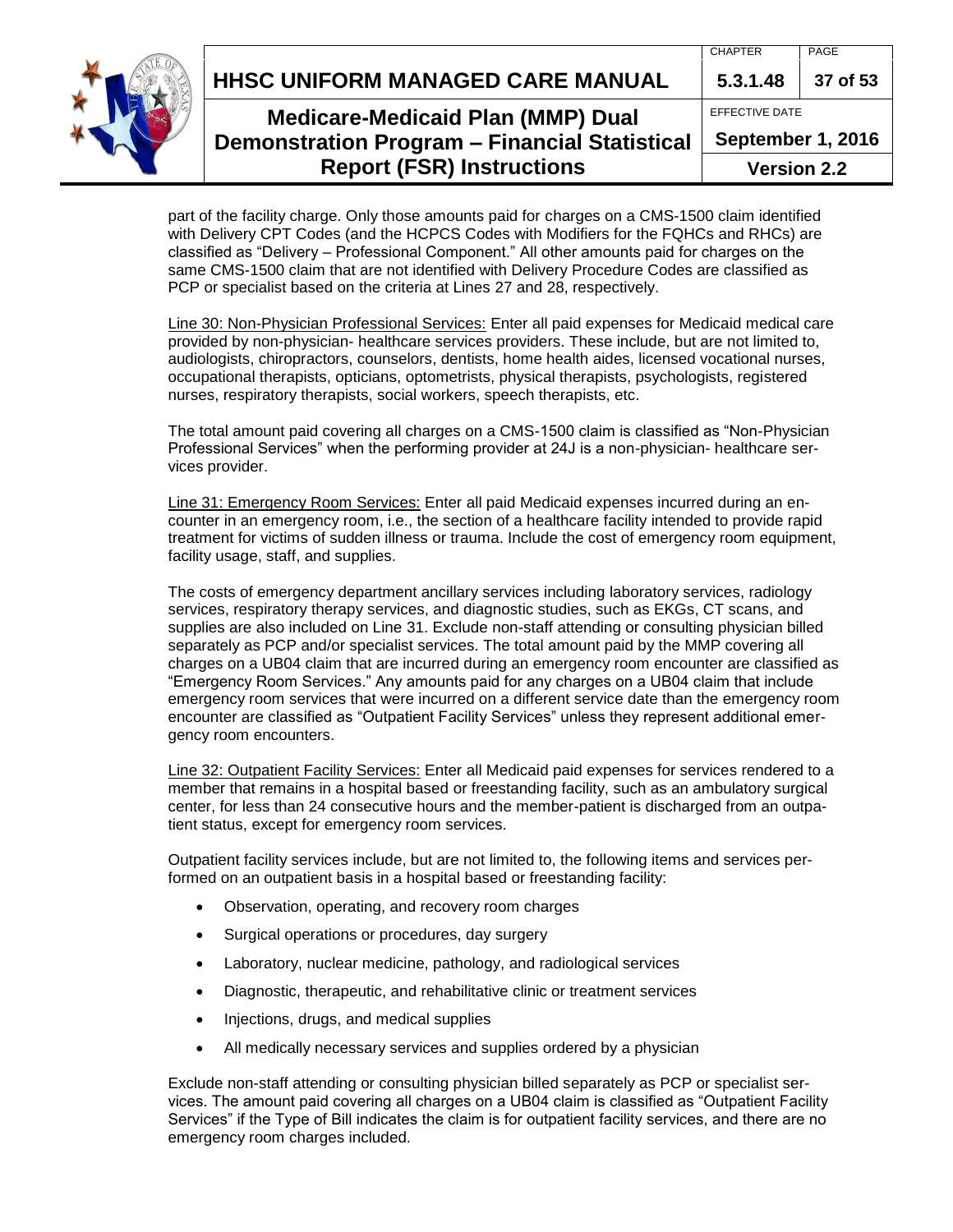**HHSC UNIFORM MANAGED CARE MANUAL 5.3.1.48 38 of 53**



## **Medicare-Medicaid Plan (MMP) Dual Demonstration Program – Financial Statistical Report (FSR) Instructions**

EFFECTIVE DATE

**September 1, 2016**

**Version 2.2**

Line 33: Inpatient Facility Services: Medical/Surgical: Enter all Medicaid paid expenses for acute care facilities covering inpatient services for medical/surgical stays, intensive care units (ICUs), cardiac/coronary care units (CCUs), burn units, cancer treatment centers, etc. Also includes the expenses of non-acute care inpatient services rendered at extended care/skilled nursing facilities.

Inpatient medical/surgical services include, but are not limited to, the following items and services performed on an inpatient basis:

- Bed and board in semiprivate accommodations or in an intensive care or coronary care unit including meals, special diets, and general nursing services; and an allowance for bed and board in private accommodations including meals, special diets, and general nursing services up to the hospital's charge for its most prevalent semiprivate accommodations.
- Whole blood and packed red cells reasonable and necessary for treatment of illness or injury.
- Newborn care including routine care and specialized nursery care for newborns with specific problems.
- Other inpatient services including organ/tissue transplant services and rehabilitation services.
- All medically necessary services and supplies ordered by a physician.

The total amount paid covering all charges on a UB04 claim is classified as "Inpatient Facility Services" if the Type of Bill indicates the claim is for inpatient facility services, and there are no delivery charges included.

Line 34: Inpatient Facility Services: Deliveries – Facility Component: Enter Medicaid paid expenses of all delivery services and supplies provided by the facility where the birth takes place, except for the "Professional Component." Only those amount(s) paid for charges on a UB04 claim identified with Delivery ICD-10 Codes are classified as "Delivery – Facility Component." Any amount(s) paid for any charges on the same UB04 inpatient claim that are not identified with Delivery ICD-10 Codes are classified as "Inpatient Facility Services – Medical/Surgical."

Line 35: Behavioral Health Services: Enter all Medicaid paid expenses incurred for inpatient and outpatient mental health services and inpatient and outpatient chemical dependency services including both treatment and detoxification of alcohol and substance abuse. Only those amount(s) paid for charges on a CMS-1500 or UB04 claim identified with Behavioral Health Services ICD-10 or Revenue Codes are classified as "Behavioral Health Services." Any amount(s) paid for any charges on the same CMS-1500 or UB04 claim that are not identified with Behavioral Health Services ICD-10 or Revenue Codes should be classified in the appropriate medical expense classification.

Line 36: Vision Services: Enter all Medicaid paid expenses incurred for vision services. This includes, but is not limited to, optometry and glasses.

Line 37: Miscellaneous Other Covered Services (Acute): Enter all Medicaid paid expenses of all medical services and supplies rendered that are not classified in any of the medical expense classifications above. "Miscellaneous Other" includes, but is not limited to, ambulance services and durable medical equipment (DME), oxygen, and other medical supplies obtained directly from these suppliers, i.e., not obtained incidental to physician, non-physician professional, or facility encounters. The total amount paid covering all charges on a CMS-1500 claim is classified as "Miscellaneous Other."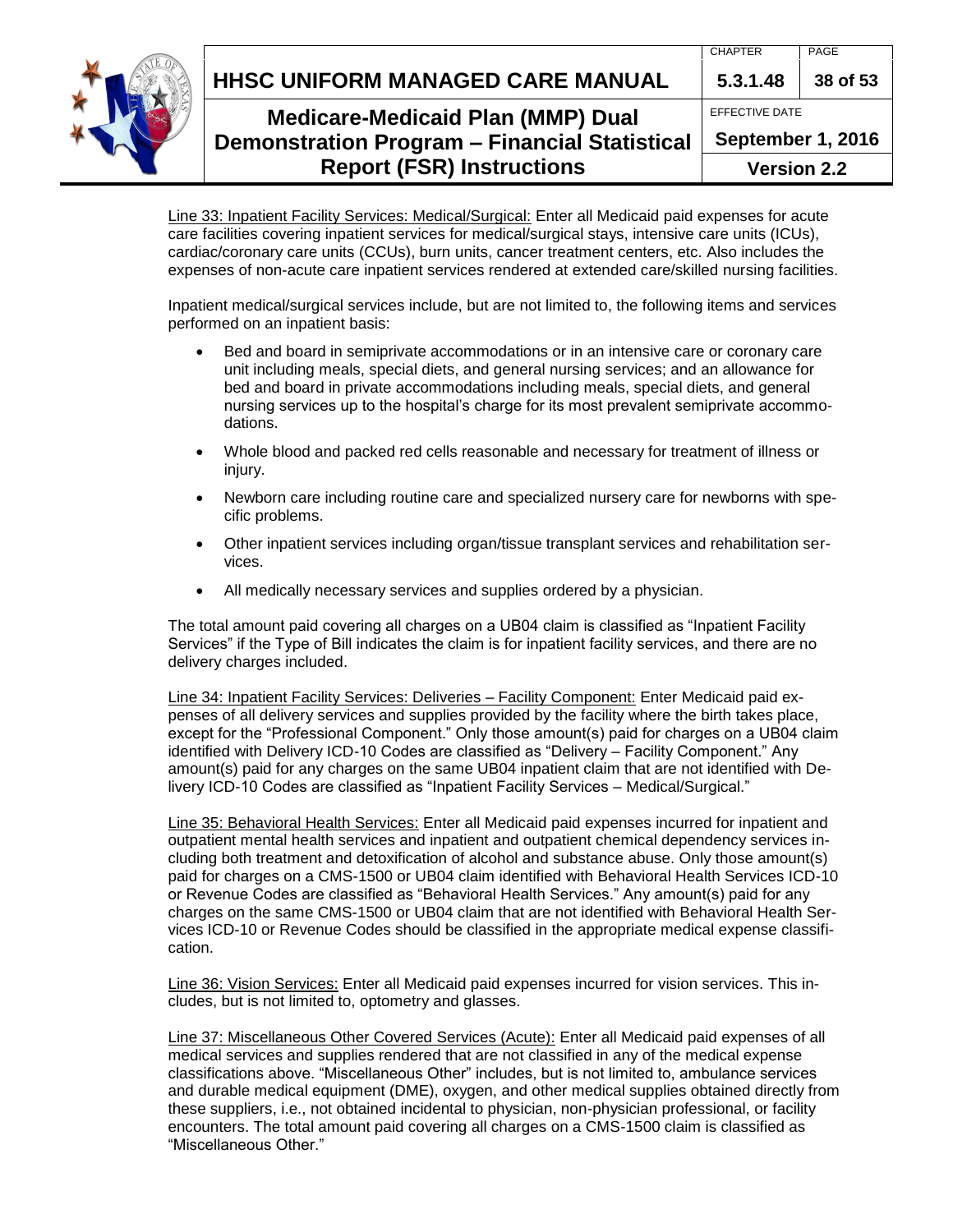**HHSC UNIFORM MANAGED CARE MANUAL 5.3.1.48 39 of 53**



## **Medicare-Medicaid Plan (MMP) Dual Demonstration Program – Financial Statistical Report (FSR) Instructions**

| 5.3.1.48              | 39 of 53 |  |
|-----------------------|----------|--|
| <b>FFFFCTIVE DATE</b> |          |  |
| September 1, 2016     |          |  |
| <b>Version 2.2</b>    |          |  |

Line 38: approved Dual Flexible Benefits (Acute) - allocated from Line 59: This is the amount input into Line 59 for Acute Care health services, allocated between Medicaid and Medicaid by the FSR.

Line 39: Reinsurance Premiums: Enter Medicaid paid expenses to obtain acute care reinsurance coverage from reinsurance companies that assume all or part of the financial risks associated with catastrophic medical expenses that could, otherwise, be ruinous to the MMP. Offset any reinsurance premiums collected for any reinsurance risks assumed.

Line 40: Reinsurance Recoveries: Enter any and all return of funds or recovery of paid losses (against the premiums paid in Line 39 above) that have been collected from reinsurers associated with a particular case where catastrophic medical expenses have been incurred. Offset any reinsurance recoveries paid for reinsurance risks assumed. Record Reinsurance Recoveries in the month(s) in which the healthcare services were rendered to which the recoveries relate. Enter such recoveries / return of funds here as a negative amount.

Line 41: Incurred-But-Not-Reported (IBNR): Enter the total Medicaid acute care medical expenses accrual based on the MMP's IBNR Plan, which includes:

- Reported claims in process for adjudication;
- An estimated expense of the incurred but not reported healthcare services;
- Amounts withheld from paid claims and capitations;
- Any capitation payable to providers; and
- Any reinsurance payable to reinsurers for ceded risk, net of any reinsurance receivable for assumed risk.

The IBNR medical expenses accrual is an estimate of the expected healthcare expenses incurred but not paid based on claims lag schedules and completion factors, as well as, any counts of services rendered but not billed, e.g., pre-authorized hospital days. Any major change in the claims processing function that was not in effect during the period of time covered by the lag schedules could materially impact the estimated IBNR accrual; hence, actuarial judgment and adjustment may sometimes be needed. [See also Part 4, Lines 33 through 36.]

#### **Note: No IBNR should be reported on the second final FSR reflecting expenses paid through the 334th day after the end of the contract period.**

Line 42: Provider Incentives or Network Risk Retention: Enter any incentives paid directly to physicians for Medicaid acute care services, e.g., bonuses paid based on quality compliance measures.

Line 43: Total Medicaid Acute Care Expenses (excluding the Medicaid portion of blended claims): Calculated as the sum of Lines 27 through 42. As referenced in the description above prior to Line 27, this total does not include the Medicaid portion of Medicare-covered services, such as Medicaid-covered copays and deductibles for Medicare-covered services. An estimate for this "missing" piece of Medicaid costs (for the Medicaid portion of "blended services," and cross-over claims) is estimated above in Line 18.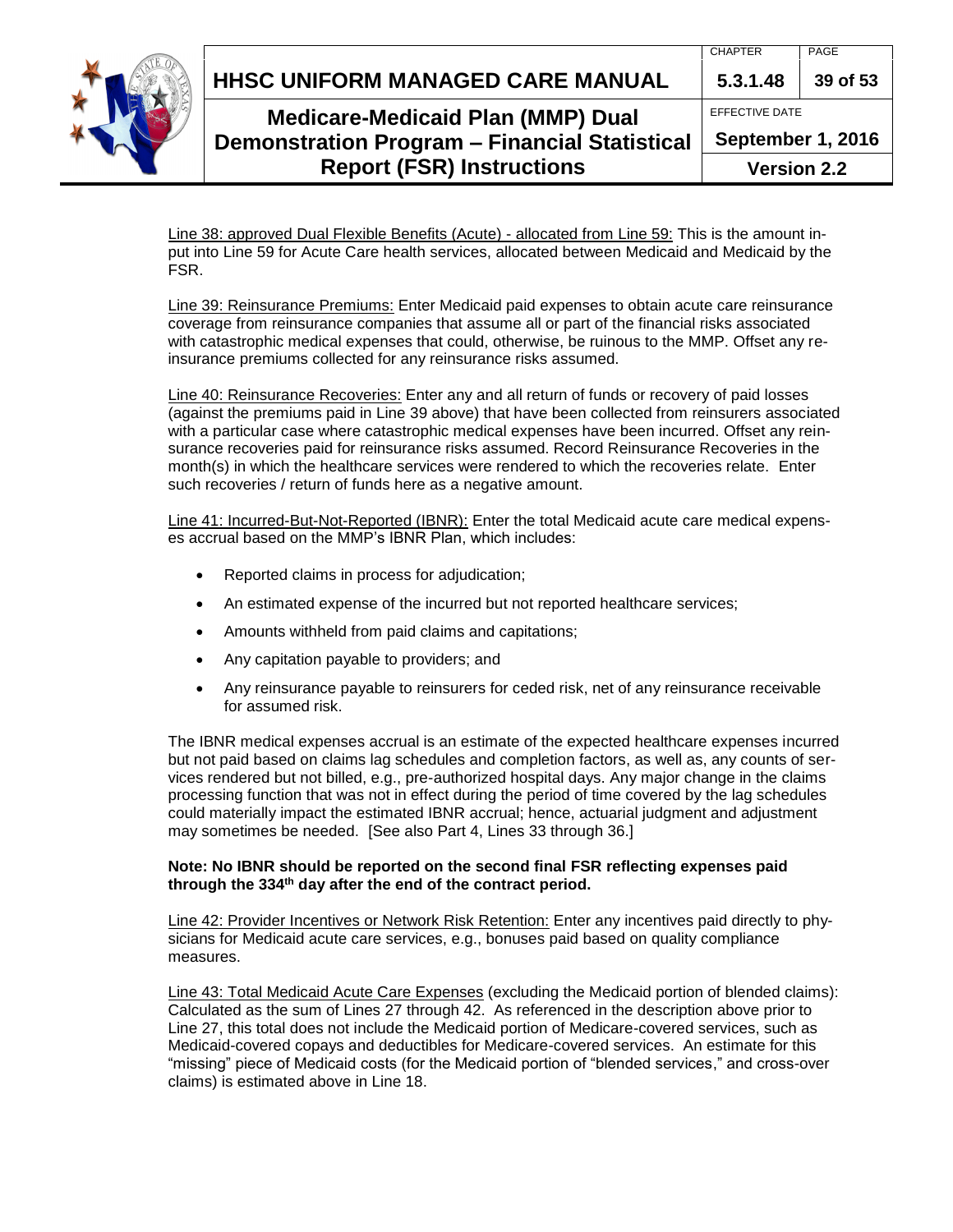

EFFECTIVE DATE





## **Medicare-Medicaid Plan (MMP) Dual Demonstration Program – Financial Statistical Report (FSR) Instructions**

**September 1, 2016**

**Version 2.2**

#### <span id="page-39-0"></span>**Long-Term Care Services:**

Line 44: Personal Attendant Services (non-HCBS STAR+PLUS Waiver): Enter all paid expenses related to the delivery of personal attendant services in the member's home for members that are not receiving HCBS STAR+PLUS Waiver services.

Line 45: DAHS – Adult Day Care Services: Enter all paid expenses related to Adult Day Care Services provided to a member-patient.

Line 46: Nursing Facility Services - daily rate: Enter all paid expenses related to Nursing Facility Services provided to a member-patient which are covered by Medicaid, and which are included in the facility's set per-day rate. (Exclude incremental amounts paid under MPAP; see Line 48 below.) Nursing facility expenses covered by Medicaid are generally 20% for days 21 through 100 (with the remaining 80% during that time being picked-up by Medicare), and then all eligible Covered Services expenses after 100 days.

Line 47: Nursing Facility Services – Add Ons: Enter all paid expenses related to Nursing Facility Add Ons which are covered by Medicaid, and which are excluded in the facility's set per-day rate. These are billed by the nursing facility in addition to the daily rate. Exclude incremental amounts paid under MPAP; see Line 48 below.

Line 48: Nursing Facility Services - MPAP only: Enter the incremental amounts paid to certain governmental nursing facilities, due to the MPAP program, which amounts are over and above what the Daily Rate and Add-Ons would have otherwise been. See also the information for Part 4, Line 37. Include the "base" amount (i.e., the amounts paid, excluding the MPAP incremental piece) paid to these facilities in Lines 46 and/or 47 above.

Line 49: Service Coordinator Direct Staff Services: Enter all salaries, fringe benefits and travel expenses associated with Service Coordinators who serve as Service Coordinators 100% of the time.

Line 50: HCBS STAR+PLUS Waiver Long-Term Care Services: Enter all paid expenses related to Home and Community-Based Services (HCBS) STAR+PLUS Waiver Long-Term Services provided to a member-patient. Services that are included in the Individual Service Plan for members who have qualified for the HCBS STAR+PLUS Waiver services should be reported on this line.

Line 51: approved Dual Flexible Benefits (LTC) - allocated from Ln 60: This is the amount input into Line 60 for Long-Term Care health services, allocated between Medicaid and Medicaid by the FSR.

Line 52: Provider Incentives or Network Risk Retention: Enter any incentives paid directly to LTSS providers, e.g., bonuses paid based on quality compliance measures.

Line 53: Incurred-But-Not-Reported (IBNR): Enter the total Medicaid LTSS expense accrual based on the IBNR Plan, which includes:

- Reported claims in process for adjudication;
- An estimated expense of the incurred but not reported healthcare services;
- Amounts withheld from paid claims and capitations;
- Any capitation payable to providers; and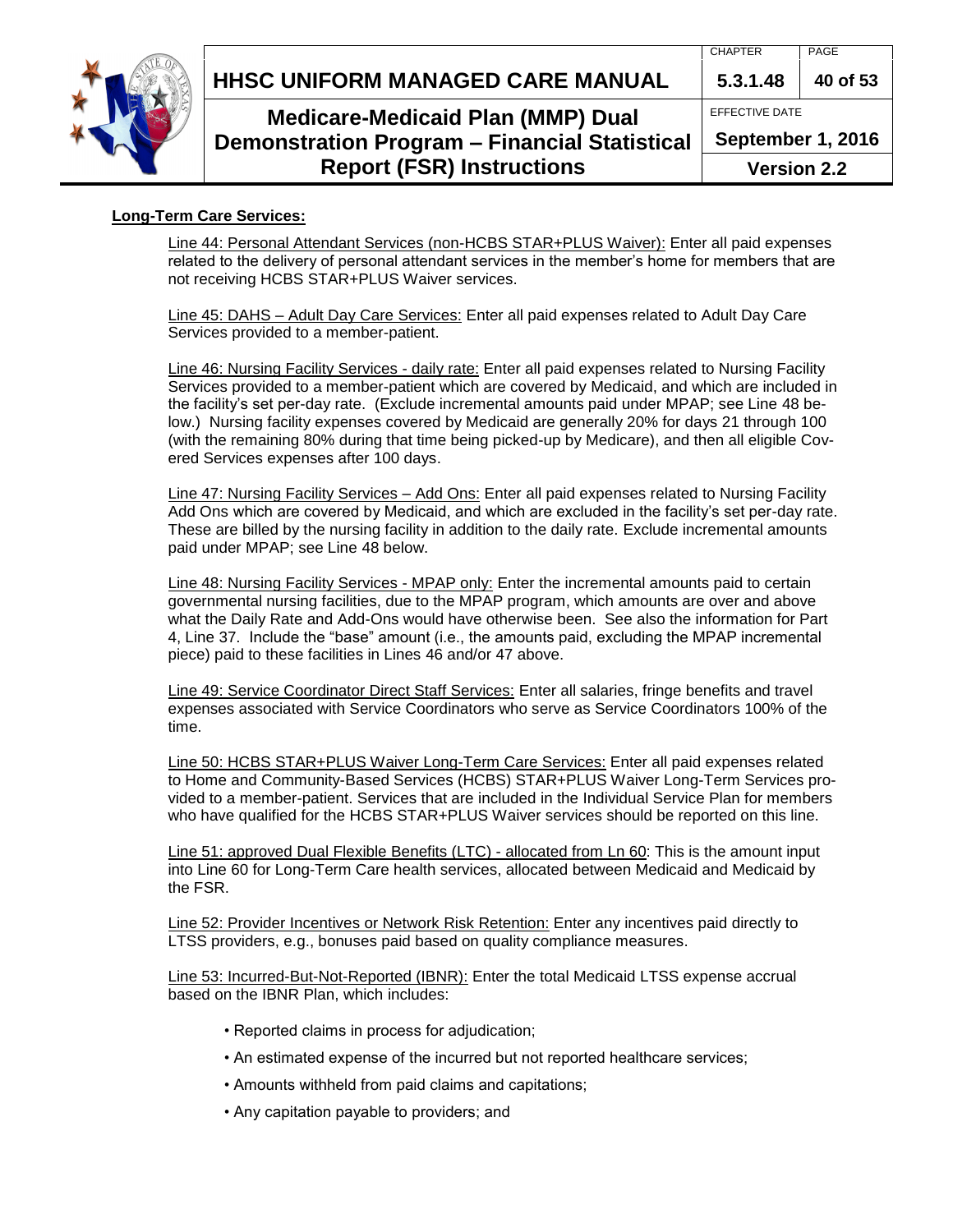|  | <b>Report (FSR) Instructions</b>                     | <b>Version 2.2</b> |          |
|--|------------------------------------------------------|--------------------|----------|
|  | <b>Demonstration Program - Financial Statistical</b> | September 1, 2016  |          |
|  | <b>Medicare-Medicaid Plan (MMP) Dual</b>             | EFFECTIVE DATE     |          |
|  | HHSC UNIFORM MANAGED CARE MANUAL                     | 5.3.1.48           | 41 of 53 |
|  |                                                      | <b>CHAPTER</b>     | PAGE     |

• Any reinsurance payable to reinsurers for ceded risk, net of any reinsurance receivable for assumed risk.

The IBNR medical expenses accrual is an estimate of the expected healthcare expenses incurred but not paid based on claims lag schedules and completion factors, as well as, any counts of services rendered but not billed, e.g., pre-authorized hospital days. Any major change in the claims processing function that was not in effect during the period of time covered by the lag schedules could materially impact the estimated IBNR accrual; hence, actuarial judgment and adjustment may sometimes be needed. [See also Part 4, Lines 33 through 36.]

#### **Note: No IBNR should be reported on the second final FSR reflecting expenses paid through the 334th day after the end of the contract period.**

Line 54: Total Medicaid Long-Term Care Expenses: Calculated as the sum of Lines 44 through 53.

Line 55: **Total Medicaid Medical Expenses**: Calculated as the sum of Lines 43 and 54, combining Medicaid Acute Care and Long-Term Care (but excluding pharmacy).

Line 56: est. \$ in above Medicaid total that are allocated between Medicare vs Medicaid: Enter the total of all amounts that you allocated within Line 55, Total Medicaid Medical Expenses, above, with the exception of any Flexible Benefits (all of which are allocated herein by the FSR). For example, if Line 55 totals \$100,000, and, excluding Flexible Benefits, you had to allocate \$17,000 of that (to split between Medicare and Medicaid), in determining the specific amounts to input above, then enter \$17,000 here. These would primarily be amounts that you could not distinctly identify as being solely for Medicaid (nursing facility blended claims, etc.).

Line 57: Line Item #s above which contain such allocations: Enter the identifying Line item numbers (other than Flexible Benefits) from above that contain allocated amounts. List each applicable Line # from above. For example: #27, 32, 35, & 36.

Line 58: **Total Medicare and Medicaid Medical Expenses**: Calculated as the sum of Lines 24 and 55, combining all Dual Demo program Medical Expenses (excluding pharmacy).

#### <span id="page-40-0"></span>**For Medicare & Medicaid combined:**

Line 59: approved Dual Flexible Benefits (Acute): Enter the expenses paid by the MMP for enrollee Acute Care healthcare services that are not Covered Services, and which have been approved in writing by HHSC/CMS as Dual Flexible Benefits under the Dual program. These expenses may not be discretely identifiable as Medicare vs Medicaid. Note: Do not include any costs here that are for items or services that are deemed to be "Incentives & Rewards" or "Value-Added Services" hereunder. See Line 78 below for Rewards & Incentives.

Line 60: approved Dual Flexible Benefits (LTC): Enter the expenses paid by the MMP for enrollee Long-Term Care healthcare services that are not Covered Services, and which have been approved in writing by HHSC/CMS as Dual Flexible Benefits under the Dual program. These expenses may not be discretely identifiable as Medicare vs Medicaid. Note: Do not include any costs here that are for items or services that are deemed to be "Incentives & Rewards" or "Value-Added Services" hereunder. See Line 78 below for Rewards & Incentives.

Line 61: total Flexible Benefits: Calculated as the sum of Lines 59 and 60 above.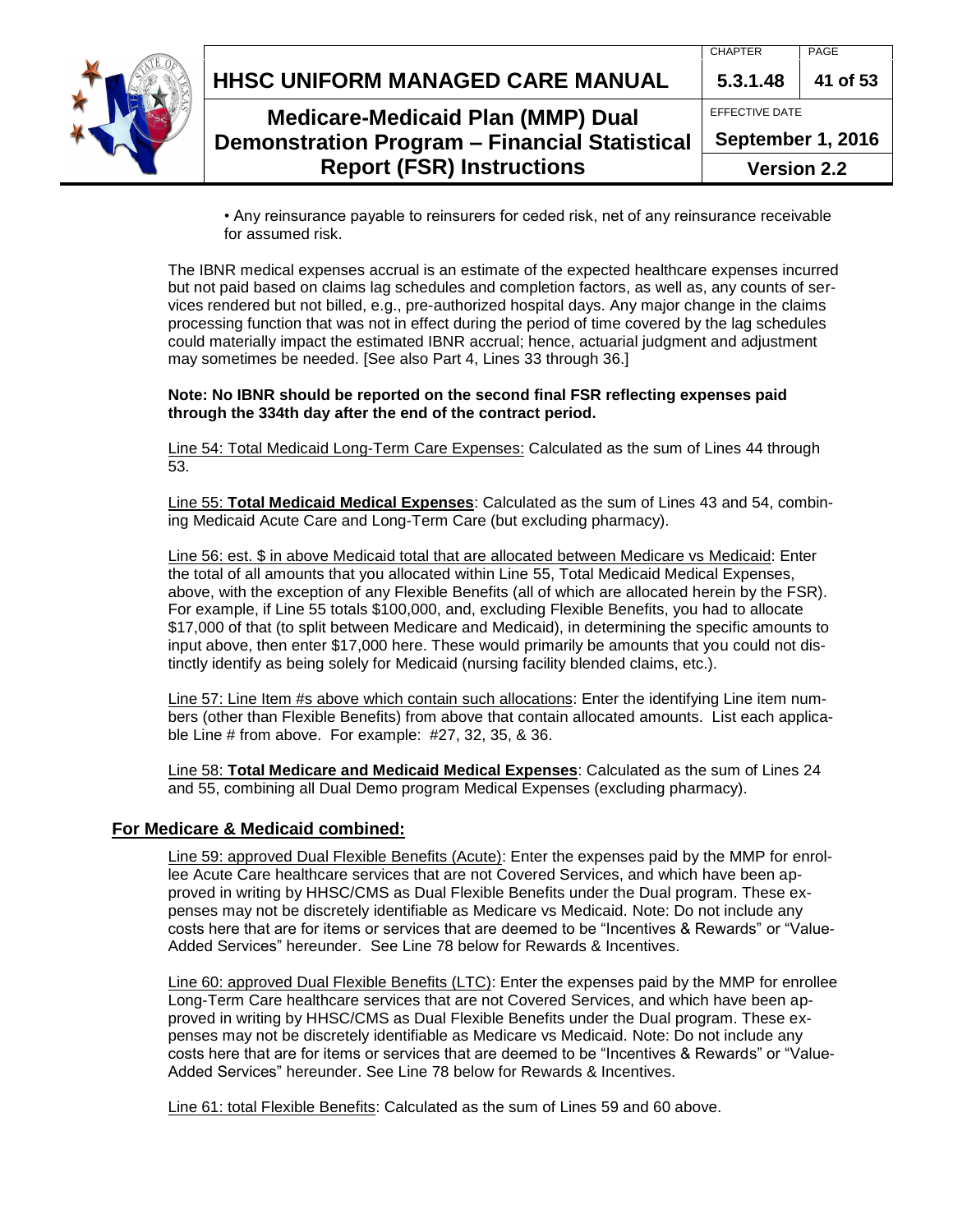



## **Medicare-Medicaid Plan (MMP) Dual Demonstration Program – Financial Statistical Report (FSR) Instructions**

EFFECTIVE DATE **September 1, 2016**

**Version 2.2**

Line 62: total Flexible Benefits, \$-PMPM: Calculated as Line 61 above, divided by the total number of Member-Months, as found in Part 1, Line 1.

Line 63: total Flexible Benefits, as % of Revenues: Calculated as Line 61, divided by the total program net Revenues, as found in Part 1, Line 21.

Line 64: portion of Lines 59 & 60 that are allocated (\$): If the MMP cannot discreetly identify all or some portion of the Flexible Benefits entered above in Lines 59 and 60 as either specifically for Acute, vs specifically for Long-Term Care, enter the amount out of the total that was allocated between Acute vs LTC. Enter the amount in dollars. If all of it is discretely identified, with no allocation between Acute and LTC, enter zero.

#### Included in Total Medical Above:

Line 65: Attendant Care Enhancement Payments: Enter the total amount paid to providers for attendant care enhancement payments (Medicare and Medicaid).

Line 66: Total Related Party Expenses: Enter the total amounts paid to any and all Affiliates of the MMP (as defined in the HHSC Cost Principles) wherein such costs are included, directly or indirectly, in Line 58, Total Medicare and Medicaid Medical Expenses, above. This would include hospitals under common ownership with the MMP, affiliated vision services or behavioral health services, affiliated reinsurance, coordination of care, health clinics, emergency centers, nursing facilities, physician groups, and diagnostic or specialty services (such as x-ray, blood work, colonoscopy, labs, chemotherapy, physical therapy, counseling, rehabilitation, DME supplies, and similar), etc.

Line 67: % of Medical Expenses that are Related Party: Calculated as Line 66, "Total Related Party Expenses," divided by Line 58, "Total Medicare and Medicaid Medical Expenses."

Line 68: Capitated Services: PCPs & Hospitals: Enter the total capitation paid to providers that do not pay claims to other providers from the capitation payments received.

Line 69: Capitated Services: BH, Vision, etc.: Enter the total capitation paid to subcontractors in which the capitation is the funding source for paying claims for healthcare services performed in each Texas service area.

Line 70: difference (error) between Part 4 & Part 5: Calculated by summing the total paid capitation (MMP payments to certain providers which are subcontracted on a capitated, rather than feefor-service, basis) from Part 4, Lines 8 and 28 (both Medicaid and Medicare), as input by risk group by the MMP in Part 4, and then subtracting from that the total paid capitation as input by service type by the MMP in Part 5 (Lines 68 and 69). If there is a non-trivial amount here, it means that what the MMP has input with respect to paid capitation payments to providers is internally inconsistent. The MMP should fix any material difference on this line before submitting the FSR.

Line 71: Total Capitated Services (per Part 4): Populated from Part 4 (adding Lines 8 and 28).

Other:

Line 72: Behavioral Health Services \$PMPM: Calculated as the sum of Lines 9 and 35, "Behavioral Health Services," for Medicare and Medicaid, respectively, divided by Part 1, Line 1, "# of Member Months (per Medicaid)."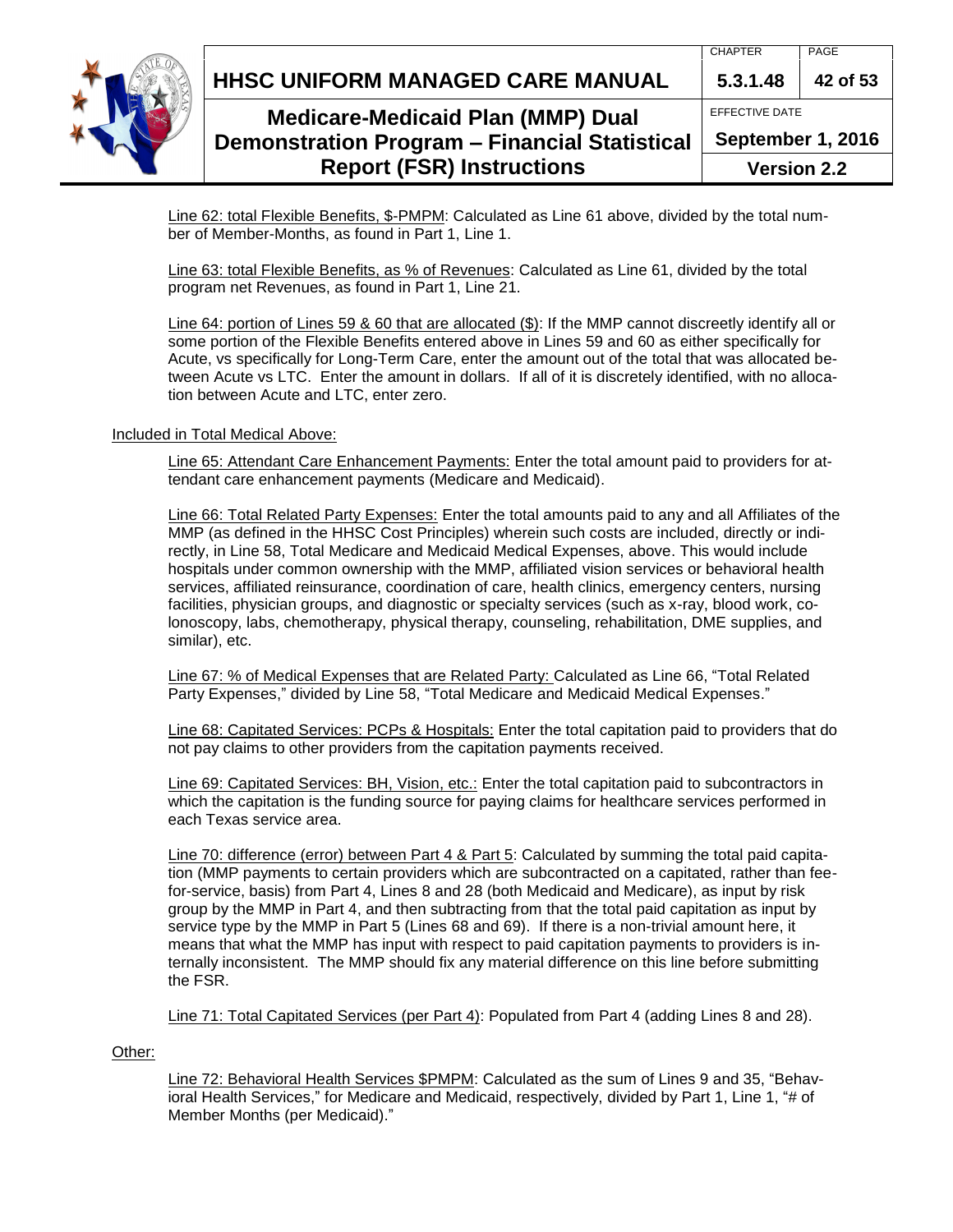**HHSC UNIFORM MANAGED CARE MANUAL 5.3.1.48 43 of 53**



## **Medicare-Medicaid Plan (MMP) Dual Demonstration Program – Financial Statistical Report (FSR) Instructions**

| 5.3.1.48              | 43 of 53 |  |
|-----------------------|----------|--|
| <b>FFFFCTIVE DATE</b> |          |  |
| September 1, 2016     |          |  |
| <b>Version 2.2</b>    |          |  |

Line 73: Vision Services \$PMPM: Calculated as the sum of Lines 10 and 36, "Vision Services," for Medicare and Medicaid, respectively, divided by Part 1, Line 1, "# of Member Months (per Medicaid)."

Line 74: Emergency Room as a % of Acute Care Medical Expenses: Calculated as the sum of Lines 5 and 31, "Emergency Room Services" (for Medicare and Medicaid, respectively), divided by the sum of Lines 17 and 43, "Total Acute Care Expenses," (for Medicare and Medicaid, respectively), excluding the sum of Lines 12 through 16 on the Medicare side, and Lines 38 through 42 on the Medicaid side. This denominator takes total Medicaid and Medicare Acute Care medical expenses (excluding pharmacy) and removes Reinsurance Premiums, Reinsurance Recoveries, IBNR, Provider Incentives/Network Risk Retention, and Flexible Benefits.

Line 75: IBNR as % of total Medical Expenses: Calculated by summing the IBNR for each of Acute Care and Long-Term Care, for both Medicare and Medicaid, and dividing this total Program IBNR by total Program Medicare and Medicaid Medical Expenses (excluding pharmacy). This is the sum of Lines 15, 22, 40, and 53, divided by Line 58.

Line 76: % of Medical Expenses allocated between Medicare & Medicaid: Calculated as the sum of Lines 25 and 56, divided by Line 58. This sums the amounts input by the MMP as "Portion of above total which is allocated" (between Medicare and Medicaid), for each of Medicare and Medicaid, and divides it by the total Program Medical Expenses (excluding pharmacy).

Line 77: Provider Incentives / Network Risk Retention - \$ allocated: From the total of Lines 16, 42, & 52 above, enter the portion (in dollars) that had to be allocated between Medicare vs Medicaid (as opposed to being discretely identifiable to these classifications). If the MMP allocated none of it, enter zero; if the MMP allocated all of it (in order to obtain the split between Medicare vs Medicaid, etc.), enter the total of those three Lines; otherwise, enter the portion of that total for which it was necessary to utilize allocations in order to make this split out.

### Not Included in Total Medical Above:

Line 78: Rewards & Incentives: Enter the expenses paid by the MMP for certain services, gift cards, and items provided to enrollees that are not Covered Services, and which are not approved as Flexible Benefits, but which have been approved in writing as official "Rewards and Incentives" by HHSC/CMS. These items are not covered by Capitation payments nor reimbursed by HHSC or CMS. These expenses are the financial responsibility of the MMP. They are not included in "Total Medical Expenses" or Administrative Expenses in the MCO FSR, and are not deemed to be Allowable Costs under the Cost Principles.

### <span id="page-42-0"></span>**Balancing Parts 4 & 5 Medical Expense input:**

Lines 79 and 80: Beneath Line 78, in the non-printed area of the spreadsheet, there are balancing lines which compare "Total Medical Expenses," separately for each of Medicare and Medicaid, as entered in Part 4 (which is the sum of Lines 4, 8, 12, 16 and 20 for Medicare, and, Lines 24, 28, 32, 36, 37, and 41 for Medicaid), to the Medicare and Medicaid subtotals on Part 5 (which is Line 24 for Medicare, and Line 55 for Medicaid).

If, for Medicare, the Part 4 amounts do not tie to the Medicare amount in Part 5, then the two parts do not balance for what the MMP has input for Medicare. Likewise, if for Medicaid, the Part 4 amounts do not tie to the Medicaid amount on Part 5, then the two parts do not balance for what the MMP has input for Medicaid.

Part 4 has what the MMP input for medical expenses by risk group by "expense class" (e.g., FFS vs capitated, etc.), while Part 5 has what the MMP input for medical expenses by service type (e.g., physician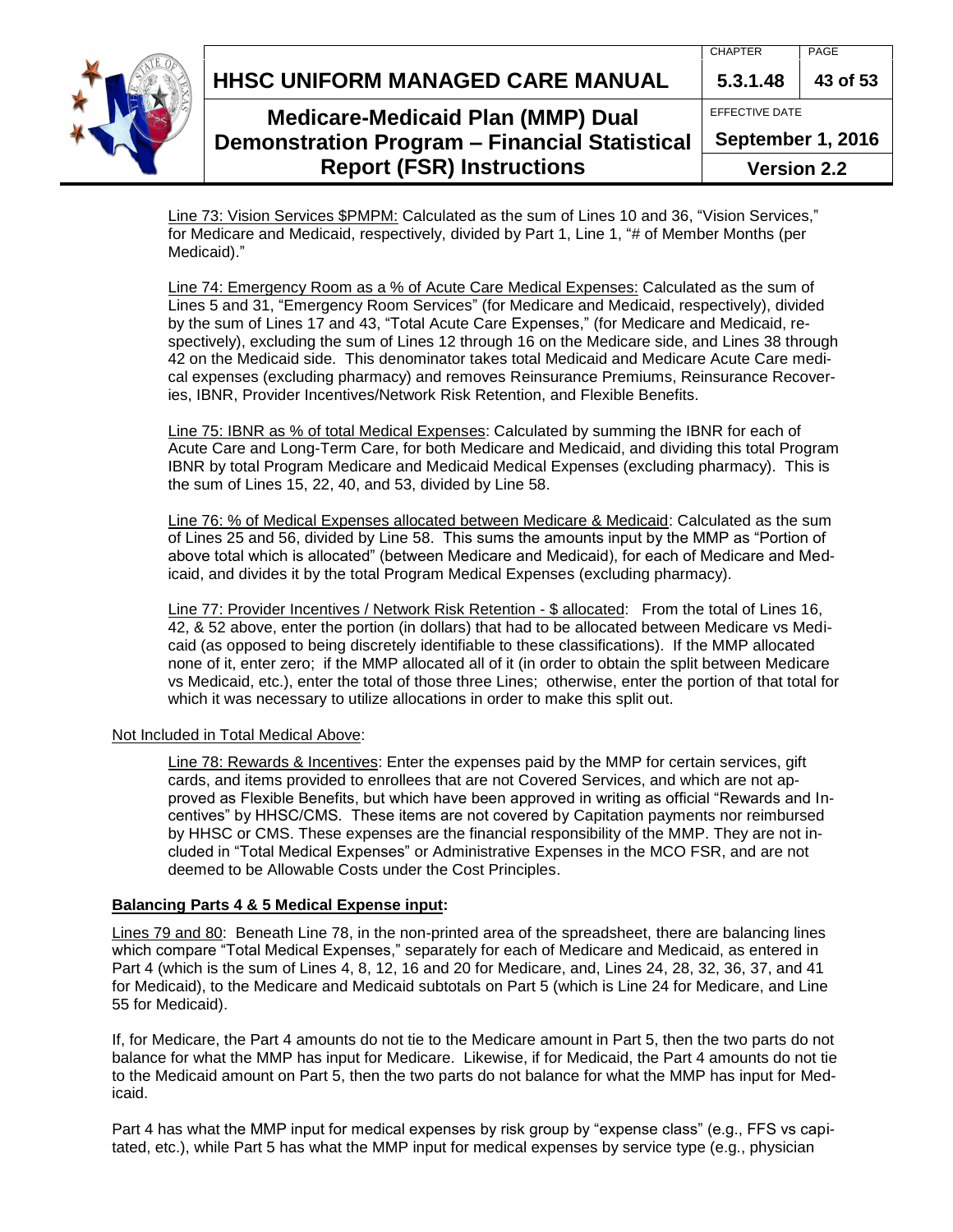**HHSC UNIFORM MANAGED CARE MANUAL 5.3.1.48 44 of 53**



## **Medicare-Medicaid Plan (MMP) Dual Demonstration Program – Financial Statistical Report (FSR) Instructions**

| 5.3.1.48              | 44 of 53 |  |  |
|-----------------------|----------|--|--|
| <b>FFFFCTIVE DATE</b> |          |  |  |
| September 1, 2016     |          |  |  |
| <b>Version 2.2</b>    |          |  |  |

services, ER, outpatient, etc.). These Part 4 and Part 5 amounts, which are different slices of the same data, have to add up to the same total. If they do not, for either Medicare or Medicaid, the "Check" line will show "Not balanced" and a rounding adjustment may be entered in the shaded area labeled "Balance" (Line 79 for Medicaid, or Line 80 for Medicare). Any rounding adjustment entered should be a trivial amount; otherwise, Parts 4 and 5 are not in balance, which needs to be fixed by the MMP before the FSR is submitted.

## <span id="page-43-0"></span>**Part 6: Prescription Expense by Risk Group**

#### <span id="page-43-1"></span>**Medicare Prescription Data**

#### **Prescription Expense (excluding PBM Admin):**

Lines 1 through 3: Medicare Prescription Paid Claims Expense (by risk group): Enter the Medicare prescription expense by risk group, as incurred by the MMP, based on Pharmacy Encounters. Exclude PBM admin fees. While the CMS payment files do not categorize members into these three risk groups with respect to Medicare expenditures, nevertheless, all these members are in one of these three risk groups with respect to Medicaid, so a given Member's risk group should be attributable.

Line 4: Total Medicare Prescription Paid Claims Expense: Calculated as the sum of Lines 1 through 3. Excludes the impact of IBNR and TPL, and excludes PBM Admin costs.

Line 5: IBNR related to Medicare Prescriptions: Enter the estimated dollar amount of Medicare pharmacy prescriptions incurred for which claims have not been received.

*Note:* "TPL pay & chase collected" does not apply to the Dual Program. Anyone with any sort of third-party insurance is not eligible to be in the Dual Demo Program, so there could be no third party recoveries.

Line 6: Total Medicare Prescription Expense (excluding PBM Admin): Calculated as the sum of Lines 4 and 5. Includes the impact of IBNR.

#### **Medicare Prescription Expense \$PMPM:**

Lines 7 through 9: Medicare Prescription Expense \$PMPM (by risk group): Calculated as Medicare Prescription Expense for each risk group as reported on Lines 1 through 3, divided by the corresponding "Member Months (per Medicare)" for each risk group as reported on Part 3, Lines 1 through 3.

Line 10: Medicare Prescription Paid Claims Expense \$PMPM: Calculated as Line 4, "Total Medicare Prescription Paid Claims Expense," divided by Part 3, Line 4, "Total Member Months (per Medicare)."

Line 11: Medicare Prescription Expense including IBNR \$PMPM: Calculated as the sum of Line 4, "Total Medicare Prescription Paid Claims Expense," and Line 5, "IBNR related to Medicare Prescriptions," divided by Part 3, Line 4, "Total Member Months (per Medicare)."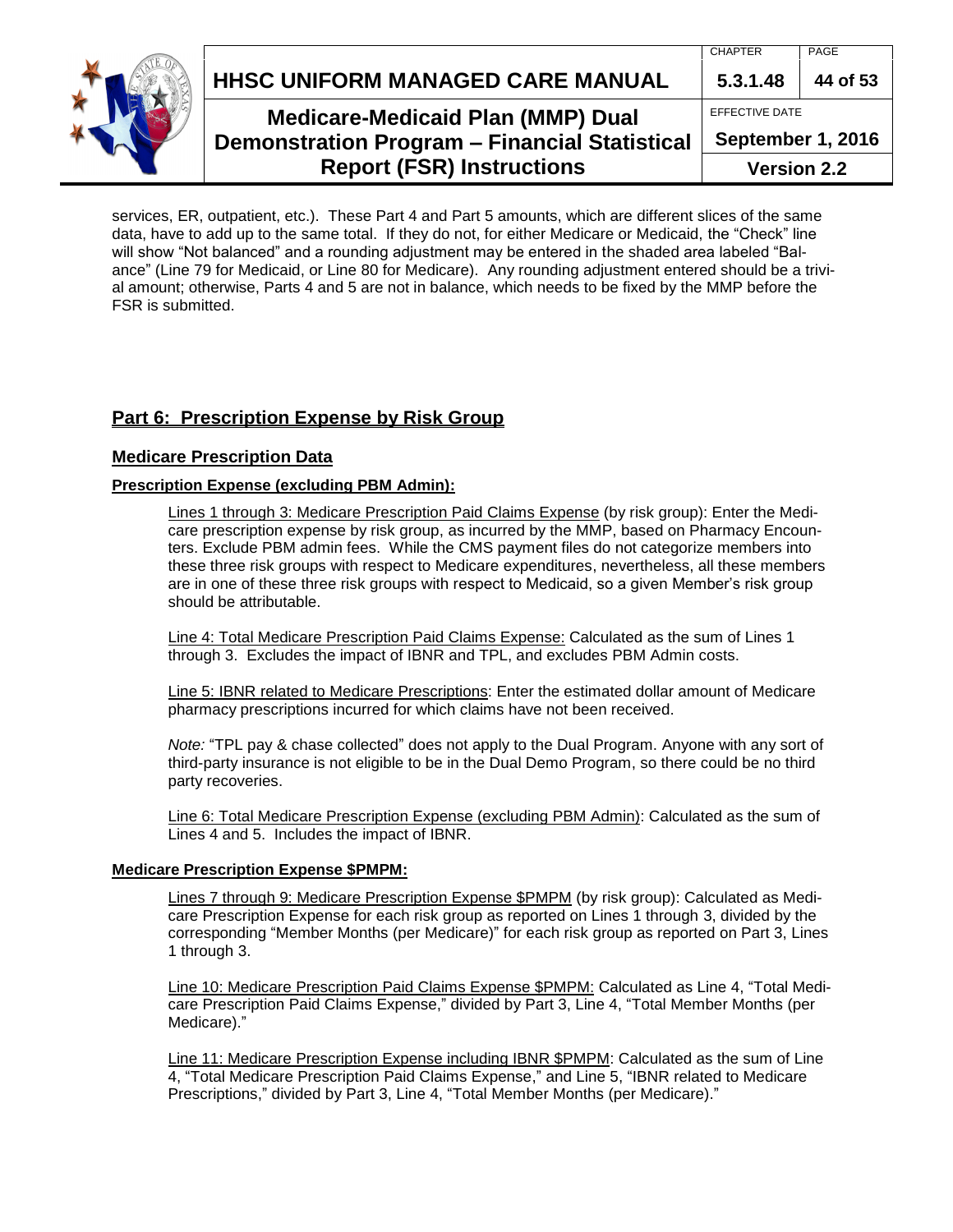

## **Medicare-Medicaid Plan (MMP) Dual Demonstration Program – Financial Statistical Report (FSR) Instructions**

EFFECTIVE DATE

**September 1, 2016**

**Version 2.2**

### **Medicare # of Prescriptions:**

Lines 12 through 14: # of Prescriptions (by risk group): Enter the number of Medicare prescriptions filled for each risk group per month, corresponding to the paid claims dollars entered in Lines 1 through 3 above.

Line 15: # of Medicare Prescriptions in IBNR (Line 5 above): Enter the estimated number of Medicare prescriptions incurred for which claims have not been received. This should correspond to the dollar amount of IBNR entered in Line 5 above.

Line 16: Total # of Medicare Prescriptions: Calculated as the sum of Lines 12 through 15. Includes the estimated quantity of Rx's in IBNR.

### **Cost per Medicare Prescription (excluding PBM Admin):**

Lines 17 through 19: Cost per Medicare Prescription (excluding PBM Admin) (by risk group): Calculated as Medicare paid claims Prescription Expense for each risk group as reported in Lines 1 through 3, divided by the corresponding "Medicare # of Prescriptions" for each risk group as reported on Lines 12 through 14. Excludes IBNR.

Line 20: Average Cost of Paid Claims per Medicare Prescription: Calculated by dividing Line 4, "Medicare Prescription Paid Claims Expense," by the sum of the total "# of Medicare Prescriptions" in Lines 12 through 14. (Paid claims exclude IBNR.)

Line 21: IBNR related to Medicare Prescriptions: Calculated by dividing Line 5, "IBNR related to Medicare Prescriptions," by Line 15, "# of Medicare Prescriptions in IBNR."

Line 22: Average Cost per Medicare Prescription (excluding PBM Admin): Calculated as Line 7, "Medicare Prescription Expense (excluding PBM Admin)," divided by Line 17, "Total # of Medicare Prescriptions." This average includes the impact of IBNR.

### **# of Medicare Prescriptions per Member-Month:**

Lines 23 through 25: # of Medicare Prescriptions per Member-Month (by risk group): Calculated as "# of Medicare Prescriptions" for each risk group as reported on Lines 12 through 14: divided by the corresponding number of "Member Months" for each risk group as reported on Part 3, Lines 1 through 3.

Line 26: Average # of Paid Prescriptions per Member-Month: Calculated as the sum of Lines 12 through 14 (# of Medicare Prescriptions), divided by Part 3, Line 4, "Total Member Months." This excludes IBNR.

Line 27: Average # of Prescriptions per Member-Month including IBNR: Calculated as Line 16, "Total # of Medicare Prescriptions," divided by Part 3, Line 4, "Total Member Months."

### **Medicare Generic Split for Paid Prescriptions:**

Line 28: % Generic, by # of Prescriptions: Enter the % of Medicare prescriptions (percentage as calculated by quantity of Rx's, not dollars) filled with generic (i.e., not brand) prescriptions. This should be determined by dividing the quantity of generic Medicare Rx's by the total quantity of Medicare Rx's (where the total quantity is as represented by the sum of Lines 12 through 14 above).

Line 29: % Generic, by Aggregate \$ Paid Claims Cost: This is as in Line 28 above, only using aggregate dollars rather than quantities. Enter the % of the Medicare Rx paid claims expense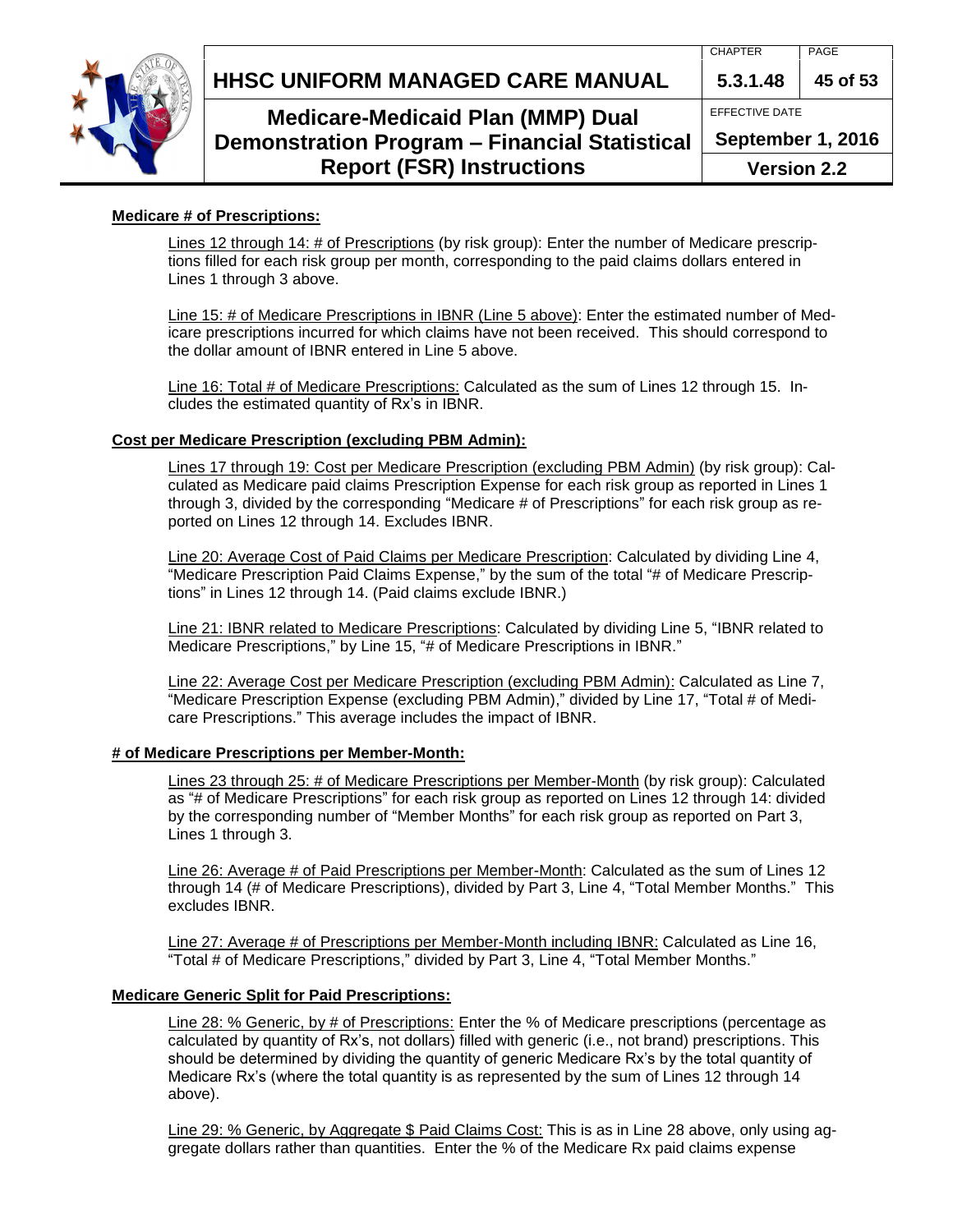**HHSC UNIFORM MANAGED CARE MANUAL 5.3.1.48 46 of 53**



## **Medicare-Medicaid Plan (MMP) Dual Demonstration Program – Financial Statistical Report (FSR) Instructions**

EFFECTIVE DATE

**September 1, 2016**

**Version 2.2**

shown in Line 4 above that is associated with generic prescriptions. (This percentage would not take into account any subsequent rebates received directly by the government from drug companies, etc.)

#### <span id="page-45-0"></span>**Medicare Rx Premiums vs Costs:**

Line 30: Medicare Rx Premiums (aggregate \$): This is populated from Part 1, Line 7, and represents all Medicare Part D premiums and adjustments paid by CMS to the MMP.

Line 31: Medicare Rx Costs, excluding PBM Admin: This is populated from Line 6 above; it includes IBNR.

Line 32: Medicare pro rata share of PBM Admin: PBM Admin costs are allocated by the FSR between Medicare and Medicaid, according to proportional dollars of drug spend by Medicare vs Medicaid. PBM Admin is entered by the MMP in Part 7, Lines 21 through 23.

Line 33: Income / (Loss) on Medicare Rx - aggregate \$: Medicare Part D pharmacy premiums paid to the MMP by CMS (including retroactive adjustments), less Medicare prescription costs incurred by the MMP, less pro rata PBM Admin costs. Calculated as Line 30 minus Lines 31 and 32.

Line 34: Income / (Loss) on Medicare Rx - %: The Medicare prescription Income/(Loss) to the MMP as above, as a percentage of the total net Medicare Part D premiums paid to the MMP. Calculated as Line 33 divided by Line 30.

Line 35: Income / (Loss) on Medicare Rx - \$PMPM: The aggregate Medicare prescription Income/(Loss) to the MMP as above, divided by the total number of Medicare Member-Months; this represents the Income/(Loss) per Member-Month. Calculated as Line 33 divided by Part 3, Line 4.

Line 36: Medicare % Prescription Cost (including PBM Admin) to Rx (Prescription) Premium: This measure includes PBM Admin costs, and is an indication of the adequacy of the rates paid for Medicare pharmacy (or, alternately, an indication of an MMP's ability to provide appropriate pharmacy within the rates established). It is effectively all Medicare pharmacy costs incurred by the MMP, divided by all Medicare pharmacy premiums paid by CMS. A ratio under 100% implies that premiums covered costs, with some funds leftover for profit; a ratio above 100% implies that premiums did not cover costs. Calculated as the sum of Line 31 "Medicare Rx Costs, excluding PBM Admin" and Line 32 "Medicare pro rata share of PBM Admin," divided by Line 30, "Medicare Rx Premiums." Note that the Medicare Pharmacy premiums paid by CMS to the MMP included in this calculation should include all Medicare Part D payments, including risk adjustments, retroactive payments, etc. While this number is initially based on MMP self-reported data, it is subject to audit.

#### <span id="page-45-1"></span>**Medicaid Prescription Data**

#### **Prescription Expense (excluding PBM Admin):**

Lines 37 through 39: Medicaid Prescription Paid Claims Expense (by risk group): Enter the Medicaid prescription expense by risk group, as incurred by the MMP, based on Pharmacy Encounters. Exclude PBM admin fees.

Line 40: Total Medicaid Prescription Paid Claims Expense: Calculated as the sum of Lines 37 through 39. Excludes the impact of IBNR and TPL, and excludes PBM Admin costs.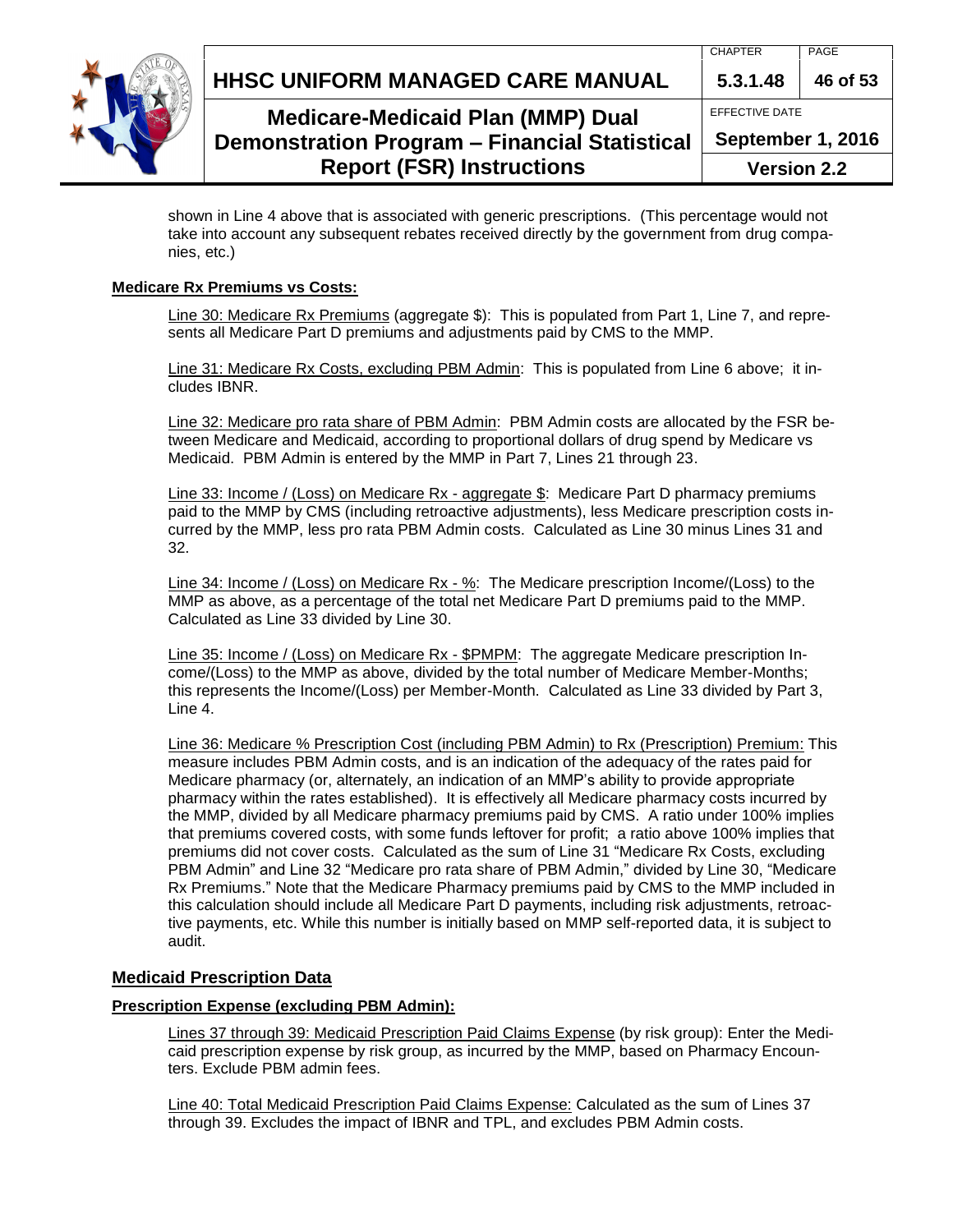



## **Medicare-Medicaid Plan (MMP) Dual Demonstration Program – Financial Statistical Report (FSR) Instructions**

EFFECTIVE DATE **September 1, 2016**

**Version 2.2**

Line 41: IBNR related to Medicaid Prescriptions: Enter the estimated dollar amount of Medicaid pharmacy prescriptions incurred for which claims have not been received.

*Note*: "TPL pay & chase collected" does not apply to the Dual Program. Anyone with any sort of third-party insurance is not eligible to be in the Dual Demo Program, so there could be no third party recoveries.

Line 42: Total Medicaid Prescription Expense (excluding PBM Admin): Calculated as the sum of Lines 40 and 41. Includes the impact of IBNR.

#### **Medicaid Prescription Expense \$PMPM:**

Lines 43 through 45: Medicaid Prescription Expense \$PMPM (by risk group): Calculated as Medicaid Prescription Expense for each risk group as reported on Lines 37 through 39, divided by the corresponding "Member Months (per Medicaid)" for each risk group as reported on Part 3, Lines 21 through 23.

Line 46: Medicaid Prescription Paid Claims Expense \$PMPM: Calculated as Line 40, "Total Medicaid Prescription Paid Claims Expense," divided by Part 3, Line 24, "Total Member Months (per Medicaid)." "Paid Claims" excludes IBNR.

Line 47: Medicaid Prescription Expense including IBNR, \$PMPM: Calculated as the sum of Line 40, "Total Medicaid Prescription Paid Claims Expense," and Line 41, "IBNR related to Medicaid Prescriptions," divided by Part 3, Line 24, "Total Member Months (per Medicaid)."

#### **Medicaid # of Prescriptions:**

Lines 48 through 50: # of Prescriptions (by risk group): Enter the number of Medicaid prescriptions filled for each risk group per month, corresponding to the paid claims dollars entered in Lines 37 through 39 above.

Line 51: # of Medicaid Prescriptions in IBNR (Line 5 above): Enter the estimated number of Medicaid prescriptions incurred for which claims have not been received. This should correspond to the dollar amount of IBNR entered in Line 41 above.

Line 52: Total # of Medicaid Prescriptions: Calculated as the sum of Lines 48 through 51. Includes the estimated quantity of Rx's in IBNR.

### **Cost per Medicaid Prescription (excluding PBM Admin):**

Lines 53 through 55: Cost per Medicaid Prescription (excluding PBM Admin) (by risk group): Calculated as Medicaid paid claims Prescription Expense for each risk group as reported in Lines 37 through 39, divided by the corresponding "Medicaid # of Prescriptions" for each risk group as reported on Lines 48 through 50.

Line 56: Average Cost of Paid Claims per Medicaid Prescription: Calculated by dividing Line 40, "Medicaid Prescription Paid Claims Expense," by the sum of the total "# of Medicaid Prescriptions" in Lines 48 through 50.

Line 57: IBNR related to Medicaid Prescriptions: Calculated by dividing Line 41, "IBNR related to Medicaid Prescriptions," by Line 52, "# of Medicaid Prescriptions in IBNR."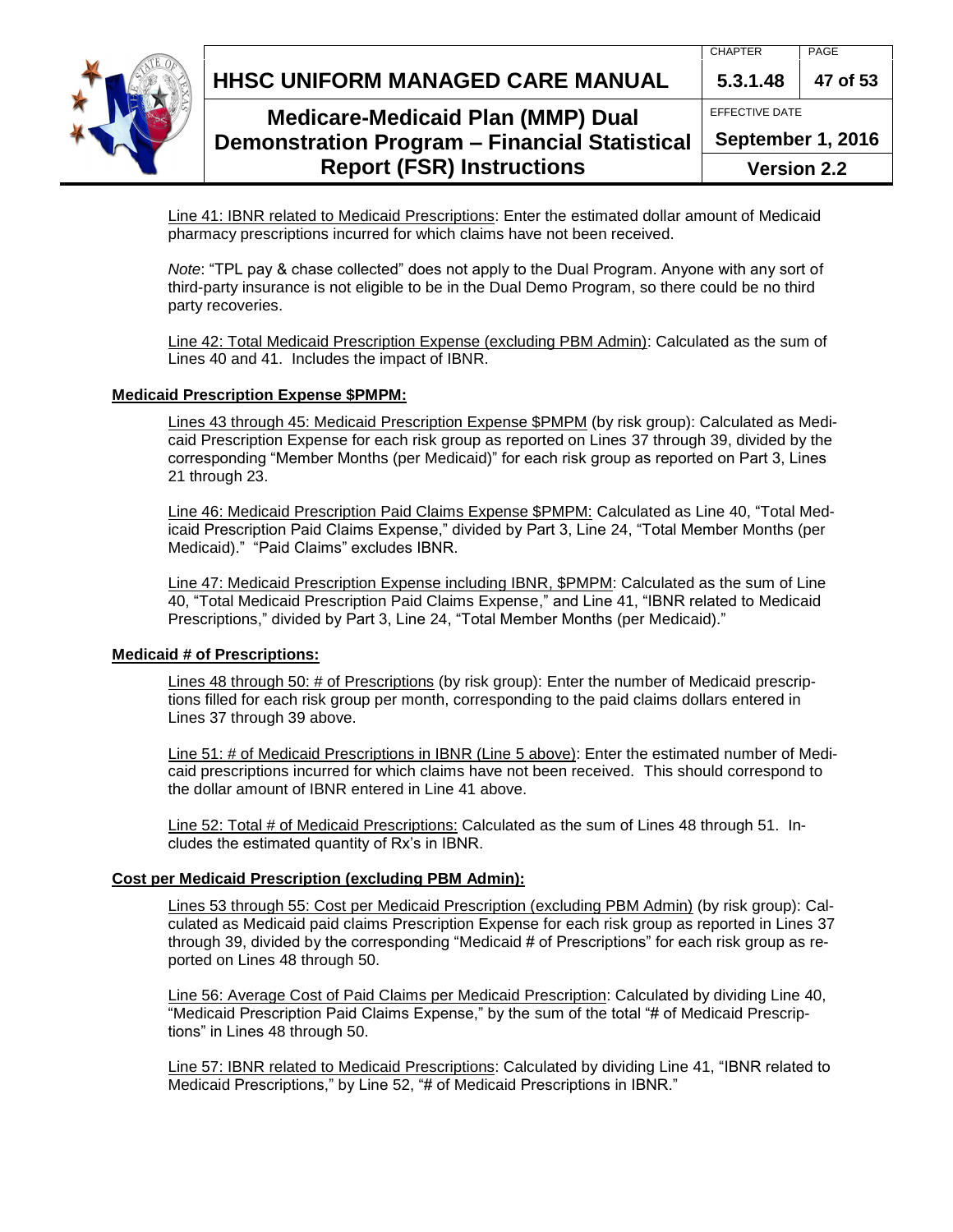**HHSC UNIFORM MANAGED CARE MANUAL 5.3.1.48 48 of 53**



## **Medicare-Medicaid Plan (MMP) Dual Demonstration Program – Financial Statistical Report (FSR) Instructions**

| 5.3.1.48           | 48 of 53 |  |  |  |
|--------------------|----------|--|--|--|
| EFFECTIVE DATE     |          |  |  |  |
| September 1, 2016  |          |  |  |  |
| <b>Version 2.2</b> |          |  |  |  |

Line 58: Average Cost per Medicaid Prescription (excluding PBM Admin): Calculated as Line 42, "Medicaid Prescription Expense (excluding PBM Admin)," divided by Line 52, "Total # of Medicaid Prescriptions." This average includes the impact of IBNR.

### **# of Medicaid Prescriptions per Member-Month:**

Lines 59 through 61: # of Medicaid Prescriptions per Member-Month (by risk group): Calculated as "# of Medicaid Prescriptions" for each risk group as reported on Lines 48 through 50: divided by the corresponding number of "Member Months" for each risk group as reported on Part 3, Lines 21 through 23.

Line 62: Average # of Paid Prescriptions per Member-Month: Calculated as the sum of Lines 48 through 50 (# of Medicaid Prescriptions), divided by Part 3, Line 24, "Total Member Months." This excludes IBNR.

Line 63: Average # of Prescriptions per Member-Month including IBNR: Calculated as Line 52, "Total # of Medicaid Prescriptions," divided by Part 3, Line 24, "Total Member Months."

#### **Medicaid Generic Split for Paid Prescriptions:**

Line 64: % Generic, by # of Prescriptions: Enter the percentage of Medicaid prescriptions (by quantity, not dollars) filled with generic (i.e., not brand) prescriptions. This should be determined by dividing the quantity of generic Medicaid Rx's by the total quantity of Medicaid Rx's (where the total quantity is as represented by the sum of Lines 48 through 50 above).

Line 65: % Generic, by Aggregate \$ Paid Claims Cost: This is as in Line 64 above, only using aggregate dollars rather than quantities. Enter the percentage of the Medicaid Rx paid claims expense shown in Line 40 above that is associated with generic prescriptions. (This percentage would not take into account any subsequent rebates received directly by the government from drug companies, etc.)

### <span id="page-47-0"></span>**Medicaid Rx Premiums vs Costs:**

Line 66: Medicaid Rx Premiums (aggregate \$): This is populated from Part 1, Line 14, and represents all Medicaid pharmacy premiums that would be paid by HHSC to the MMP, without any adjustment due to any withholding or recoupment under the Quality Withhold Program (QWP).

Line 67: Medicaid Rx Costs, excluding PBM Admin: This is populated from Line 42 above; it includes IBNR.

Line 68: Medicaid pro rata share of PBM Admin: PBM Admin costs are allocated by the FSR between Medicare and Medicaid, according to proportional dollars of drug-spend by Medicare vs Medicaid. PBM Admin is entered by the MMP in Part 7, Lines 21 through 23.

Line 69: Income / (Loss) on Medicaid Rx - aggregate \$: Medicaid pharmacy premiums paid to the MMP by HHSC (excluding any QWP impact), less Medicaid prescription costs incurred by the MMP, less pro rata PBM Admin costs. Calculated as Line 66 minus Lines 67 and 68.

Line 70: Income / (Loss) on Medicaid Rx - %: The Medicaid prescription Income/(Loss) to the MMP as above, as a percentage of the total Medicaid pharmacy premiums as would be paid to the MMP before any QWP adjustment. Calculated as Line 69 divided by Line 66.

Line 71: Income / (Loss) on Medicaid Rx - \$PMPM: The aggregate Medicaid prescription Income/(Loss) to the MMP as above, divided by the total number of Medicaid Member-Months; this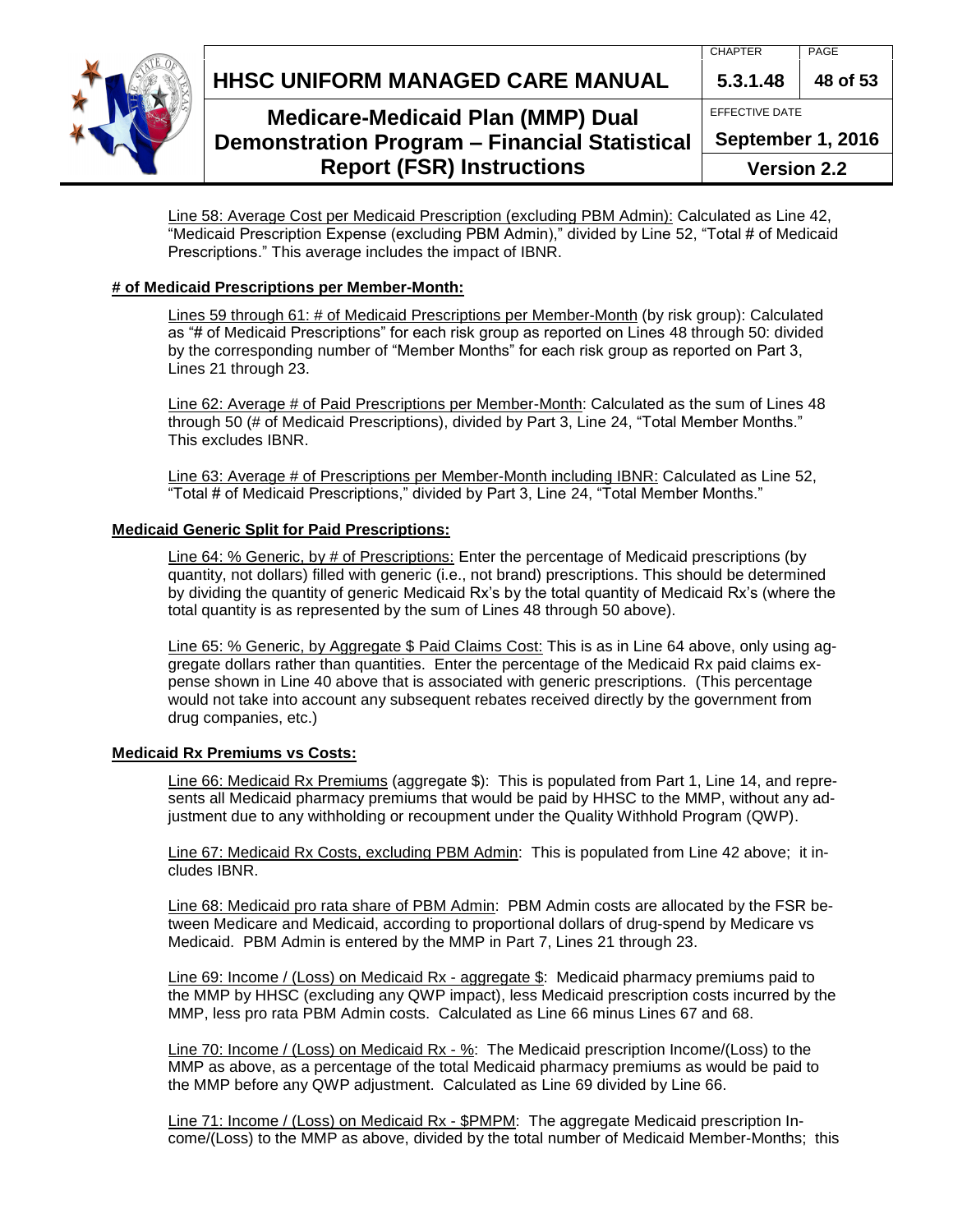|  | <b>Report (FSR) Instructions</b>                     | <b>Version 2.2</b> |          |
|--|------------------------------------------------------|--------------------|----------|
|  | <b>Demonstration Program - Financial Statistical</b> | September 1, 2016  |          |
|  | <b>Medicare-Medicaid Plan (MMP) Dual</b>             | EFFECTIVE DATE     |          |
|  | HHSC UNIFORM MANAGED CARE MANUAL                     | 5.3.1.48           | 49 of 53 |
|  |                                                      | <b>CHAPTER</b>     | PAGE     |

represents the Income/(Loss) per Member-Month. Calculated as Line 69 divided by Part 3, Line 24.

Line 72: Medicaid % Prescription Cost (including PBM Admin) to Rx (Prescription) Premium: This measure includes PBM Admin costs, and is an indication of the adequacy of the rates paid for Medicaid pharmacy (or, alternately, an indication of an MMP's ability to provide appropriate pharmacy within the rates established). It is effectively all Medicaid pharmacy costs incurred by the MMP, divided by the Medicaid pharmacy premiums that would paid by HHSC before any QWP adjustments. A ratio under 100% implies that premiums covered costs, with some funds leftover for profit; a ratio above 100% implies that premiums did not cover costs. Calculated as the sum of Line 67 "Medicaid Rx Costs, excluding PBM Admin" and Line 68 "Medicaid pro rata share of PBM Admin," divided by Line 66, "Medicaid Rx Premiums." While this number is initially based on MMP self-reported data, it is subject to audit.

#### <span id="page-48-0"></span>**Medicare & Medicaid combined:**

Line 73: Income / (Loss) on all Rx - aggregate \$: This combines Medicare and Medicaid prescription premiums, and subtracts combined pharmacy costs, including PBM Admin. This is the total Program pre-tax income, or loss, on pharmacy. Calculated here as Line 33, Income / (Loss) on Medicare Rx - aggreg \$, plus Line 69, Income / (Loss) on Medicaid Rx - aggreg \$.

Line 74: Income / (Loss) on all Rx - %: This is the above total Program pharmacy income/(loss), expressed as a percentage of total Program pharmacy premiums paid to the MMP by CMS and HHSC. Calculated here as Line 73 divided by the sum of Line 30, Medicare Rx Premiums, and Line 66, Medicaid Rx Premiums, above.

Line 75: Income / (Loss) on all Rx - \$PMPM: This is the above total Program pharmacy income/(loss), expressed as a dollars per Member per month amount. Calculated here as Line 73 divided by Part 3, Line 24, Total Member Months.

Line 76: Pharmacy-administered vaccines: Enter the dollar amount included within Lines 4 and 40 "Prescription Paid Claims Expense" which is associated with vaccines administered at a pharmacy.

Line 77: last date of actual pharmacy payments: Please enter the last NCPDP (National Council for Prescription Drug Programs) adjudication date of actual pharmacy payments (Pharmacy Benefit Manager/PBM invoiced date range) included in "Prescription Paid Claims Expense" Lines 4 and 40 above. This date will be used in the Pharmacy Reconciliation Report. This date entry will be replaced each time the FSR is re-submitted (for each Quarterly version, etc.).

#### <span id="page-48-1"></span>**Part 7: Dual Demo Program Administrative Expenses**

Part 7: Dual Demo Program Administrative Expenses modified by Version 2.1

See **[Cost Principles for Expenses](http://www.hhsc.state.tx.us/medicaid/managed-care/umcm/Chp6/6-1.pdf)**, Chapter 6.1 of the Uniform Managed Care Manual, for Allowable administrative expenses. Include only administrative expenses that are directly or indirectly in support of the Texas Medicaid service delivery area operations of the MMP. For all expenses other than depreciation, include only paid administrative expenses in the final FSR.

**Note: All expenses included in Part 7 of this FSR must be excluded from the Consolidated Admin FSR that is for other Programs.** Only input those Admin expenses in this FSR that are attributable to the Dual Demo Program. Make sure that no Admin expenses that are attributable to the Dual Demo Pro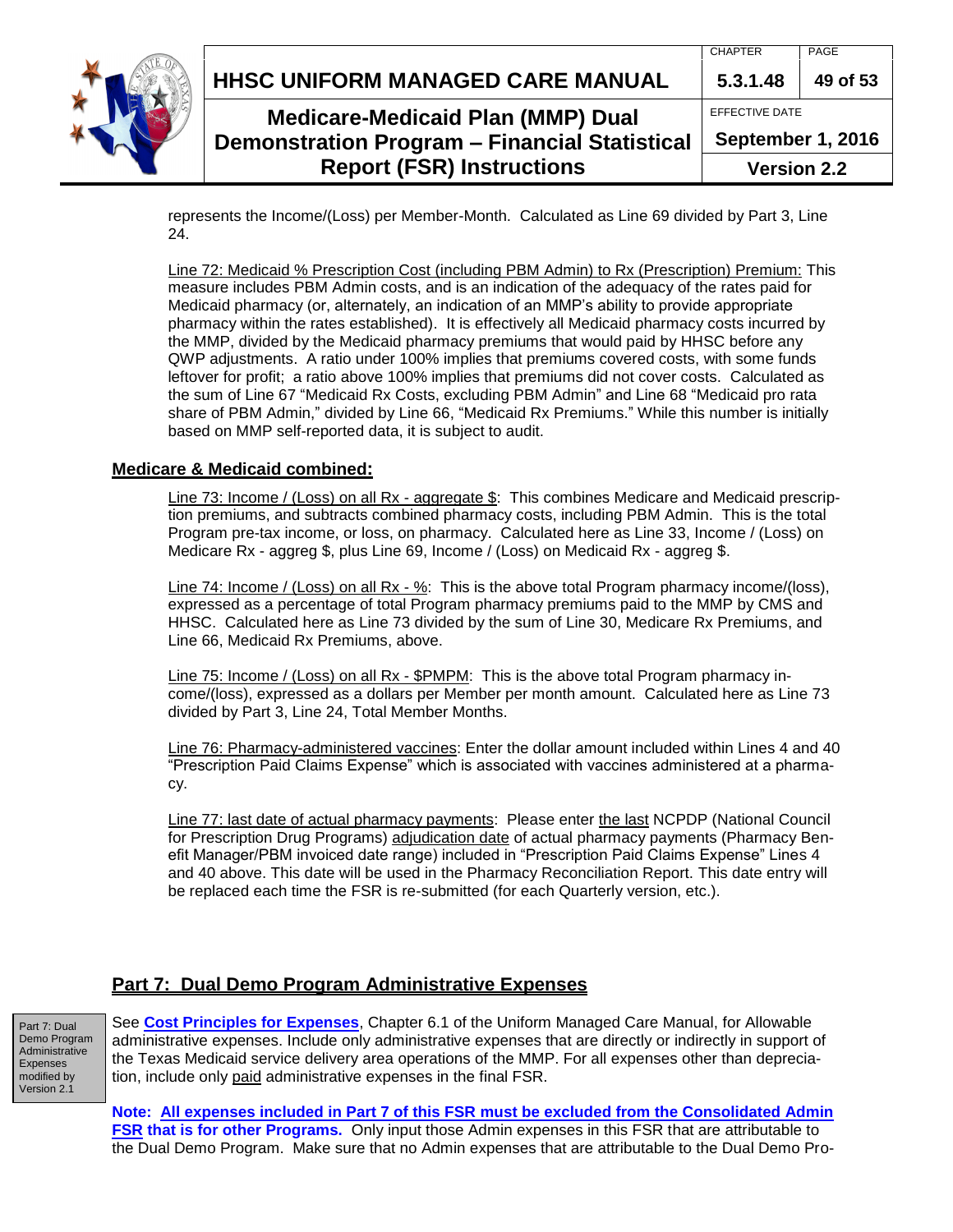**HHSC UNIFORM MANAGED CARE MANUAL 5.3.1.48 50 of 53**



## **Medicare-Medicaid Plan (MMP) Dual Demonstration Program – Financial Statistical**

## **Report (FSR) Instructions**

| EFFECTIVE DATE |  |
|----------------|--|

**September 1, 2016**

**Version 2.2**

gram are included in the separate FSR that represents the Consolidate Admin FSR for all other HHSC managed care Programs. Also note that this is *not* simply the Admin expenses for handling all beneficiaries that are dually-eligible; the "duals" that are in the STAR+PLUS Program (as opposed to being in the MMP Duals Demo) would not be included here or in this FSR in general.

#### **This Dual FSR should include no expenses incurred prior to 3/1/2015, and no pre-implementation expenses.**

There are many types of costs recognized as legitimate by the IRS and by Generally Acceptable Accounting Principles (GAAP) that are unallowable for inclusion in this Financial Statistical Report (FSR); details are in the Cost Principles. Such costs are not allowed for inclusion either directly, or indirectly via blended amounts in Affiliate assessments, etc.

Some of the common types of costs that are not allowed to be reported in the FSR include (but are not limited to): interest expense; income taxes (federal, state, or local), including state franchise taxes; bad debt expense; contributions and donations; lobbying; royalty fees and franchise fees; Liquidated Damages and Experience Rebates; markups, add-ons, margin, or profits by Affiliates; entertainment; alcoholic beverages; fines, penalties, damages, and settlements; bond issuance cost amortization, and bond discounts; provision for contingent reserves; cost of capital; defense or prosecution of criminal proceedings, civil proceedings, and claims; investment management costs; loss on disposition of property; costs of memberships, dues and expenses associated with country club and fraternal organizations; political contributions; proposal preparation costs; and, airfare costs in excess of standard coach class. See the Cost Principles for more complete information.

**Enter** the appropriate amounts of contract-defined Allowable Costs on the following lines.

Line 1: Salaries, wages, and benefits, excl. bonuses: Enter amounts incurred as salary, wages, or benefits to employees and other staff. Include Temps, Part-time staff, and non-employee staff that are paid as independent contractors. Include payroll taxes and overtime. Also include reimbursement of employee relocation expenses and professional licensing fees such as RNs and CPAs. Exclude bonuses, and the payroll taxes on bonuses.

Line 2: Bonuses: Include bonuses and the payroll taxes on bonuses, and any associated grossups.

Line 3: Rent, Lease, or Mortgage Payment for Office Space: Enter rent paid for space used by the MMP.

Line 4: Utilities (if not incl. in rent), excluding Phone/Telecom: Enter payments for utility services used by the MMP.

Line 5: Phone / Telecom / Cell phones / T1 / Broadband: Enter the monthly operating expense, but do not include hardware purchases, or software.

Line 6: Equipment Lease or Rent, excluding Phone/Telecom: Enter monthly operating leases or rental payments.

Line 7: Computer Hardware/Software purchased, un-capitalized: Enter computer hardware and software purchases (including licenses) which by their nature or amount were not eligible for depreciation. See HHSC's Cost Principles for rules regarding capitalized items.

Line 8: Furniture, Fixtures, and other Equipment purchased, un-capitalized: Enter furniture, fixture or equipment purchases that by their nature or amount were not eligible for depreciation.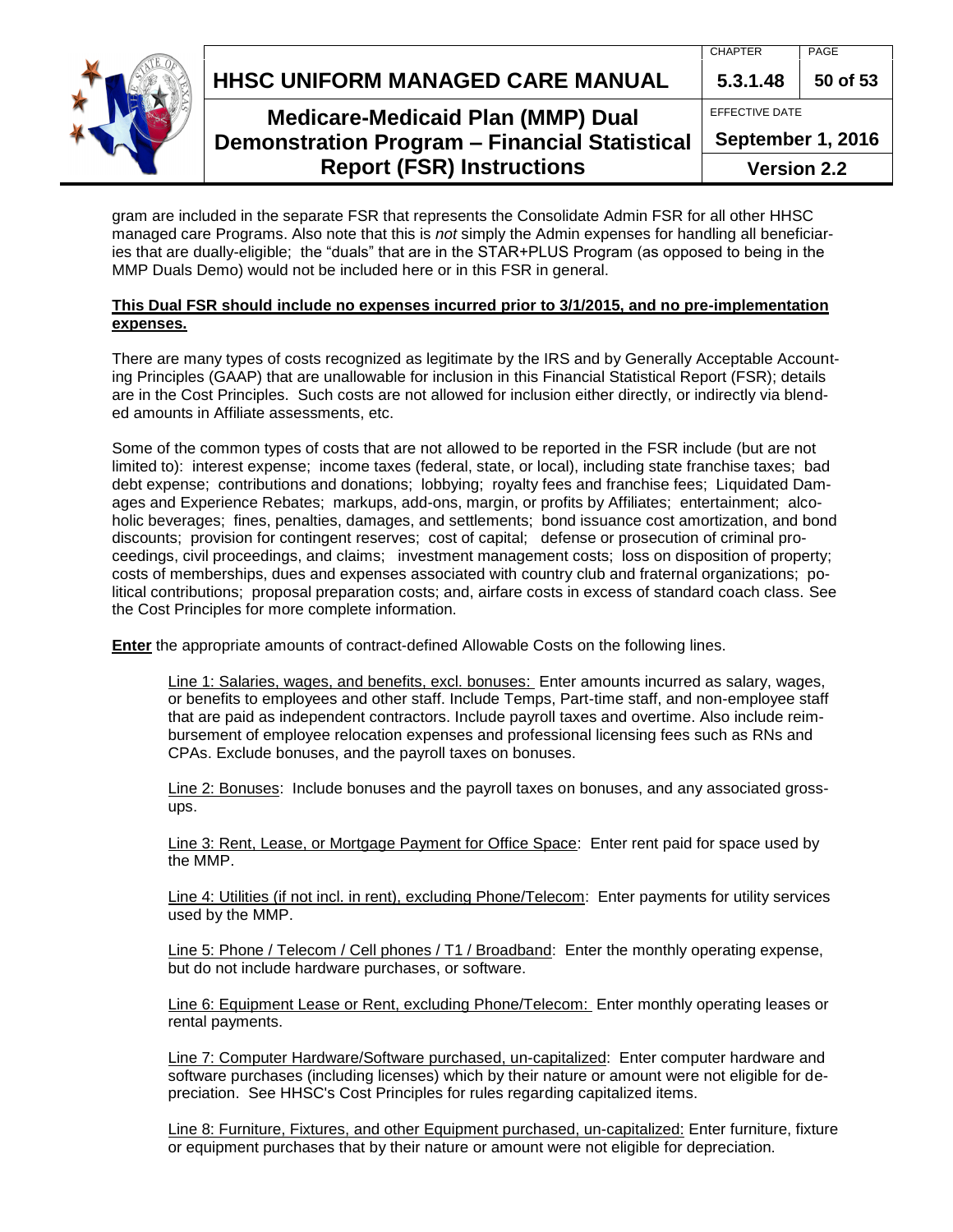**HHSC UNIFORM MANAGED CARE MANUAL 5.3.1.48 51 of 53**



## **Medicare-Medicaid Plan (MMP) Dual Demonstration Program – Financial Statistical Report (FSR) Instructions**

**September 1, 2016**

**Version 2.2**

Line 9: Maintenance, Repairs, Custodial, and Security: Enter expenses paid for maintenance, repairs, custodial and security services. Exclude salaries, wages, etc., that would otherwise be included in Line 1 above.

Line 10: Supplies, Postage, Freight, Printing: Enter amounts paid for supplies, postage, freight, and printing services.

Line 11: Legal & Professional Services, including External Audit, Tax, Consulting: Enter the cost of professional or consulting services rendered by persons or organizations that are members of a particular profession or possess a special skill.

Line 12: Travel Expenses: Enter the direct cost for transportation, lodging, subsistence, etc. incurred by employees traveling on official business specifically related to an HHSC program.

Line 13: Marketing, PR, and Outreach (excluding Salaries): Enter paid cost of marketing, public relations, and outreach. Exclude any salaries, wages, etc., that would otherwise be included in Line 1 above.

Line 14: Taxes (excluding income taxes & premium taxes) & Licensing: Enter all applicable taxes and licensing expenses; exclude Income Taxes, Premium Taxes, and Maintenance Taxes.

Line 15: Insurance: Enter paid insurance premiums; exclude any reinsurance premiums.

Line 16: Depreciation & Amortization: Enter applicable depreciation and amortization charges for the period.

Line 17: Other Administrative Expenses: Enter all other expenses not specifically identified in the above administrative expense classifications. These (along with all costs herein) must be Allowable Costs, per the Cost Principles.

Line 18: Subtotal (specified in-house services): Calculated as sum of lines 1 through 17.

Line 19: Outsourced Services (Non-Capitated Arrangements): Enter all outsourced services not paid under a capitated arrangement, e.g., Third-Party Administrator (TPA).

Line 20: Outsourced Services (Capitated Arrangements): Enter the administrative component of the capitated subcontract in which the capitation is the funding source for paying claims for health care services performed. Example: Behavioral Health (BH), Vision.

Line 21: PBM Admin Fees – Fees based on \$PMPM: Enter the expenses associated with the administration of pharmacy services provided by a Pharmacy Benefit Manager (PBM) which are calculated and billed by the PBM based on some per member per month basis (i.e., those PBM admin costs wherein the PBM's billed amounts to the MMP are based on the quantity of Members).

Line 22: PBM Admin Fees – Fees based on transaction volume: Enter the expenses associated with the administration of pharmacy services provided by a Pharmacy Benefit Manager (PBM) which are calculated and billed by the PBM based on the basis of a specified charge per transaction. Examples would include set fees per Rx, or per certain service performed.

Line 23: PBM Fees – Other: Enter the expenses associated with the administration of pharmacy services provided by a Pharmacy Benefit Manager (PBM) under an arrangement other than a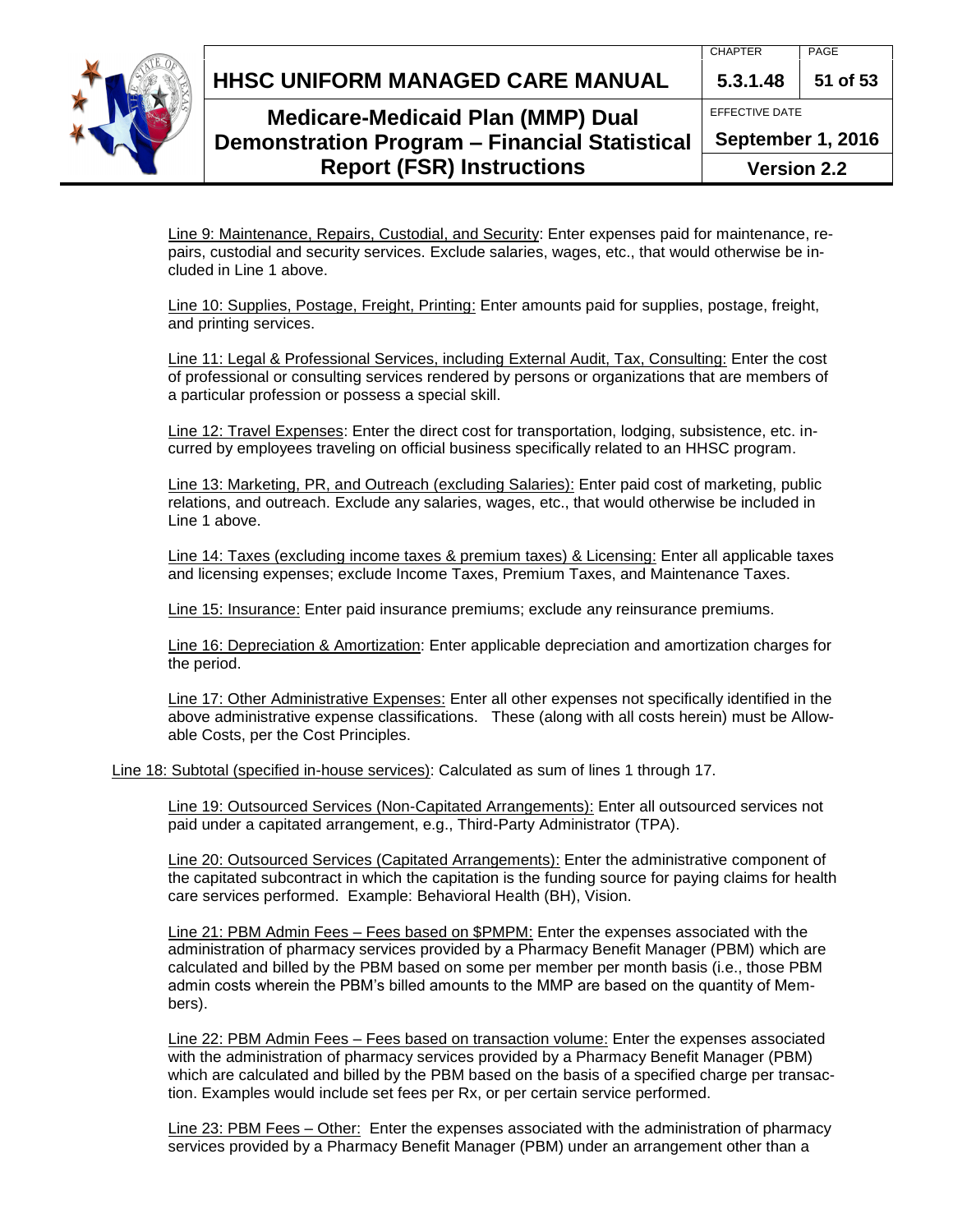|  | <b>Report (FSR) Instructions</b>              | <b>Version 2.2</b> |          |
|--|-----------------------------------------------|--------------------|----------|
|  | Demonstration Program - Financial Statistical | September 1, 2016  |          |
|  | <b>Medicare-Medicaid Plan (MMP) Dual</b>      | EFFECTIVE DATE     |          |
|  | HHSC UNIFORM MANAGED CARE MANUAL              | 5.3.1.48           | 52 of 53 |
|  |                                               | <b>CHAPTER</b>     | PAGE     |

\$PMPM or transaction volume based arrangement. Examples might include specified amounts per month (irrespective of membership level or transaction level), etc.

Line 24: Corporate Allocations: Enter expenses allocated, assessed, or billed by the parent or other Affiliate to the MMP. Note that corporate allocations here cannot include any cost that, if it were an unallocated cost incurred directly by the MMP, would be an unallowable cost, per the HHSC Cost Principles. Thus, among other things, these allocations cannot include any pro rata amounts or assessments including or representing interest expense, income taxes, Experience Rebates, lobbying costs, donations, contributions, liquidated damages, mark-ups, Affiliate margin or profit, entertainment, event tickets, alcohol, country club dues, golfing or similar costs, private aircraft expense or flight tickets in excess of the cost of standard coach fare, and, most fines and penalties, etc.

Line 25: Total HHSC MMP Dual Demo Administrative Expenses: Calculated as sum of lines 18 through 24 above. Note that this should not include any administrative expenses that pertain to the STAR+PLUS Program.

Line 26: Admin % to Net Revenues: Calculated as Line 25 (Total HHSC MMP Program Admin Expenses) divided by Part 1, Line 21, Net Revenues. This is the calculated Dual Program Admin rate reported by the MMP (expressed as a percentage).

Line 27: Admin \$-PMPM: Calculated as Line 25 (Total HHSC MMP Program Admin Expenses) divided by Part 1, Line 1, # of Member-Months. This is the calculated Admin Dual Program Admin rate reported by the MMP, expressed in cost per member, per month.

#### Already Included in Total Administrative Above:

Line 28: Amount that is directly tied to TX MMP (without allocation): Enter the portion of the amount shown in Line 25, Total HHSC MMP Dual Demo Administrative Expenses, which is directly attributable to the HHSC Dual Demo Program, without need to allocate. Enter this amount in dollars. Examples would be salaries of staff that only work on the HHSC Dual Demo Program, or Marketing/Outreach that was specifically for the HHSC Dual Demo Program, etc.

Line 29: Outsourced Services (Non-Capitated Arrangements): Identify each vendor included in Line 19 of this part. Include the SFY YTD dollar amount associated with each. This may be abbreviated to the nearest thousand dollars, if clearly shown (example, "Acme Services, \$4K").

Line 30: Outsourced Services (Capitated Arrangements): Identify each vendor included in Line 20 of this part. Include the SFY YTD dollar amount associated with each. This may be abbreviated to the nearest thousand dollars, if clearly shown (example, "Acme BH Services, \$4K").

#### <span id="page-51-0"></span>**Data Certification Form**

#### **General Instructions**:

- 1. The Data Certification Form must be submitted with the FSR Reports, and it must be signed by the MMP's CEO, CFO, or equivalent. This sign-off may not be delegated.
- 2. Certification of certain financial data is a Federal requirement.
- 3. It is acceptable to include the Data Certification Form pasted into the Certification tab as a PDF.